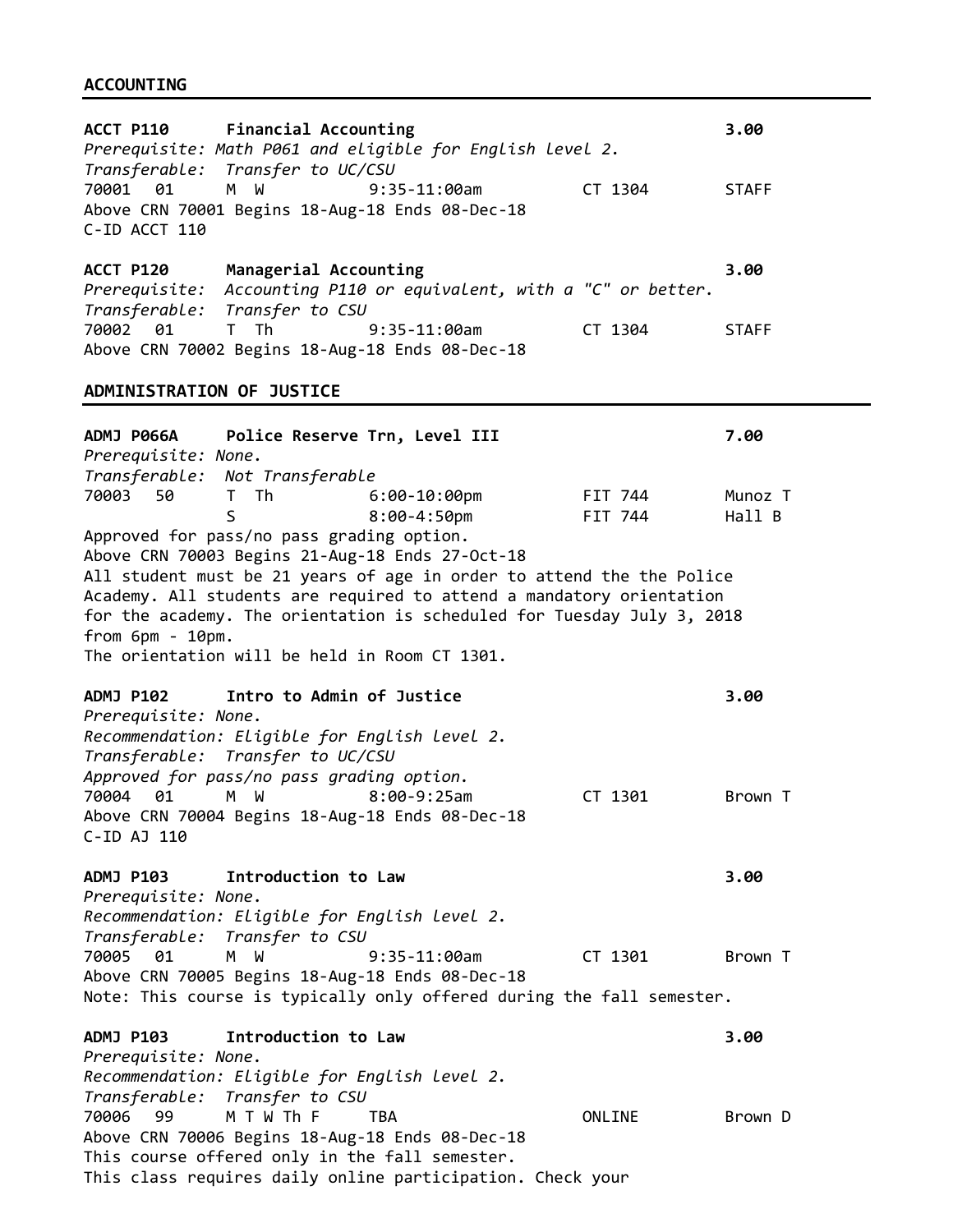Porterville College email account for directions on how to get started with your online class. You may access your email by logging into Inside PC, No health fee or student center fee will be charged.

**ADMJ P105 Prin/Procedures Justice System 3.00** *Prerequisite: None. Recommendation: Eligible for English level 2. Transferable: Transfer to CSU* 70007 50 M 6:50-10:00pm CT 1301 Hall B Above CRN 70007 Begins 18-Aug-18 Ends 08-Dec-18 C- ID AJ 122 **ADMJ P107 Explr Contmpry Multicltrl Issu 3.00** *Prerequisite: None. Recommendation: Eligible for English level 2. Transferable: Transfer to UC/CSU* 70008 01 T Th 11:15-12:40pm CT 1301 Brown T Above CRN 70008 Begins 18-Aug-18 Ends 08-Dec-18 C-ID AJ 160 **ADMJ P108 Principles of Investigation 3.00** *Prerequisite: None. Recommendation: Eligible for level 2 English. Transferable: Transfer to CSU* 70009 99 M T W Th F TBA ONLINE Hall J Above CRN 70009 Begins 18-Aug-18 Ends 08-Dec-18 This course offered only in the fall semester. This class requires daily online participation. Check your Portervillecollege email account for directions on how to get started with your online class. You may access your email by logging into Inside PC, No health fee or student center fee will be charged. C-ID AJ 140 **ADMJ P114 Contrl/Supervsn in Corrections 3.00** *Prerequisite: None. Recommendation: Eligible for English Level 2. Transferable: Transfer to CSU* 70010 99 M T W Th F TBA **ONLINE** Stamper J (A/CSU) Above CRN 70010 Begins 18-Aug-18 Ends 08-Dec-18 This class requires daily online participation. Check your Portervillecollege email account for directions on how to get started with your online class. You may access your email by logging into Inside PC, No health fee or student center fee will be charged. **ADMJ P118 Introduction to Criminology 3.00** *Prerequisite: None. Recommendation: Eligible for English level 2. Transferable: Transfer to CSU* 70011 50 W 6:50-10:00pm CT 1301 Barteau D Above CRN 70011 Begins 18-Aug-18 Ends 08-Dec-18

**ADMJ P121 Juvenile Delinquency 3.00** *Prerequisite: None. Recommendation: Eligible for English level 2.*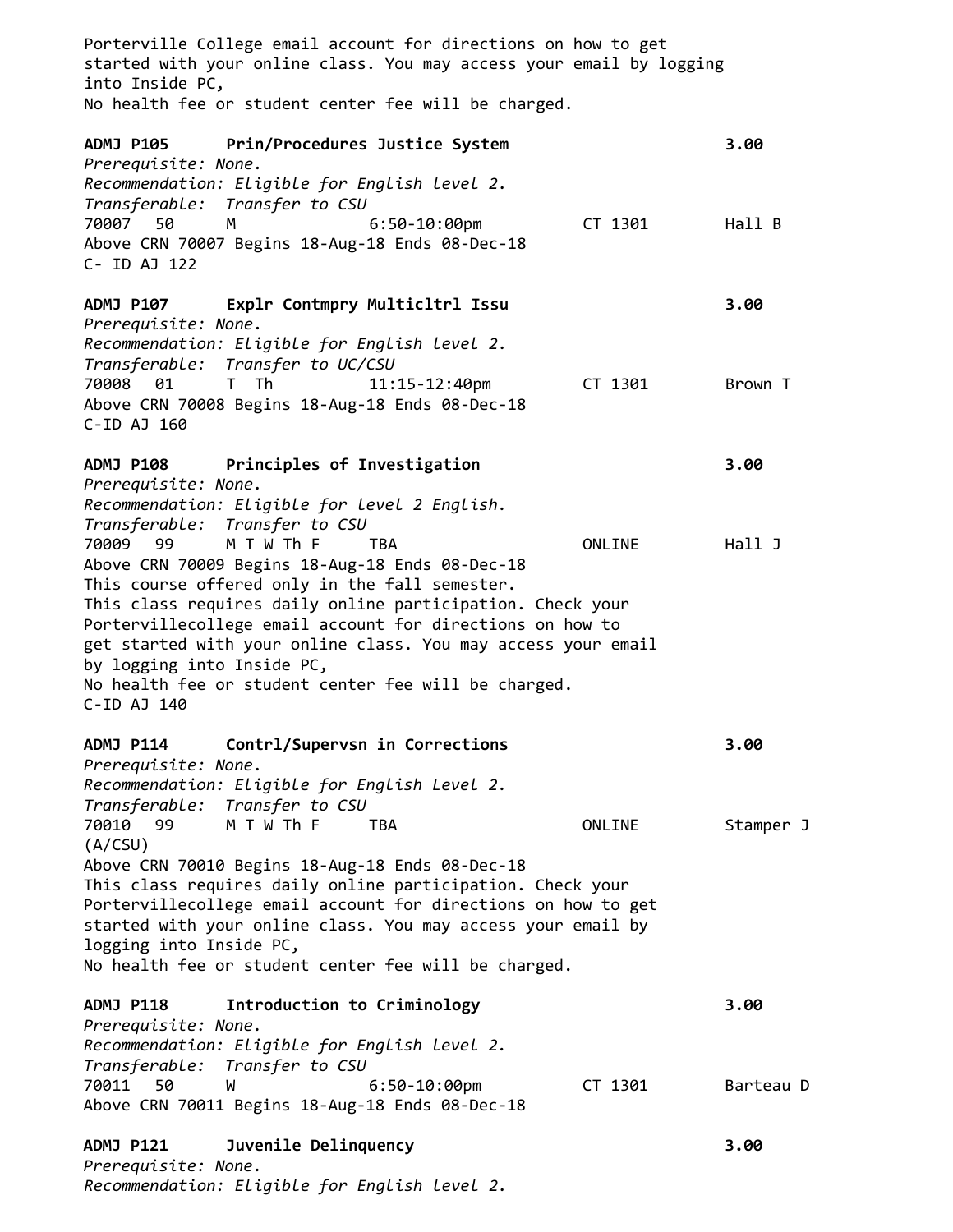*Transferable: Transfer to CSU* 70012 01 T Th 8:00-9:25am CT 1301 Munoz T Above CRN 70012 Begins 18-Aug-18 Ends 08-Dec-18 C-ID AJ 220 **ADMJ P122 Probation and Parole 3.00** *Prerequisite: None. Recommendation: Eligible for English level 2. Transferable: Transfer to CSU* 70013 99 M T W Th F TBA **ONLINE** Stamper J Above CRN 70013 Begins 18-Aug-18 Ends 08-Dec-18 This class requires daily online participation. Check your Portervillecollege email account for directions on how to get started with your online class. You may access your email by logging into Inside PC, No health fee or student center fee will be charged. **ADMJ P123 Constitutional Rights/Accused 3.00** *Prerequisite: None. Recommendation: Eligible for English level 2. Transferable: Transfer to CSU* 70014 01 T Th 9:35-11:00am CT 1301 Meade B Above CRN 70014 Begins 18-Aug-18 Ends 08-Dec-18 **ADMJ P140A Bsic Field Wrk AJ Police Cadet 3.00** *Prerequisite: None. Recommendation: Eligible for level 2 English placement and instructor's permission. Transferable: Transfer to CSU* 70015 01 M T W Th F TBA Brown T M 12:45-1:50pm CT 1301 Brown T Above CRN 70015 Begins 18-Aug-18 Ends 08-Dec-18 Student must arrange weekly lab hours for a total of 108 for the semester. **ADMJ P140B Int Field Work AJ Police Cadet 3.00** *Prerequisite: ADMJ P140A Basic Field Work Administration of Justice Police Cadet. Recommendation: Eligible for English level 2 and instructor's permission. Transferable: Transfer to CSU* 70016 01 M T W Th F TBA Brown T 12:45-1:50pm CT 1301 Brown T Above CRN 70016 Begins 18-Aug-18 Ends 08-Dec-18 Student must arrange weekly lab hours for a total of 108 for the semester. **ADMJ P140C Adv Field Work AJ Police Cadet 3.00** *Prerequisite: ADMJ P140B Intermediate Field Work Administration of Justice Police cadet. Recommendation: Eligible for English level 2 and instructor's permission. Transferable: Transfer to CSU* 70017 01 M T W Th F TBA Brown T M 12:45-1:50pm CT 1301 Brown T Above CRN 70017 Begins 18-Aug-18 Ends 08-Dec-18 Student must arrange weekly lab hours for a total of 108 for the semester.

**AGRICULTURE**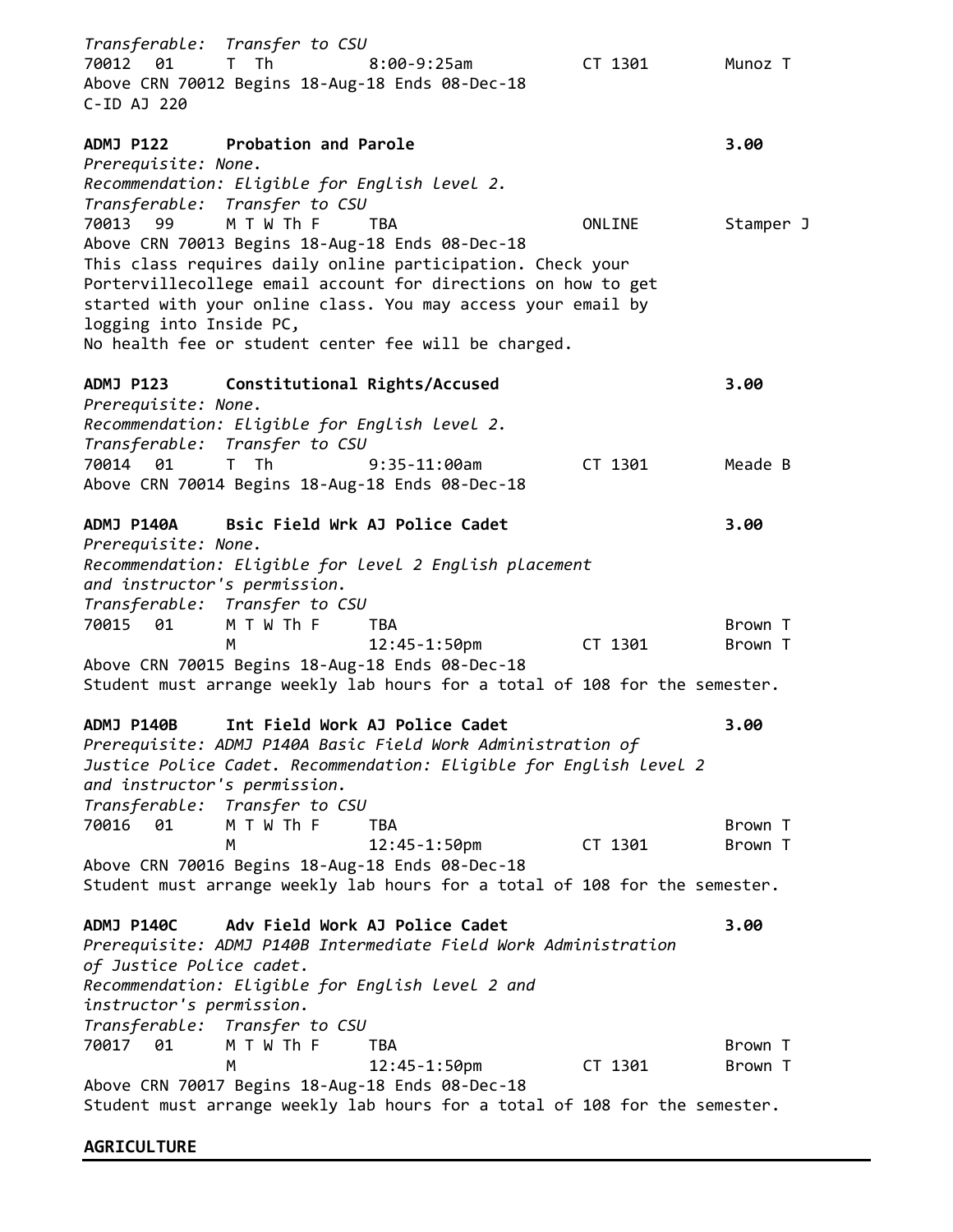| Prerequisite: None.        | AGRI P101 Introduction to Agribusiness<br>Transferable: Transfer to CSU                                                                                                                                                        |                                                                         |         | 3.00      |
|----------------------------|--------------------------------------------------------------------------------------------------------------------------------------------------------------------------------------------------------------------------------|-------------------------------------------------------------------------|---------|-----------|
| 70018 01<br>C-ID AG-PS 104 | T The Theory of The Theory of The Theory and The Theory and The Theory and The Theory and The Theory and The T                                                                                                                 | 12:50-2:15pm CT 1308<br>Above CRN 70018 Begins 18-Aug-18 Ends 08-Dec-18 |         | Kidder B  |
| Prerequisite: None.        | AGRI P102 Agricultural Economics                                                                                                                                                                                               |                                                                         |         | 3.00      |
|                            |                                                                                                                                                                                                                                | Recommendation: Math P055 and eligible for level two English placement. |         |           |
| 70019 01<br>C-ID AG-AB 124 | Transferable: Transfer to UC/CSU<br>T Th 9:35-11:00am                                                                                                                                                                          | Above CRN 70019 Begins 18-Aug-18 Ends 08-Dec-18                         | CT 1308 | Britton C |
| Prerequisite: None.        | AGRI P103 Agricultural Sales                                                                                                                                                                                                   |                                                                         |         | 3.00      |
|                            | Transferable: Transfer to CSU                                                                                                                                                                                                  |                                                                         |         |           |
| 70020 01<br>C-ID AG-AB 112 | T The Contract of the Contract of the Contract of the Contract of the Contract of the Contract of the Contract of the Contract of the Contract of the Contract of the Contract of the Contract of the Contract of the Contract | 11:15-12:40pm<br>Above CRN 70020 Begins 18-Aug-18 Ends 08-Dec-18        | CT 1308 | Kidder B  |
| AGRI P104                  |                                                                                                                                                                                                                                | Computer Applications in Agric                                          |         | 3.00      |
| Prerequisite: None.        | Transferable: Transfer to CSU                                                                                                                                                                                                  |                                                                         |         |           |
| 70021 01                   | T Th                                                                                                                                                                                                                           | $8:00-9:25$ am                                                          | FA 101  | Kidder B  |
| C-ID AG-AB 108             |                                                                                                                                                                                                                                | Above CRN 70021 Begins 18-Aug-18 Ends 08-Dec-18                         |         |           |
| AGRI P106                  | Introduction to Soil Science                                                                                                                                                                                                   |                                                                         |         | 3.00      |
| Prerequisite: None.        |                                                                                                                                                                                                                                |                                                                         |         |           |
|                            | Transferable: Transfer to UC/CSU                                                                                                                                                                                               |                                                                         |         |           |
| 70022<br>01                | M                                                                                                                                                                                                                              | 8:00-10:05am                                                            | CT 1308 | Britton C |
|                            |                                                                                                                                                                                                                                | T Th 8:00-9:25am<br>Above CRN 70022 Begins 18-Aug-18 Ends 08-Dec-18     | CT 1308 | Britton C |
| 02<br>70023                | M                                                                                                                                                                                                                              | $8:00-10:05am$                                                          | CT 1308 | Britton C |
|                            | W                                                                                                                                                                                                                              | $8:00-11:10am$                                                          | CT 1308 | Britton C |
|                            |                                                                                                                                                                                                                                | Above CRN 70023 Begins 18-Aug-18 Ends 08-Dec-18                         |         |           |
| 70024<br>50                | М                                                                                                                                                                                                                              | $6:00-8:05$ pm                                                          | CT 1308 | Britton C |
|                            | W                                                                                                                                                                                                                              | $6:00-9:10$ pm                                                          | CT 1308 | Britton C |
| C-ID AG-PS 128L            |                                                                                                                                                                                                                                | Above CRN 70024 Begins 18-Aug-18 Ends 08-Dec-18                         |         |           |
| <b>AGRI P131</b>           | Introduction to Plant Science                                                                                                                                                                                                  |                                                                         |         | 3.00      |
| Prerequisite: None.        | Recommendation: Eligible for Level 2 English.<br>Transferable: Transfer to CSU                                                                                                                                                 |                                                                         |         |           |
| 70025 01                   | M <sub>1</sub><br>W                                                                                                                                                                                                            | $11:15 - 12:40$ pm<br>Above CRN 70025 Begins 18-Aug-18 Ends 08-Dec-18   | CT 1308 | Britton C |
| 50<br>70026                | T.                                                                                                                                                                                                                             | 1800-2110pm<br>Above CRN 70026 Begins 18-Aug-18 Ends 08-Dec-18          | CT 1308 | Brown C   |

# **AMERICAN SIGN LANGUAGE**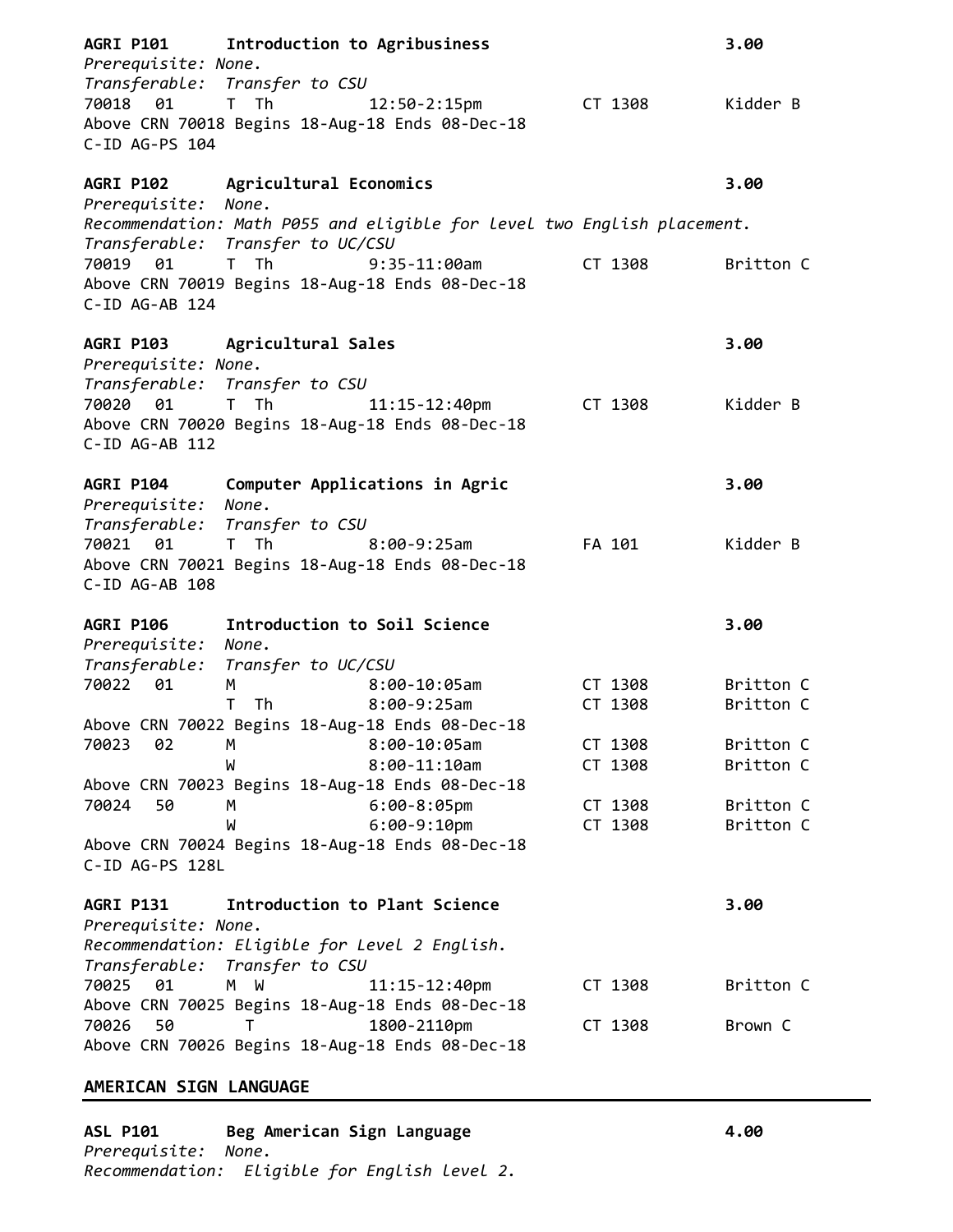| Transferable: Transfer to UC/CSU                                                                           |            |
|------------------------------------------------------------------------------------------------------------|------------|
| 01<br>M W<br>70055<br>$9:30-11:35am$<br>AC 107                                                             | Kent K     |
| Above CRN 70055 Begins 18-Aug-18 Ends 08-Dec-18                                                            |            |
| 70056<br>02<br>M W<br>$11:50 - 1:55$ pm<br>AC 107                                                          | Kent K     |
| Above CRN 70056 Begins 18-Aug-18 Ends 08-Dec-18                                                            |            |
| 70057<br>03<br>T Th<br>$3:00 - 5:05$ pm<br>CT 1301                                                         | Carlsen K  |
| Above CRN 70057 Begins 18-Aug-18 Ends 08-Dec-18                                                            |            |
| 70058<br>50<br>T Th<br>$6:50-8:55pm$<br>SM-SS 125                                                          | Gardner C  |
| Above CRN 70058 Begins 18-Aug-18 Ends 08-Dec-18                                                            |            |
|                                                                                                            |            |
| Beg American Sign Language II<br><b>ASL P102</b>                                                           | 4.00       |
| Prerequisite: ASL P101 with a C or higher or demonstrated skill level.<br>Transferable: Transfer to UC/CSU |            |
| Approved for pass/no pass grading option.                                                                  |            |
| T Th<br>50<br>$6:00-8:05$ pm<br>AC 105<br>70059                                                            | Carlsen K  |
| Above CRN 70059 Begins 18-Aug-18 Ends 08-Dec-18                                                            |            |
|                                                                                                            |            |
| <b>ANATOMY</b>                                                                                             |            |
| <b>ANAT P052</b><br>Intro/Survey Anatomy/Physlogy                                                          | 2.00       |
| Prerequisite: None.                                                                                        |            |
| Recommendation: Eligible for English level 2.                                                              |            |
| Transferable: Not Transferable                                                                             |            |
| Approved for pass/no pass grading option.                                                                  |            |
| 70027<br>01<br>$9:35-11:00am$<br>SM-SS 210<br>М                                                            | Callison S |
| $9:35-11:00am$<br>SM-SS 210<br>W                                                                           | Callison S |
| Above CRN 70027 Begins 18-Aug-18 Ends 08-Dec-18                                                            |            |
| 02<br>$12:50-2:15pm$<br>70028<br>T.<br>SM-SS 210                                                           | Callison S |
| Th<br>$12:50-2:15$ pm<br>SM-SS 210                                                                         | Callison S |
| Above CRN 70028 Begins 18-Aug-18 Ends 08-Dec-18<br>$6:50-8:15$ pm<br>70029<br>50<br>SM-SS 210<br>М         | Satko S    |
| W<br>$6:50-8:15$ pm<br>SM-SS 210                                                                           | Satko S    |
| Above CRN 70029 Begins 18-Aug-18 Ends 08-Dec-18                                                            |            |
| (Does not meet the Associate in Arts degree requirement in science).                                       |            |
|                                                                                                            |            |
| ANAT P110<br>Human Anatomy                                                                                 | 4.00       |
| Prerequisite: Eligible for English level 2.                                                                |            |
| Transferable: Transfer to UC/CSU                                                                           |            |
| Approved for pass/no pass grading option.                                                                  |            |
| 70030<br>01<br>M<br>W<br>$8:00-9:25am$<br>SM-SS 102                                                        | Wiens J    |
| т<br>$1:00 - 4:10$ pm<br>SM-SS 212<br>Above CRN 70030 Begins 18-Aug-18 Ends 08-Dec-18                      | Wiens J    |
| 70031<br>02<br>M W<br>$8:00-9:25am$<br>SM-SS 102                                                           | Wiens J    |
| Th<br>$1:00 - 4:10$ pm<br>SM-SS 212                                                                        | Wiens J    |
| Above CRN 70031 Begins 18-Aug-18 Ends 08-Dec-18                                                            |            |
| 50<br>$5:15-6:40$ pm<br>70032<br>M W<br>SM-SS 212                                                          | Carter C   |
| Th<br>$6:00-9:10$ pm<br>SM-SS 212                                                                          | Carter C   |
| Above CRN 70032 Begins 18-Aug-18 Ends 08-Dec-18                                                            |            |
| C-ID BIOL 110B                                                                                             |            |
| <b>ANTHROPOLOGY</b>                                                                                        |            |

**ANTH P101 Intro/Biological Anthropology 3.00**  *Prerequisite: English level 2 placement. Recommendation: Eligible for English level 1. Transferable: Transfer to UC/CSU*

8:00-9:25am SM-SS 125 Simpkins R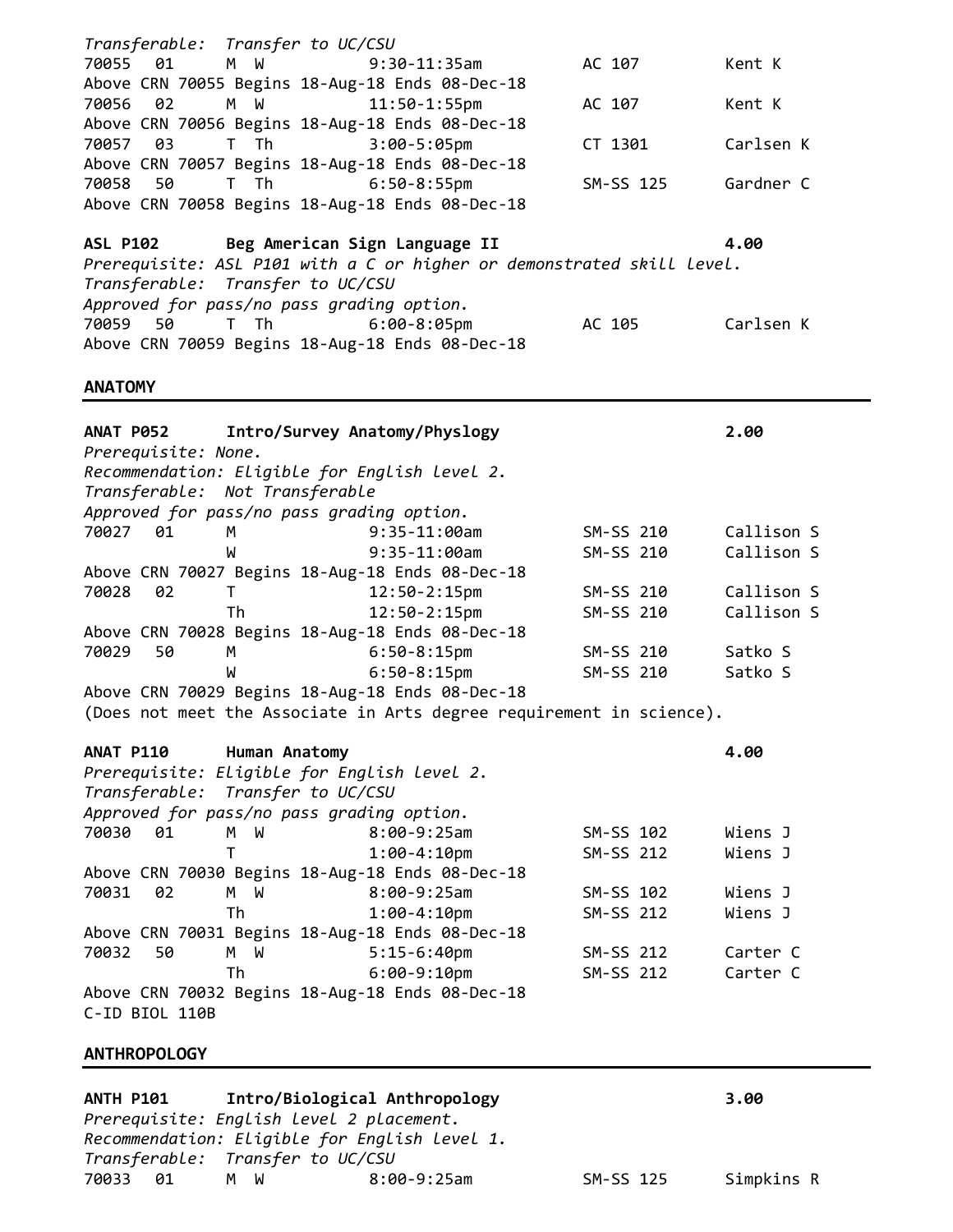| <b>ART P101</b><br>Art Studio Fundamentals                                                                                                                                                                                                                                                                                                                               | 3.00                     |
|--------------------------------------------------------------------------------------------------------------------------------------------------------------------------------------------------------------------------------------------------------------------------------------------------------------------------------------------------------------------------|--------------------------|
| <b>ART</b>                                                                                                                                                                                                                                                                                                                                                               |                          |
| ANTH P107 Anthro of Religion and Ritual<br>Prerequisite: Eligible for English level 2.<br>Recommendation: Eligible for English level 1.<br>Transferable: Transfer to UC/CSU<br>70041 01 T Th<br>$12:50 - 2:15$ pm<br>SM-SS 101A<br>Above CRN 70041 Begins 18-Aug-18 Ends 08-Dec-18                                                                                       | 3.00<br>Thompson N       |
| Above CRN 70040 Begins 18-Aug-18 Ends 08-Dec-18<br>This class requires daily online participation. Check your<br>Porterville College email account for directions on how to get<br>started with your online class. For more information on how to<br>access your college email, visit InsidePC.<br>No health fee or student center fee will be charged.<br>C-ID ANTH 120 |                          |
| 70039<br>02<br>T Th<br>$8:00-9:25am$<br>SM-SS 125<br>Above CRN 70039 Begins 18-Aug-18 Ends 08-Dec-18<br>70040<br>M T W Th F<br>99<br><b>TBA</b><br>ONLINE                                                                                                                                                                                                                | Simpkins R<br>Thompson N |
| Recommendation: Eligible for English level 1.<br>Transferable: Transfer to UC/CSU<br>Approved for pass/no pass grading option.<br>70038<br>M W<br>SM-SS 125<br>01<br>$9:35-11:00am$<br>Above CRN 70038 Begins 18-Aug-18 Ends 08-Dec-18                                                                                                                                   | Simpkins R               |
| Intro to Cultural Anthropology<br><b>ANTH P102</b><br>Prerequisite: Level 2 English placement.                                                                                                                                                                                                                                                                           | 3.00                     |
| This class requires daily online participation. Check your<br>Porterville College email account for directions on how to get<br>started with your online class. For more information on how to<br>access your college email, visit InsidePC.<br>No health fee or student center fee will be charged.                                                                     |                          |
| Prerequisite: English Level 2 placement.<br>Recommendation: Eligible for English level 1.<br>Transferable: Transfer to UC/CSU<br>Approved for pass/no pass grading option.<br>M T W Th F<br>70037<br>99<br><b>TBA</b><br>ONLINE<br>Above CRN 70037 Begins 18-Aug-18 Ends 08-Dec-18                                                                                       | Oeh K                    |
| <b>ANTH P101</b><br>Intro/Biological Anthropology                                                                                                                                                                                                                                                                                                                        | 3.00                     |
| Above CRN 70035 Begins 18-Aug-18 Ends 08-Dec-18<br>70036<br>50<br>T Th<br>$5:15-6:40$ pm<br>SM-SS 125<br>Above CRN 70036 Begins 18-Aug-18 Ends 08-Dec-18                                                                                                                                                                                                                 | Thompson N               |
| Above CRN 70034 Begins 18-Aug-18 Ends 08-Dec-18<br>11:15-12:40pm<br>SM-SS 125<br>70035<br>03<br>T Th                                                                                                                                                                                                                                                                     | Simpkins R               |
| Above CRN 70033 Begins 18-Aug-18 Ends 08-Dec-18<br>Approved for pass/no pass grading option.<br>02<br>M W<br>12:50-2:15pm<br>70034<br>SM-SS 125                                                                                                                                                                                                                          | Simpkins R               |

| Prerequisite: Eligible for English level 2. |                                                 |        |          |
|---------------------------------------------|-------------------------------------------------|--------|----------|
| Recommendation: English Level 1.            |                                                 |        |          |
| Transferable: Transfer to UC/CSU            |                                                 |        |          |
| 70042 01 M W 4:00-5:25pm                    |                                                 | FA 103 | Entz J   |
|                                             | Above CRN 70042 Begins 18-Aug-18 Ends 08-Dec-18 |        |          |
|                                             |                                                 | FA 103 | Howell T |
|                                             | Above CRN 70043 Begins 18-Aug-18 Ends 08-Dec-18 |        |          |
|                                             |                                                 |        |          |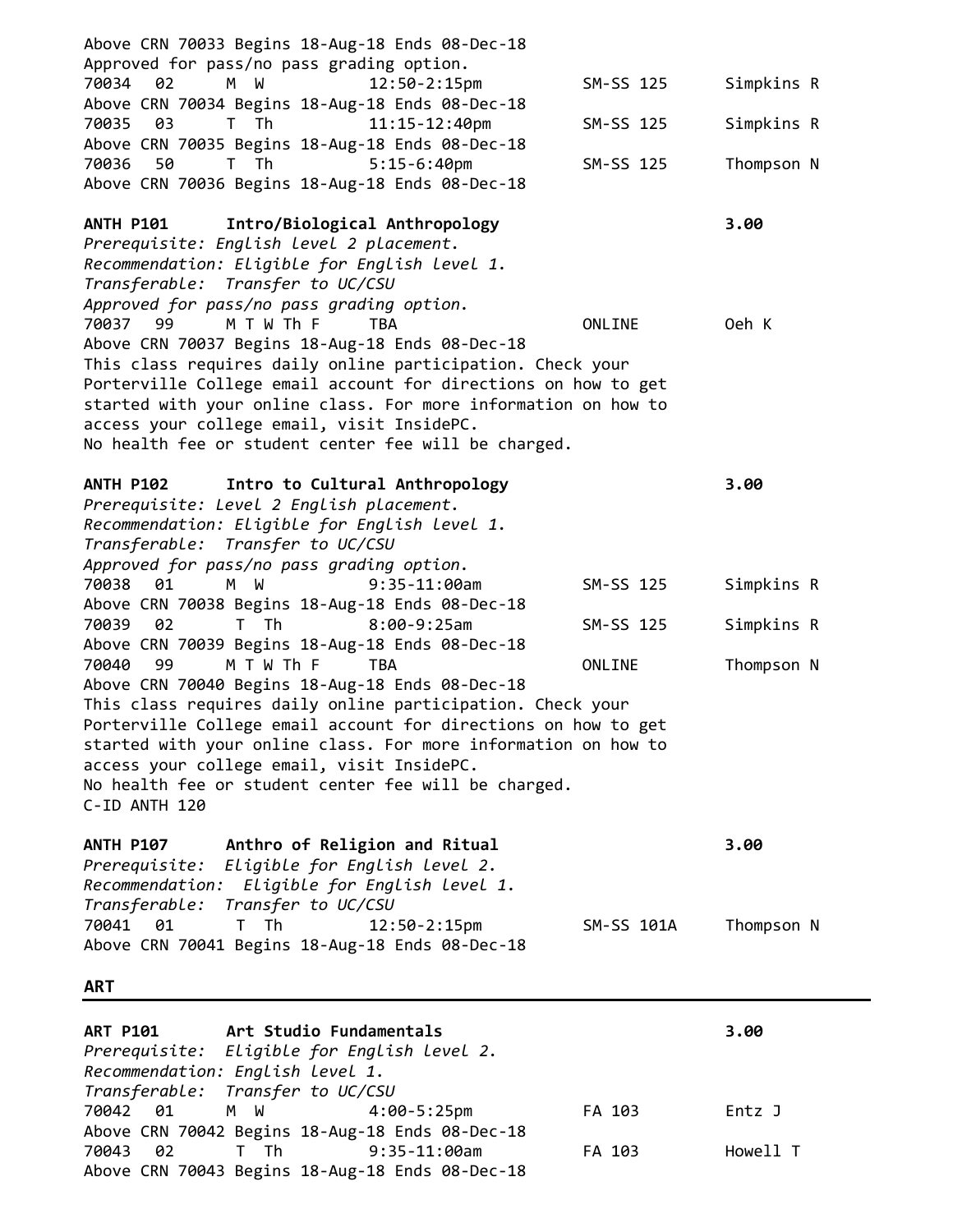| 03<br>70044                      | T Th                                                           | $4:00-5:25$ pm<br>Above CRN 70044 Begins 18-Aug-18 Ends 08-Dec-18     | FA 103           | Eaton M          |
|----------------------------------|----------------------------------------------------------------|-----------------------------------------------------------------------|------------------|------------------|
| 70045<br>- 04<br>C-ID ARTH 100   | F. Co                                                          | $9:00-12:10$ pm<br>Above CRN 70045 Begins 18-Aug-18 Ends 08-Dec-18    | FA 103           | Eaton M          |
|                                  |                                                                |                                                                       |                  |                  |
| <b>ART P103</b><br>Prerequisite: | Fundamentals of Drawing<br>None.                               |                                                                       |                  | 3.00             |
|                                  | Transferable: Transfer to UC/CSU                               |                                                                       |                  |                  |
| 70046 01                         | T Th                                                           | 12:50-1:50pm                                                          | FA 103           | Howell T         |
|                                  | T.<br>Th                                                       | $1:50-3:20$ pm                                                        | FA 103           | Howell T         |
| C-ID ARTS 110                    |                                                                | Above CRN 70046 Begins 18-Aug-18 Ends 08-Dec-18                       |                  |                  |
| <b>ART P113</b>                  |                                                                | Pre-Historic/Medieval Art Hist                                        |                  | 3.00             |
|                                  | Prerequisite: Eligible for English level 2.                    |                                                                       |                  |                  |
|                                  | Recommendation: Eligible for English level 1.                  |                                                                       |                  |                  |
| 70047 01                         | Transferable: Transfer to UC/CSU<br>M W                        | 12:50-2:15pm                                                          | SM-SS 102        | Entz J           |
|                                  |                                                                | Above CRN 70047 Begins 18-Aug-18 Ends 08-Dec-18                       |                  |                  |
|                                  |                                                                | Note: This course is typically only offered during the fall semester. |                  |                  |
| C-ID ARTH 110                    |                                                                |                                                                       |                  |                  |
| <b>ART P116</b>                  | Introduction to Painting                                       |                                                                       |                  | 3.00             |
| Prerequisite: None.              |                                                                |                                                                       |                  |                  |
|                                  | Transferable: Transfer to UC/CSU                               |                                                                       |                  |                  |
| 70048 01                         | M W                                                            | $10:10-11:10$ am                                                      | FA 103           | Entz J           |
|                                  | M<br>W                                                         | $11:10-12:40$ pm                                                      | FA 103           | Entz J           |
| C-ID ARTS 210                    |                                                                | Above CRN 70048 Begins 18-Aug-18 Ends 08-Dec-18                       |                  |                  |
|                                  | ART P117 Advanced Drawing                                      |                                                                       |                  | 3.00             |
| Prerequisite: ART P103.          |                                                                |                                                                       |                  |                  |
|                                  | Transferable: Transfer to UC/CSU<br>70049 01 T Th 12:50-1:50pm |                                                                       | FA 103           | Howell T         |
|                                  | T Th                                                           | $1:50-3:20$ pm                                                        | FA 103           | Howell T         |
|                                  |                                                                | Above CRN 70049 Begins 18-Aug-18 Ends 08-Dec-18                       |                  |                  |
| C-ID ARTS 205                    |                                                                |                                                                       |                  |                  |
| <b>ART P119</b>                  | <b>Advanced Painting</b>                                       |                                                                       |                  | 2.00             |
| Prerequisite: ART P116.          |                                                                |                                                                       |                  |                  |
|                                  | Transferable: Transfer to UC/CSU                               |                                                                       |                  |                  |
| 70050 01                         | M W<br>M                                                       | $10:10-10:50$ am                                                      | FA 103           | Entz J           |
|                                  | <b>M</b>                                                       | 10:50-12:15pm<br>Above CRN 70050 Begins 18-Aug-18 Ends 08-Dec-18      | FA 103           | Entz J           |
| <b>ART P121</b>                  | <b>Figurative Sculpture</b>                                    |                                                                       |                  | 2.00             |
| Prerequisite:                    | None.                                                          |                                                                       |                  |                  |
|                                  | Transferable: Transfer to UC/CSU                               |                                                                       |                  |                  |
| 70051<br>50                      | M W                                                            | $5:30-6:05$ pm                                                        | FA 104           | Hill G           |
|                                  | M W                                                            | $6:05 - 7:35$ pm<br>Above CRN 70051 Begins 18-Aug-18 Ends 08-Dec-18   | FA 104           | Hill G           |
| <b>ART P122</b>                  | Advanced Figure Drawing                                        |                                                                       |                  | 2.00             |
| Prerequisite: Art P124.          |                                                                |                                                                       |                  |                  |
|                                  | Transferable: Transfer to UC/CSU                               |                                                                       |                  |                  |
| 70052<br>01                      | M W<br>M<br>W                                                  | $12:50 - 1:25$ pm<br>$1:25 - 2:55$ pm                                 | FA 103<br>FA 103 | Hill G<br>Hill G |
|                                  |                                                                |                                                                       |                  |                  |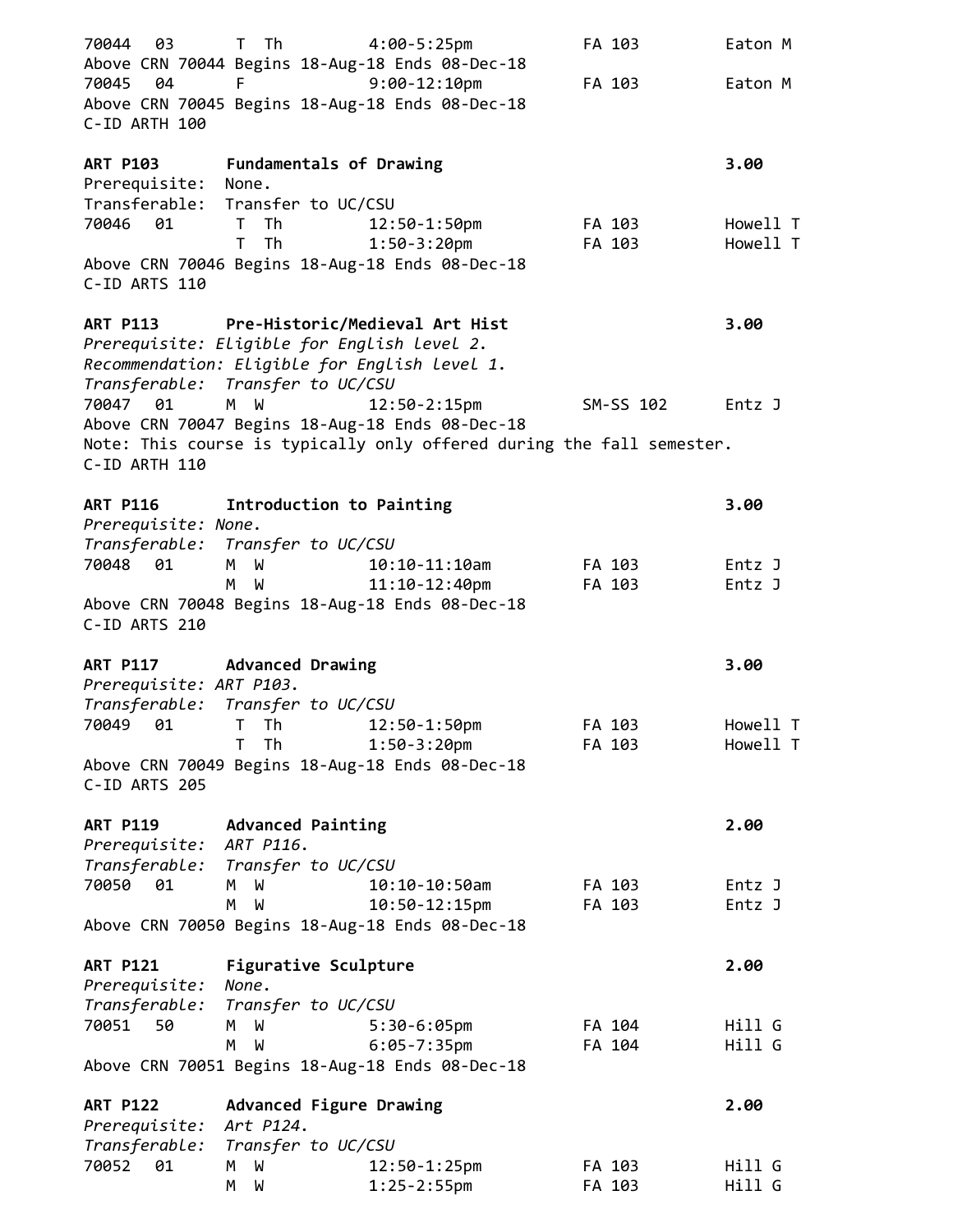Above CRN 70052 Begins 18-Aug-18 Ends 08-Dec-18 This course is only offered during the fall semester. **ART P123 Introduction to Sculpture 3.00** *Prerequisite: None. Transferable: Transfer to UC/CSU* 70053 50 M W 5:30-6:30pm FA 104 Hill G M W 6:30-8:00pm FA 104 Hill G Above CRN 70053 Begins 18-Aug-18 Ends 08-Dec-18 This course is only offered during the fall semester. **ART P124 Figure Drawing 3.00** *Prerequisite: None. Transferable: Transfer to UC/CSU* 70054 01 M W 12:50-1:50pm FA 103 Hill G M W 1:50-3:20pm FA 103 Hill G Above CRN 70054 Begins 18-Aug-18 Ends 08-Dec-18 This course is only offered during the fall semester. C-ID ARTS 200 **ASTRONOMY ASTR P101 Elementary Astronomy 4.00** *Prerequisite: Eligible for English level 2. Recommendation: Math P055. Transferable: Transfer to UC/CSU Approved for pass/no pass grading option.* 70060 01 M W 8:00-9:25am SM-SS 210 Satko J Th 5:30-8:40pm SM-SS 210 Satko J Above CRN 70060 Begins 18-Aug-18 Ends 08-Dec-18 **BIOLOGY BIOL P105 Introductory Biology 5.00**  *Prerequisite : Eligible for English level 2. Prerequisite or Corequisite: MathP051 or equivalent, or High School Intermediate Algebra or Integrated Math 3. Transferable: Transfer to UC/CSU* 70061 01 M W 11:15-12:40pm SM-SS 212 Minter Procter T Th 8:00-11:10am SM-SS 212 Minter Procter Above CRN 70061 Begins 18-Aug-18 Ends 08-Dec-18 Note: This course is typically only offered during the fall semester. **BIOL P110 Principles of Biology 4.00** *Prerequisite: Eligible for English level 2. Transferable: Transfer to UC/CSU-N*o UC credit for BIOL P110 if taken after BIOL P105 or BIOL P106. 70062 01 M 8:00-11:10am SM-SS 212 STAFF T Th 11:15-12:40pm SM-SS 212 STAFF Above CRN 70062 Begins 18-Aug-18 Ends 08-Dec-18 70063 02 T Th 12:50-2:15pm SM-SS 102 Minter Procter W 1:00-4:10pm SM-SS 212 Minter Procter Above CRN 70063 Begins 18-Aug-18 Ends 08-Dec-18 70064 03 T Th 12:50-2:15pm SM-SS 102 Minter Procter F 8:30-11:40am SM-SS 212 Minter Procter Above CRN 70064 Begins 18-Aug-18 Ends 08-Dec-18 C-ID BIOL 110B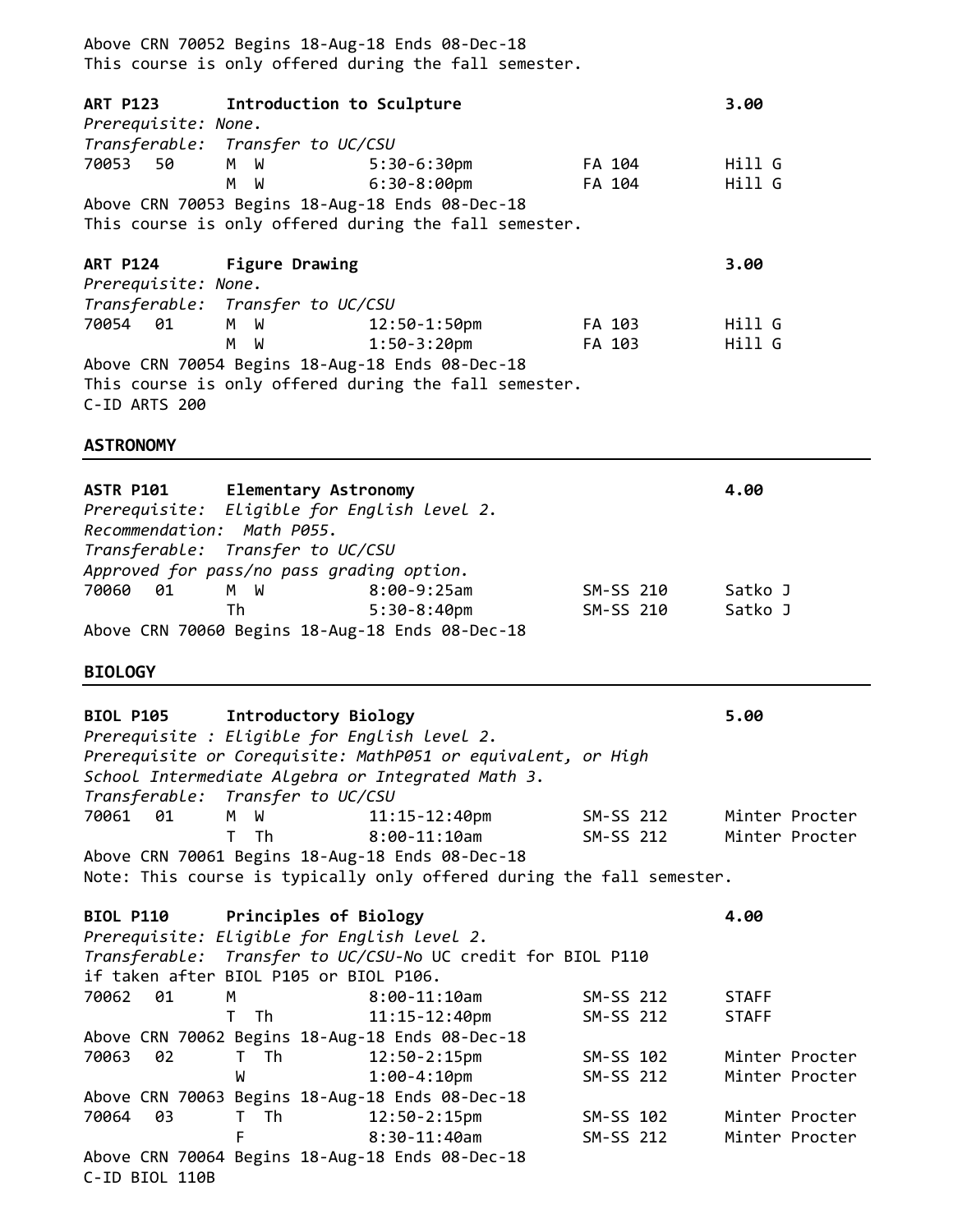# **BUSINESS ADMINISTRATION**

| BSAD P101 Introduction to Business<br>Prerequisite: Eligible for English level 2.                                                                                                                                                                                                                                                                                                             |                                |                       | 3.00                 |
|-----------------------------------------------------------------------------------------------------------------------------------------------------------------------------------------------------------------------------------------------------------------------------------------------------------------------------------------------------------------------------------------------|--------------------------------|-----------------------|----------------------|
| Transferable: Transfer to UC/CSU<br>70065 01<br>M W                                                                                                                                                                                                                                                                                                                                           | $11:15 - 12:40$ pm             | CT 1304               | Queenan E            |
| Above CRN 70065 Begins 18-Aug-18 Ends 08-Dec-18<br>T Th<br>70066<br>02<br>Above CRN 70066 Begins 18-Aug-18 Ends 08-Dec-18                                                                                                                                                                                                                                                                     | $4:00-5:25 \text{pm}$          | CT 1308               | <b>STAFF</b>         |
| BSAD P120<br>Prerequisite: Eligible for English level 2.                                                                                                                                                                                                                                                                                                                                      | Prin/Management/Organization   |                       | 3.00                 |
| Transferable: Transfer to CSU<br>M T W Th F<br>70067 99<br>Above CRN 70067 Begins 18-Aug-18 Ends 08-Dec-18<br>This class requires daily online participation. Check your<br>Porterville College email account for directions on how to get<br>started with your online class. You may access your email by<br>logging into Inside PC.<br>No health fee or student center fee will be charged. | <b>TBA</b>                     | ONLINE                | Hammann J            |
| BSAD P132 Business Communications<br>Prerequisite: Eligible for English level 2.<br>Transferable: Transfer to CSU                                                                                                                                                                                                                                                                             |                                |                       | 3.00                 |
| 70068 01<br>M W<br>Above CRN 70068 Begins 18-Aug-18 Ends 08-Dec-18<br>C-ID BUS 115                                                                                                                                                                                                                                                                                                            | $2:25-3:50$ pm                 | CT 1304               | Cortez S             |
| <b>Business Law</b><br><b>BSAD P140</b><br>Prerequisite: Eligible for English level 2.<br>Transferable: Transfer to UC/CSU                                                                                                                                                                                                                                                                    |                                |                       | 3.00                 |
| 70069<br>01<br>M W<br>Above CRN 70069 Begins 18-Aug-18 Ends 08-Dec-18                                                                                                                                                                                                                                                                                                                         | $8:00-9:25am$                  | CT 1304               | <b>STAFF</b>         |
| <b>BSAD P150</b><br>Prerequisite: Math P051 with a 'C' or better.<br>Recommendation: Math P102 with a 'C' or better.<br>Transferable: Transfer to UC/CSU                                                                                                                                                                                                                                      | Quantitative Meth Bus Dec Maki |                       | 3.00                 |
| 70070<br>01<br>T Th<br>Above CRN 70070 Begins 18-Aug-18 Ends 08-Dec-18T<br>C-ID MATH 140                                                                                                                                                                                                                                                                                                      | $11:15 - 12:40$ pm             | CT 1304               | Queenan E            |
| <b>BSAD P160</b><br>Prerequisite: None.<br>Recommendation: Eligible for English level 2.<br>Transferable: Transfer to CSU                                                                                                                                                                                                                                                                     | Intro to Entrepreneurship      |                       | 3.00                 |
| 70071<br>50<br>T Th<br>Above CRN 70071 Begins 18-Aug-18 Ends 08-Dec-18                                                                                                                                                                                                                                                                                                                        | $5:15-6:40$ pm                 | CT 1304               | Queenan E            |
| <b>BSAD P162</b><br>Prerequisite: None.<br>Transferable:<br>Transfer to CSU                                                                                                                                                                                                                                                                                                                   | Entrepreneurial Mentor/Interns |                       | 2.00                 |
| 70072 01<br>M T W Th F<br>M T W Th F<br>Above CRN 70072 Begins 18-Aug-18 Ends 08-Dec-18                                                                                                                                                                                                                                                                                                       | TBA<br>TBA                     | ONLINE<br><b>COMM</b> | Cortez S<br>Cortez S |
| The lecture portion of the class is online.                                                                                                                                                                                                                                                                                                                                                   |                                |                       |                      |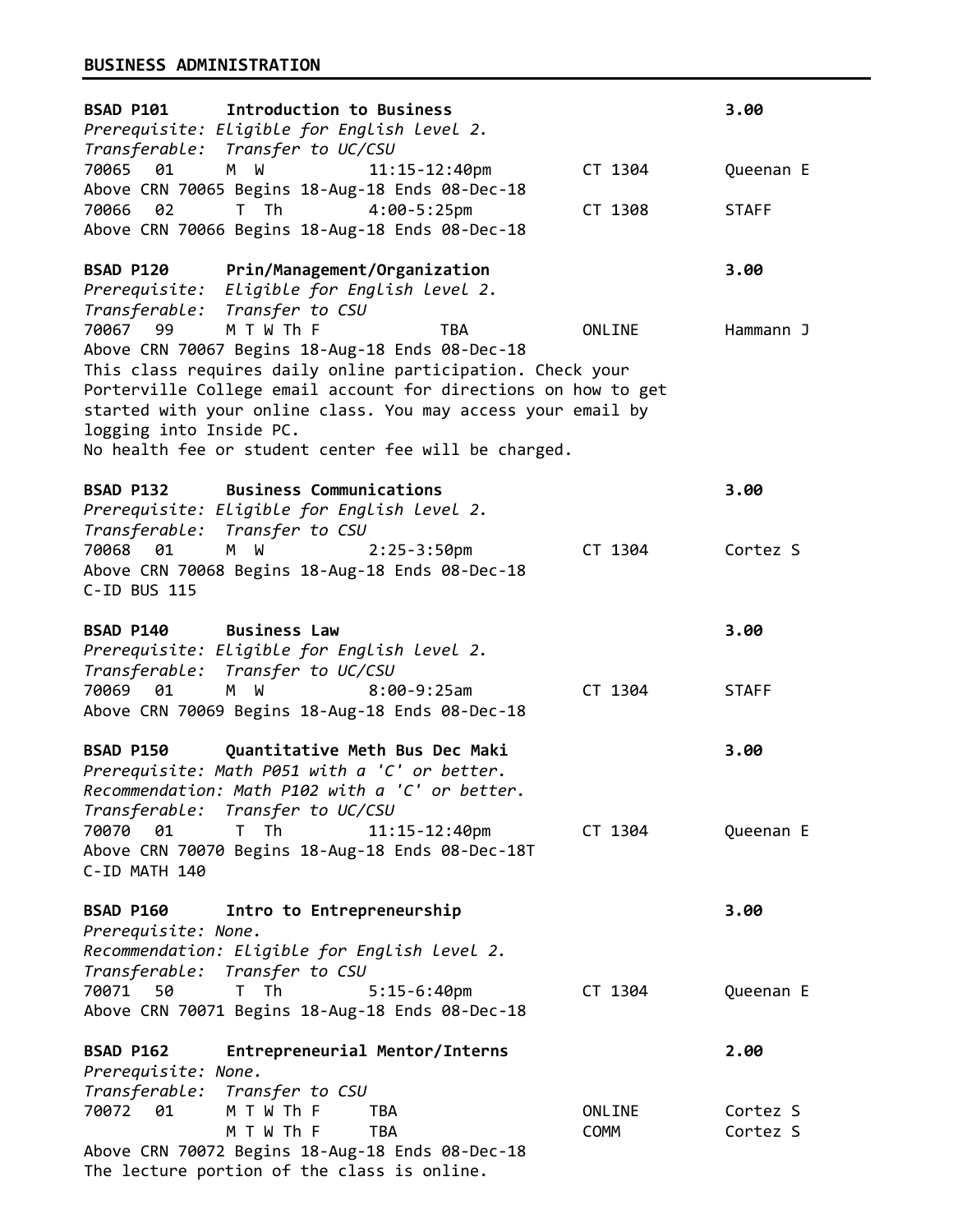Students will intern at a paid or nonpaid academically related work station to complete the weekly lab hours for a total of 54 for the semester. **BSAD P170 Logistics Operations Management 3.00** *Prerequisite: Eligible for English level 2. Recommendation: BSAD P120 with a 'C' or better. Transferable: Transfer to CSU* 70073 50 M 6:50-10:00pm CT 1304 Fischer B Above CRN 70073 Begins 18-Aug-18 Ends 08-Dec-18 **BSAD P175 Global and International Logis 3.00** *Prerequisite: Eligible for English level 2. Transferable: Transfer to CSU* 70074 50 W 6:50-10:00pm CT 1304 Fischer B Above CRN 70074 Begins 18-Aug-18 Ends 08-Dec-18

#### **CHEMISTRY**

**CHEM P101A General Chemistry I 5.00**  *Prerequisite: CHEM 106 or 2 semesters of High School chemistry with 'C' or higher in the second semester, MATH P051 or equivalent, Eligible for Level 2 English. Transferable: Transfer to UC/CSU.*  70095 01 M W 12:50-2:15pm SM-SS 220 Piersol C T Th 1:00-4:10pm SM-SS 220 Piersol C Above CRN 70095 Begins 18-Aug-18 Ends 08-Dec-18 Note: This course is typically only offered during the fall semester. **CHEM P106 Intro to Chemical Principles 4.00**  *Prerequisite: Math P055 or equivalent and Eligible for English Level 2. Transferable: Transfer to UC/CSU-*No UC credit for CHEM P106 if taken after CHEM P101A. 70096 01 M W 8:00-9:25am SM-SS 220 Piersol C T 8:00-11:10am SM-SS 220 Piersol C Above CRN 70096 Begins 18-Aug-18 Ends 08-Dec-18 70097 02 M W 9:35-11:00am SM-SS 220 Haney K Th 9:35-12:45pm SM-SS 220 Haney K Above CRN 70097 Begins 18-Aug-18 Ends 08-Dec-18 70098 03 M W 11:15-12:40pm SM-SS 220 Haney K F 8:30-11:40am SM-SS 220 Haney K Above CRN 70098 Begins 18-Aug-18 Ends 08-Dec-18 70099 50 M W 5:15-6:40pm SM-SS 220 Haney K Th 6:00-9:10pm SM-SS 220 Haney K Above CRN 70099 Begins 18-Aug-18 Ends 08-Dec-18 C-ID CHEM 101

### **CHILD DEVELOPMENT**

| CHDV P117           | Teaching in a Diverse Society |                                                 |         | 3.00     |
|---------------------|-------------------------------|-------------------------------------------------|---------|----------|
| Prerequisite: None. |                               |                                                 |         |          |
|                     | Transferable: Transfer to CSU |                                                 |         |          |
| 70079 01            | M W 11:15-12:40pm             |                                                 | CT 1303 | Jordan M |
|                     |                               | Above CRN 70079 Begins 18-Aug-18 Ends 08-Dec-18 |         |          |
| 70080 02            |                               |                                                 | CT 1303 | Jordan M |
|                     |                               | Above CRN 70080 Begins 18-Aug-18 Ends 08-Dec-18 |         |          |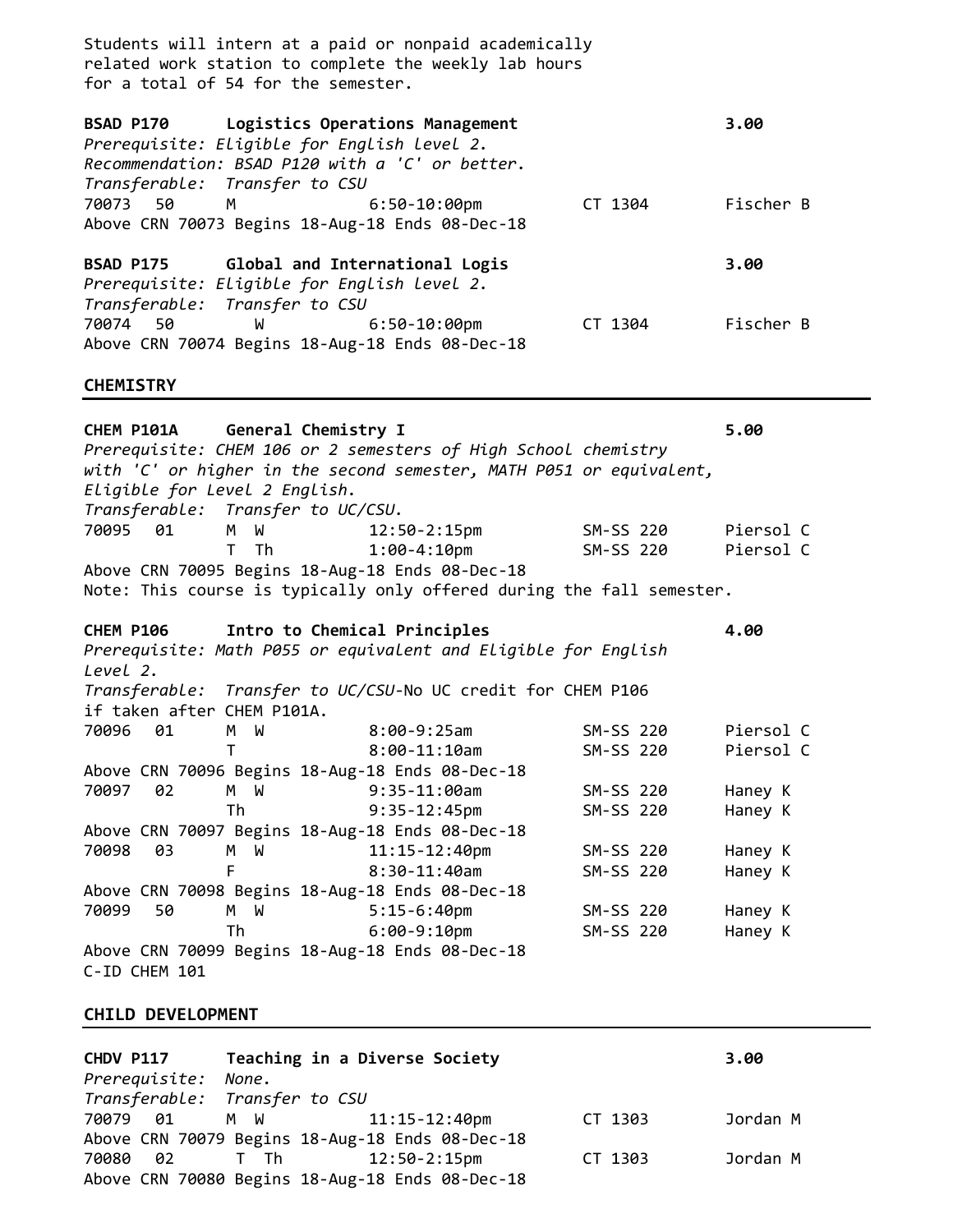**CHDV P118 Young Child with Special Needs 3.00** *Prerequisite: None. Transferable: Transfer to CSU Approved for pass/no pass grading option.* 70081 50 M 5:30-8:40pm TBA Welch L Above CRN 70081 Begins 18-Aug-18 Ends 08-Dec-18 **CHDV P118 Young Child with Special Needs 3.00** *Prerequisite: None. Transferable: Transfer to CSU Approved for pass/no pass grading option.* 70082 99 M T W Th F TBA ONLINE Jordan M Above CRN 70082 Begins 18-Aug-18 Ends 08-Dec-18 This class requires daily online participation. Check your Porterville College email account for directions on how to get started with your online class. You may access your email by ogging into Inside PC, No health fee or student center fee will be charged. **CHDV P119 Health, Safety and Nutrition 3.00** *Prerequisite: None. Transferable: Transfer to CSU* 70083 50 Th 5:30-8:40pm TBA Vasquez L Above CRN 70083 Begins 18-Aug-18 Ends 08-Dec-18 C-ID ECE 220 **CHDV P121 Infant/Toddler Development 3.00** *Prerequisite: None. Transferable: Transfer to CSU* 70084 50 Th 5:30-8:40pm AC 119 Matamoros D Above CRN 70084 Begins 18-Aug-18 Ends 08-Dec-18 **CHDV P122 Child, Family and Community 3.00** *Prerequisite: None. Recommendation: None. Transferable: Transfer to UC/CSU* 70085 01 T Th 9:35-11:00am CT 1303 Jordan M Above CRN 70085 Begins 18-Aug-18 Ends 08-Dec-18 C-ID CDEV 110 **CHDV P142 Prin/Prac Teaching Young Chdrn 3.00** *Prerequisite: None. Transferable: Transfer to CSU* 70086 01 M T W Th F TBA COMM Reyna Juarez N T 3:00-5:05pm CT 1303 Reyna Juarez N Above CRN 70086 Begins 18-Aug-18 Ends 08-Dec-18 Student must arrange weekly lab hours for a total of 54 hours for the semester. C-ID ECE 120 **CHDV P143 Practicum/Field Experience 3.00** *Prerequisite: CHDV P122, CHDV P142, CHDV P144, and CHDV P223. Transferable: Transfer to CSU* 70087 50 M T W Th F TBA COMM Welch L Th 6:50-8:55pm CT 1301 Welch L

Above CRN 70087 Begins 18-Aug-18 Ends 08-Dec-18

C-ID ECE 230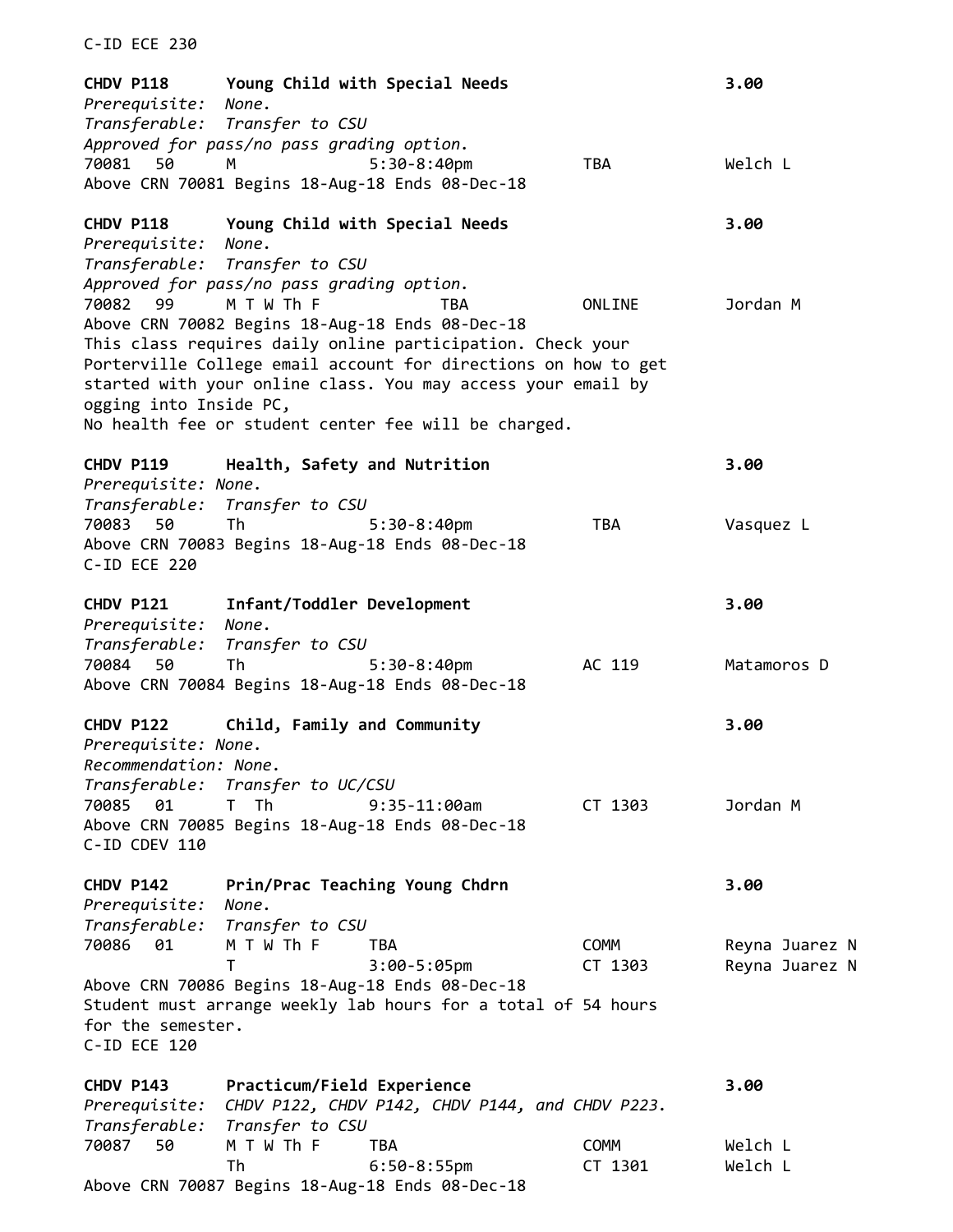Student must arrange weekly lab hours for a total of 54 hours for the semester. **CHDV P144 Introduction to Curriculum 3.00** *Prerequisite: None. Transferable: Transfer to CSU Approved for pass/no pass grading option.* 70088 50 T 6:50-10:00pm CT 1304 Vasquez L Above CRN 70088 Begins 18-Aug-18 Ends 08-Dec-18 C-ID ECE 130 **CHDV P161 Infant Care and Development 3.00**  *Prerequisite: None. Transferable: Transfer to CSU Approved for pass/no pass grading option.*  70089 01 M T W Th F TBA COMM Hernandez S S 8:00-10:05am CT 1303 Hernandez S Above CRN 70089 Begins 18-Aug-18 Ends 08-Dec-18 Student must arrange weekly lab hours for a total of 54 hours for the semester. **CHDV P223 Child Growth and Development 3.00** *Prerequisite: None. Transferable: Transfer to UC/CSU* 70090 01 M W 9:35-11:00am CT 1303 Jordan M Above CRN 70090 Begins 18-Aug-18 Ends 08-Dec-18 70091 02 T Th 11:15-12:40pm CT 1303 Jordan M Above CRN 70091 Begins 18-Aug-18 Ends 08-Dec-18 C-ID CDEV 100 **CHDV P239 Observation and Assessment 3.00**  *Prerequisite: None. Transferable: Transfer to CSU* 70092 01 M T W Th F TBA COMM Reyna Juarez N Th 3:00-5:05pm CT 1303 Reyna Juarez N Above CRN 70092 Begins 18-Aug-18 Ends 08-Dec-18 Student must arrange weekly lab hours for a total of 54 hours for the semester. C-ID ECE 200 **CHDV P244 Supervision of Adults 3.00** *Prerequisite: None. Transferable: Transfer to CSU* 70093 51 W 5:00-8:10pm SM-SS 120 Matamoros D Above CRN 70093 Begins 18-Aug-18 Ends 08-Dec-18 **CHDV P246 Admin of Prgrms/Young Children 3.00** *Prerequisite: None. Recommendation: Eligible for English level 2. Transferable: Transfer to CSU Approved for pass/no pass grading option.*  70094 50 Th 6:00-9:10pm CT 1308 Hernandez S Above CRN 70094 Begins 18-Aug-18 Ends 08-Dec-18

### **COMMERCIAL ART**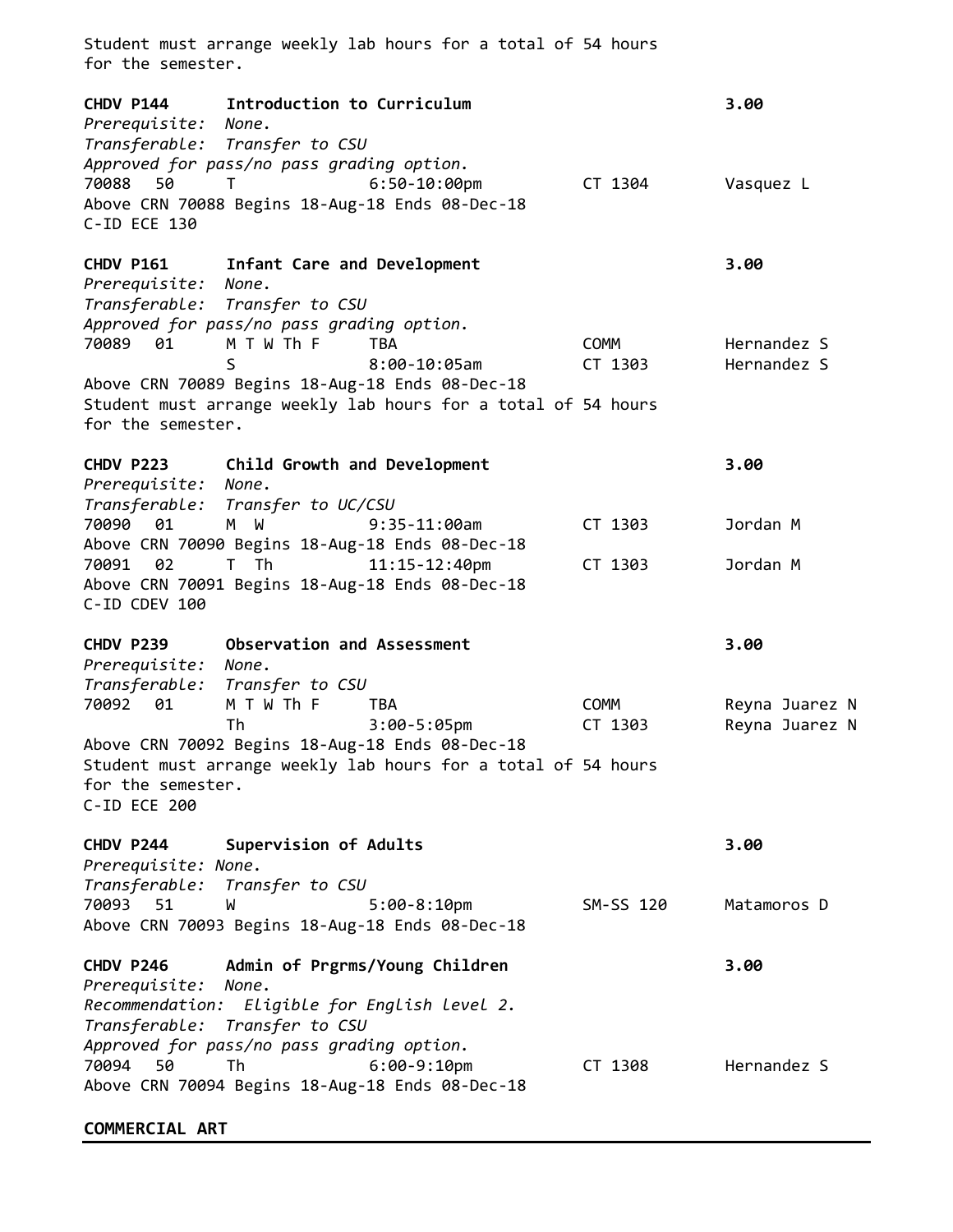| <b>CMRT P102</b>    | Commercial Layout and Design |                                                                       |        |        |  |
|---------------------|------------------------------|-----------------------------------------------------------------------|--------|--------|--|
| Prerequisite: None. |                              |                                                                       |        |        |  |
|                     |                              | Transferable: Transfer to CSU                                         |        |        |  |
| 70100 01 T Th       |                              | 10:10-10:50am                                                         | FA 101 | Entz J |  |
|                     | $T$ The T                    | 10:50-12:15pm                                                         | FA 101 | Entz J |  |
|                     |                              | Above CRN 70100 Begins 18-Aug-18 Ends 08-Dec-18                       |        |        |  |
|                     |                              | Note: This course is typically only offered during the fall semester. |        |        |  |

# **COMMUNICATION**

| Intro to Public Speaking<br><b>COMM P101</b>                                              |        | 3.00        |
|-------------------------------------------------------------------------------------------|--------|-------------|
| Prerequisite: Eligible for English level 3.                                               |        |             |
| Transferable: Transfer to UC/CSU                                                          |        |             |
| 70101<br>01<br>M W<br>$8:00-9:25am$                                                       | CA 04  | Gomez G     |
| Above CRN 70101 Begins 18-Aug-18 Ends 08-Dec-18                                           |        |             |
| 02<br>M W<br>$9:35-11:00am$<br>70102                                                      | CA 04  | Gomez G     |
| Above CRN 70102 Begins 18-Aug-18 Ends 08-Dec-18                                           |        |             |
| M W<br>70103<br>03<br>$11:15 - 12:40$ pm                                                  | CA 02  | Gomez G     |
| Above CRN 70103 Begins 18-Aug-18 Ends 08-Dec-18                                           |        |             |
| 70104<br>04<br>M W<br>$12:50-2:15pm$                                                      | AC 119 | Thompson J  |
| Above CRN 70104 Begins 18-Aug-18 Ends 08-Dec-18                                           |        |             |
| 05<br>M W<br>$2:25-3:50$ pm<br>70105                                                      | CA 04  | Hartsell E  |
| Above CRN 70105 Begins 18-Aug-18 Ends 08-Dec-18                                           |        |             |
| T Th<br>$8:00-9:25am$<br>70106<br>06                                                      | AC 119 | Thompson J  |
| Above CRN 70106 Begins 18-Aug-18 Ends 08-Dec-18                                           |        |             |
| 70107<br>T Th<br>$9:35-11:00am$<br>07                                                     | AC 119 | Thompson J  |
| Above CRN 70107 Begins 18-Aug-18 Ends 08-Dec-18                                           |        |             |
| 08<br>70108<br>T Th<br>11:15-12:40pm                                                      | AC 119 | Hernandez J |
| Above CRN 70108 Begins 18-Aug-18 Ends 08-Dec-18                                           |        |             |
| 70109<br>09<br>T Th<br>12:50-2:15pm                                                       | CA 02  | Hernandez J |
| Above CRN 70109 Begins 18-Aug-18 Ends 08-Dec-18                                           |        |             |
| T Th<br>$2:25-3:50$ pm<br>70110<br>10                                                     | AC 119 | Hartsell E  |
| Above CRN 70110 Begins 18-Aug-18 Ends 08-Dec-18                                           |        |             |
| 70111<br>50<br>$6:00-9:10$ pm<br><b>M</b>                                                 | CA 04  | Chiapa R    |
| Above CRN 70111 Begins 18-Aug-18 Ends 08-Dec-18                                           |        |             |
|                                                                                           |        |             |
|                                                                                           |        |             |
| $C$ -ID 110                                                                               |        |             |
| Interpersonal Communication<br><b>COMM P102</b>                                           |        | 3.00        |
| Prerequisite: Eligible for English level 1.                                               |        |             |
| Transferable: Transfer to CSU                                                             |        |             |
| 70112<br>01<br>M W<br>$8:00-9:25am$                                                       | CA 02  | Hernandez J |
| Above CRN 70112 Begins 18-Aug-18 Ends 08-Dec-18                                           |        |             |
| M W<br>02<br>$11:15 - 12:40$ pm<br>70113                                                  | AC 119 | Hernandez J |
| Above CRN 70113 Begins 18-Aug-18 Ends 08-Dec-18                                           |        |             |
| 70114 03 T Th 9:35-11:00am                                                                | CA 04  | Hartsell E  |
| Above CRN 70114 Begins 18-Aug-18 Ends 08-Dec-18                                           |        |             |
| 70115<br>04<br>T Th<br>12:50-14:15pm                                                      | AC 119 | Hartsell E  |
|                                                                                           |        |             |
| Above CRN 70115 Begins 18-Aug-18 Ends 08-Dec-18<br>50<br>70116<br>M                       | CA 04  | Hartsell E  |
| $6:00-9:10$ pm<br>Above CRN 70116 Begins 18-Aug-18 Ends 08-Dec-18                         |        |             |
| C-ID COMM 130                                                                             |        |             |
|                                                                                           |        |             |
| Persuasion<br><b>COMM P103</b>                                                            |        | 3.00        |
| Prerequisite: Eligible for level 3 English                                                |        |             |
| Transferable: Transfer to UC/CSU                                                          |        |             |
| 70117 01<br>T Th<br>$11:15 - 12:40$ pm<br>Above CRN 70117 Begins 18-Aug-18 Ends 08-Dec-18 | CA 04  | Thompson J  |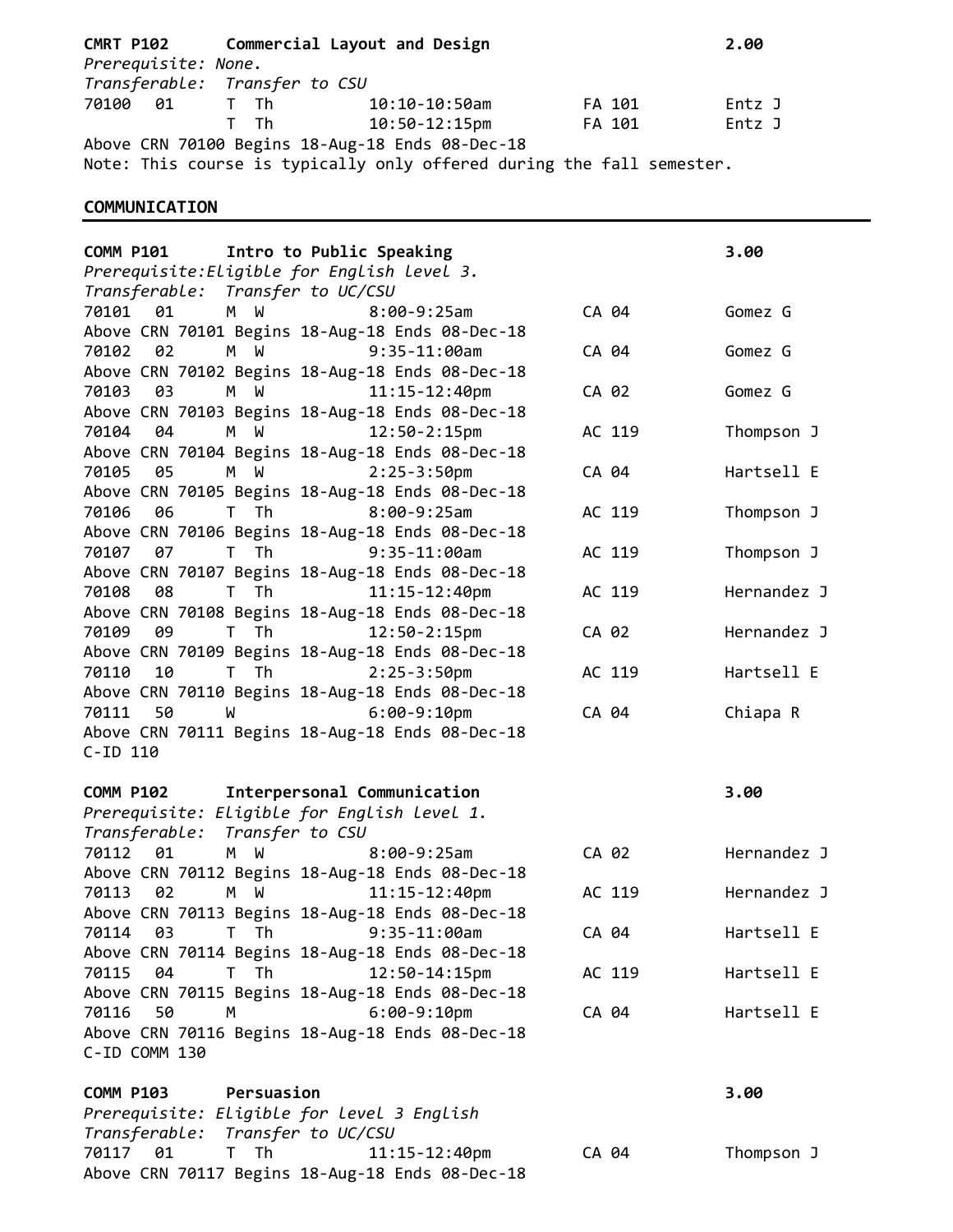### C-ID COMM 190

|                            | COMM P105 Argumentation and Debate          |                                                 |       |        | 3.00        |
|----------------------------|---------------------------------------------|-------------------------------------------------|-------|--------|-------------|
| Prerequisite: None.        |                                             |                                                 |       |        |             |
| Recommendation: COMM P101. |                                             |                                                 |       |        |             |
|                            | Transferable: Transfer to UC/CSU            |                                                 |       |        |             |
|                            | 70118 01 M W 11:15-12:40pm                  |                                                 |       | CA 04  | Thompson J  |
|                            |                                             | Above CRN 70118 Begins 18-Aug-18 Ends 08-Dec-18 |       |        |             |
|                            |                                             | $12:50-2:15p$ m                                 |       | CA 04  | Thompson J  |
|                            |                                             | Above CRN 70119 Begins 18-Aug-18 Ends 08-Dec-18 |       |        |             |
| C-ID COMM 120              |                                             |                                                 |       |        |             |
|                            |                                             |                                                 |       |        |             |
|                            | COMM P106 Intercultural Communication       |                                                 |       |        | 3.00        |
|                            | Prerequisite: Eligible for English level 3. |                                                 |       |        |             |
|                            | Transferable: Transfer to UC/CSU            |                                                 |       |        |             |
| 70120 01                   | M W                                         | $9:35-11:00$ am                                 |       | AC 119 | Hernandez J |
|                            |                                             |                                                 |       |        |             |
|                            |                                             | Above CRN 70120 Begins 18-Aug-18 Ends 08-Dec-18 |       |        |             |
| 70121 50                   | Th 6:00-9:10pm                              |                                                 | CA 02 |        | Hernandez J |
|                            |                                             | Above CRN 70121 Begins 18-Aug-18 Ends 08-Dec-18 |       |        |             |

# **COMPUTER GRAPHICS**

| <b>CGRA P110</b><br>Prerequisite:<br>Transferable: | Introduction to Digital Art<br>None.<br>Transfer to CSU |                                                                      |         | 3.00      |
|----------------------------------------------------|---------------------------------------------------------|----------------------------------------------------------------------|---------|-----------|
| 70075<br>01                                        | Th<br>T.                                                | $10:10 - 11:10$ am                                                   | FA 101  | Entz J    |
|                                                    | Th<br>T.                                                | $11:10-12:40$ pm                                                     | FA 101  | Entz J    |
|                                                    |                                                         | Above CRN 70075 Begins 18-Aug-18 Ends 08-Dec-18                      |         |           |
| 70076<br>02                                        | Th<br>$\mathsf T$                                       | $3:25 - 4:25$ pm                                                     | FA 101  | Entz J    |
|                                                    | Th<br>T.                                                | $4:25 - 5:55$ pm                                                     | FA 101  | Entz J    |
| C-ID ARTS 250                                      |                                                         | Above CRN 70076 Begins 18-Aug-18 Ends 08-Dec-18                      |         |           |
| <b>CGRA P112</b>                                   | Digital Imaging                                         |                                                                      |         | 3.00      |
| Prerequisite: Computer Graphics P110.              | Transferable: Transfer to CSU                           |                                                                      |         |           |
| 70077<br>01                                        | T.<br>Th                                                | $3:25 - 4:25$ pm                                                     | FA 101  | Entz J    |
|                                                    | Th<br>T.                                                | $4:25-5:55$ pm                                                       | FA 101  | Entz J    |
|                                                    |                                                         | Above CRN 70077 Begins 18-Aug-18 Ends 08-Dec-18                      |         |           |
| <b>ECONOMICS</b>                                   |                                                         |                                                                      |         |           |
| ECON P101<br>(Math P055 or equivalent).            | Prin of Microeconomics                                  | Prerequisite: Completion of Elementary Algebra                       |         | 3.00      |
|                                                    | Transferable: Transfer to UC/CSU                        |                                                                      |         |           |
| 70122<br>01<br>C-ID ECON 201                       | M W                                                     | $4:00 - 5:25$ pm<br>Above CRN 70122 Begins 18-Aug-18 Ends 08-Dec-18T | CT 1308 | Queenan E |
|                                                    |                                                         |                                                                      |         |           |
| ECON P102                                          | Principles of Macroeconomics                            |                                                                      |         | 3.00      |
| Prerequisite:<br>(MATH P055) or equivalent.        |                                                         | Successful completion of Elementary Algebra                          |         |           |
| Transferable:                                      | Transfer to UC/CSU                                      |                                                                      |         |           |
| 70123<br>01                                        | T Th                                                    | $12:50 - 2:15$ pm<br>Above CRN 70123 Begins 18-Aug-18 Ends 08-Dec-18 | CT 1304 | Queenan E |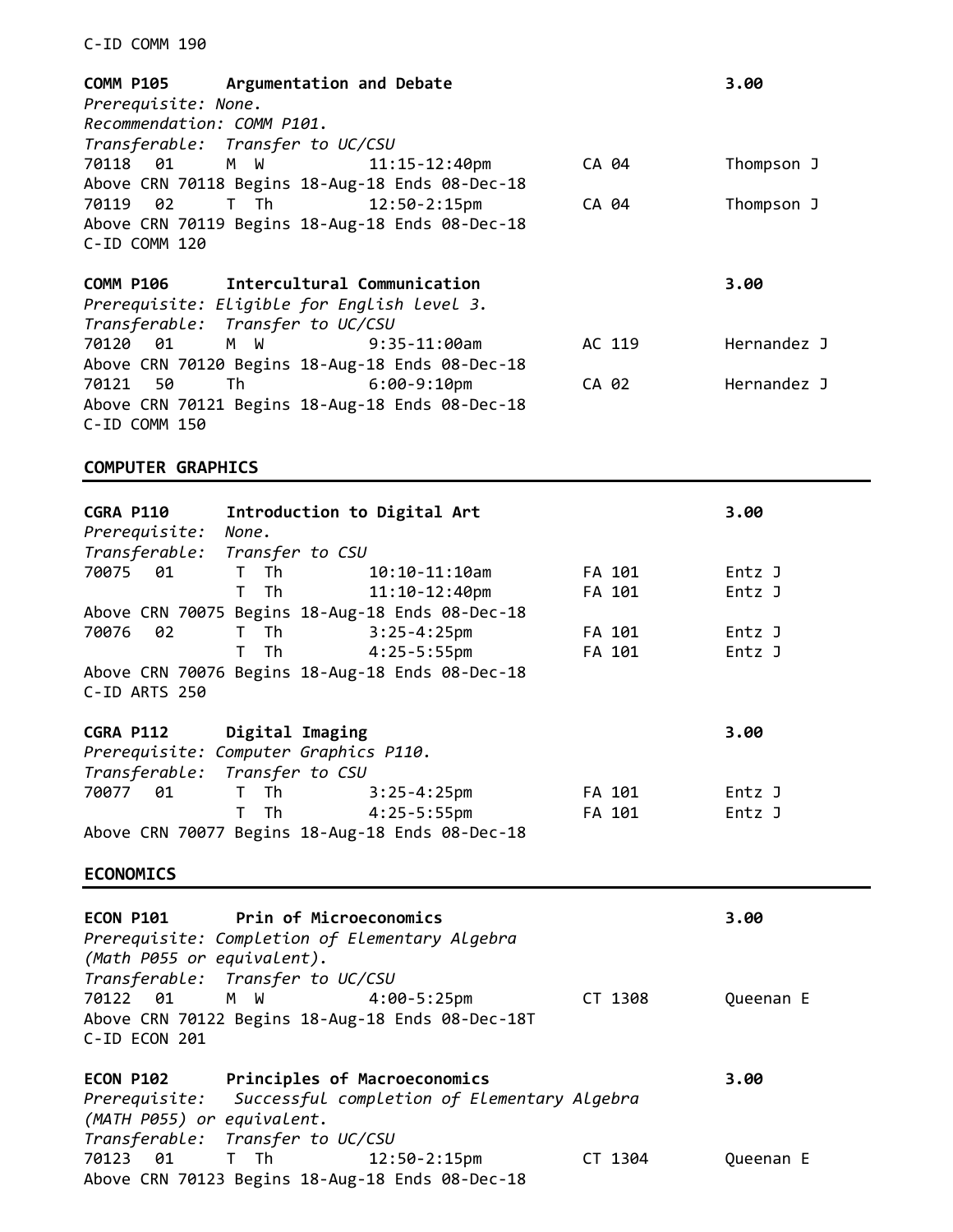## **EMERGENCY MEDICAL TECHNICIAN**

| EMTC P050 Emergency Medical Tech-Basic<br>8.50<br>Prerequisite: California Code of Requlations Title 22 requires that<br>students be 18 years of age before they can be certified. |                                               |                                                                          |             |           |  |
|------------------------------------------------------------------------------------------------------------------------------------------------------------------------------------|-----------------------------------------------|--------------------------------------------------------------------------|-------------|-----------|--|
|                                                                                                                                                                                    |                                               | Current American Heart Association BLS Health Care Provider (CPR & AED). |             |           |  |
|                                                                                                                                                                                    |                                               | The student must meet Health Careers Division health and safety          |             |           |  |
|                                                                                                                                                                                    |                                               | requirements to participate in the laboratory section of the course.     |             |           |  |
|                                                                                                                                                                                    |                                               | Any expenses involved in meeting the health and safety requirements      |             |           |  |
| are at the students expense.                                                                                                                                                       |                                               |                                                                          |             |           |  |
|                                                                                                                                                                                    | Transferable: Not Transferable                |                                                                          |             |           |  |
| 70147 01 T Th                                                                                                                                                                      |                                               | 5:00-9:30pm                                                              | HCC 2021    | Santoyo M |  |
|                                                                                                                                                                                    | T Th                                          | <b>TBA</b>                                                               | <b>COMM</b> | Santoyo M |  |
|                                                                                                                                                                                    |                                               | Above CRN 70147 Begins 21-Aug-18 Ends 08-Dec-18                          |             |           |  |
|                                                                                                                                                                                    |                                               | Student will schedule with the instructor 24 hours of ambulance ride     |             |           |  |
|                                                                                                                                                                                    |                                               | along with three hours of skills lab testing.                            |             |           |  |
| 70148 50                                                                                                                                                                           | M W                                           | $5:00-9:30$ pm                                                           | HCC 2021    | Skiles S  |  |
|                                                                                                                                                                                    | M W                                           | <b>TBA</b>                                                               | <b>COMM</b> | Skiles S  |  |
|                                                                                                                                                                                    |                                               | Above CRN 70148 Begins 18-Aug-18 Ends 08-Dec-18                          |             |           |  |
|                                                                                                                                                                                    |                                               | Student will schedule with the instructor 24 hours of ambulance ride     |             |           |  |
|                                                                                                                                                                                    | along with three hours of skills lab testing. |                                                                          |             |           |  |

### **ENGLISH**

| <b>ENGL P01AX</b>            |                                                                  | Expanded Expository Composition                               |                | 2.00           |  |  |  |
|------------------------------|------------------------------------------------------------------|---------------------------------------------------------------|----------------|----------------|--|--|--|
|                              | Prerequisite: Concurrent enrollment in English 101A AND Eligible |                                                               |                |                |  |  |  |
| for level 1, 2 or 3 English. |                                                                  |                                                               |                |                |  |  |  |
|                              | Transferable: Not Transferable                                   |                                                               |                |                |  |  |  |
|                              |                                                                  | This course is only offered on a pass/no pass grading basis.  |                |                |  |  |  |
|                              |                                                                  | Credits do not count towards the associate degree.            |                |                |  |  |  |
| 70149 01                     | M                                                                | 11:40-12:30pm                                                 | LIB 449        | Long M         |  |  |  |
|                              | W                                                                | 11:40-12:45pm                                                 | LIB 449        | Long M         |  |  |  |
|                              |                                                                  | Above CRN 70149 Begins 18-Aug-18 Ends 08-Dec-18               |                |                |  |  |  |
|                              |                                                                  | This class requires co-registration in ENGL P101A, CRN 70178, |                |                |  |  |  |
| MW 9:30-11:35 am             |                                                                  |                                                               |                |                |  |  |  |
| 70150 02                     | M                                                                | $4:30-5:20 \text{pm}$                                         | <b>LRC 513</b> | Tatro Duarte R |  |  |  |
|                              | W                                                                | $4:30-5:35$ pm                                                | LRC 513        | Tatro Duarte R |  |  |  |
|                              |                                                                  | Above CRN 70150 Begins 18-Aug-18 Ends 08-Dec-18               |                |                |  |  |  |
|                              |                                                                  | This class requires co-registration in ENGL P101A, CRN 70182, |                |                |  |  |  |
| MW 2:20-4:25 pm.             |                                                                  |                                                               |                |                |  |  |  |
| 70151 03                     | T.                                                               | $4:30-5:20$ pm                                                | LRC 513        | Tatro Duarte R |  |  |  |
|                              | Th                                                               | $4:30-5:35$ pm                                                | LRC 513        | Tatro Duarte R |  |  |  |
|                              |                                                                  | Above CRN 70151 Begins 18-Aug-18 Ends 08-Dec-18               |                |                |  |  |  |
|                              |                                                                  | This class requires co-registration in ENGL P101A, CRN 70193, |                |                |  |  |  |
| TR 2:20-4:25 pm              |                                                                  |                                                               |                |                |  |  |  |
| 70152 04                     | T.                                                               | 11:40-12:30pm                                                 | LIB 449        | Long M         |  |  |  |
|                              | Τh                                                               | $11:40-12:45$ pm                                              | LIB 449        | Long M         |  |  |  |
|                              |                                                                  | Above CRN 70152 Begins 18-Aug-18 Ends 08-Dec-18               |                |                |  |  |  |
|                              |                                                                  | This class requires co-registration in ENGL P101A, CRN 70187, |                |                |  |  |  |
| TR 9:30-11:35 am             |                                                                  |                                                               |                |                |  |  |  |
| 70153<br>50                  | T.                                                               | $7:45-8:35$ pm                                                | LIB 449        | Livesey F      |  |  |  |
|                              | Th                                                               | $7:45 - 8:50$ pm                                              | LIB 449        | Livesey F      |  |  |  |
|                              |                                                                  | Above CRN 70153 Begins 18-Aug-18 Ends 08-Dec-18               |                |                |  |  |  |
|                              |                                                                  | This class requires co-registration in ENGL P101A, CRN 70197, |                |                |  |  |  |
| TR 5:30-7:35 pm.             |                                                                  |                                                               |                |                |  |  |  |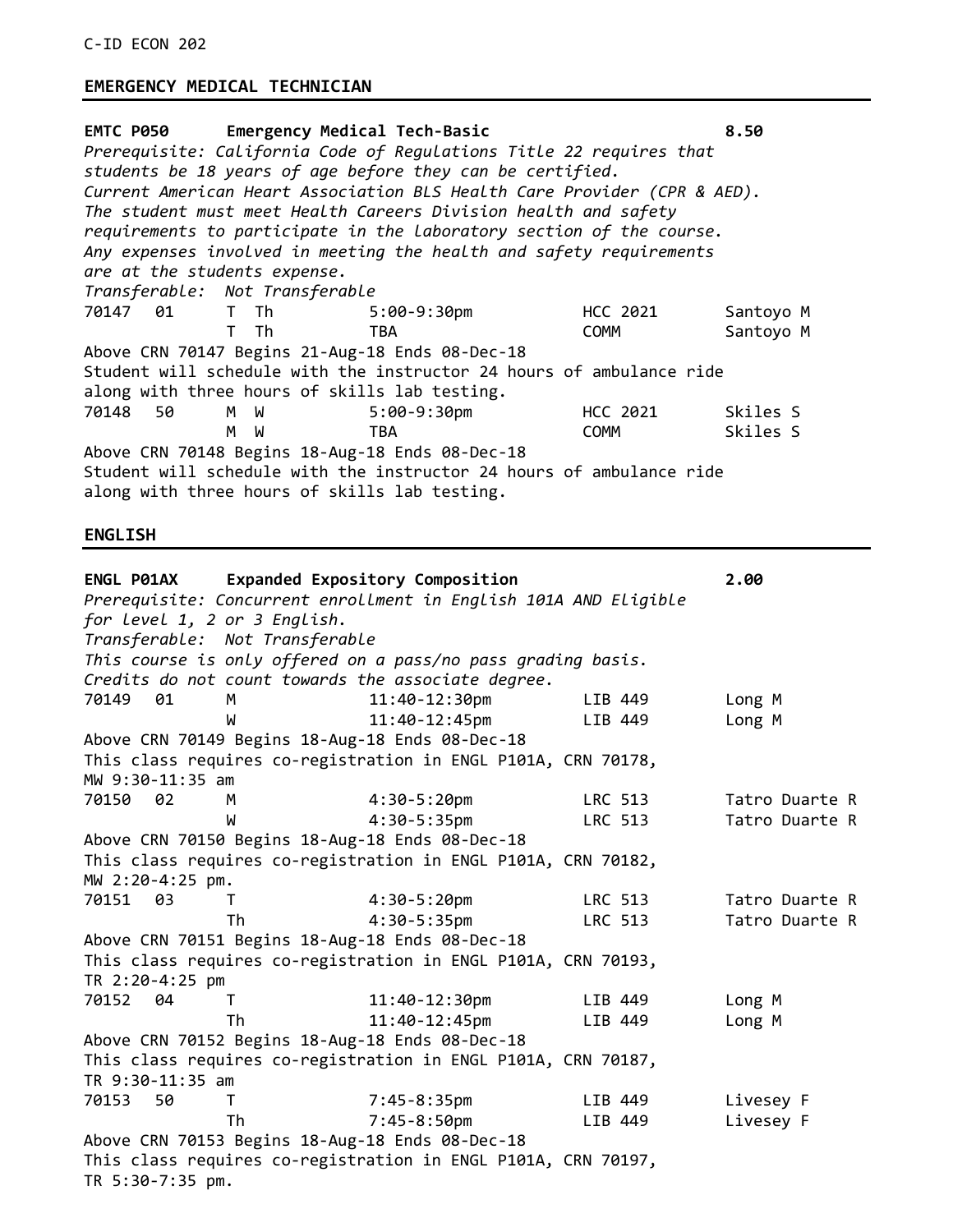70154 51 M 5:15-6:05pm LIB 449 Hubbard K W 5:15-6:20pm LIB 449 Hubbard K Above CRN 70154 Begins 18-Aug-18 Ends 08-Dec-18 This class requires co-registration in ENGL P101A, CRN 70183, MW 3:00-5:05 pm. 70155 52 T 7:45-8:50pm LRC 513 Boswell R Th 7:45-8:35pm LRC 513 Boswell R Above CRN 70155 Begins 18-Aug-18 Ends 08-Dec-18 This class requires co-registration in ENGL P101A, CRN 70198, TTh 5:30-7:35 pm. **ENGL P050 College Writing 4.00**  *Prerequisite: Eligible for English level 2 or a grade of "C" or higher in English P071, EL2 P071A or EL2 P071B, or English P073X. Transferable: Not Transferable Credits do not count toward the associate degree* 70156 01 M W 3:00-5:05pm AC 118 Rice D Above CRN 70156 Begins 18-Aug-18 Ends 08-Dec-18 70157 02 T Th 9:30-11:35am AC 107 Black M Above CRN 70157 Begins 18-Aug-18 Ends 08-Dec-18 70158 03 T Th 11:50-1:55pm AC 118 Black M Above CRN 70158 Begins 18-Aug-18 Ends 08-Dec-18 70159 04 T Th 3:00-5:05pm AC 120 Kiwan E Above CRN 70159 Begins 18-Aug-18 Ends 08-Dec-18 70160 50 M W 5:30-7:35pm AC 119 Rice D Above CRN 70160 Begins 18-Aug-18 Ends 08-Dec-18 70161 99 M T W Th F TBA ONLINE Wise E Above CRN 70161 Begins 18-Aug-18 Ends 08-Dec-18 This class requires daily online participation. Check your Porterville College email account for directions on how to get started with your online class. For more information on how to access your college email, visit InsidePC. No health fee or student center fee will be charged. **ENGL P071 Basic Writing Skills 3.00** *Prerequisite: Eligible for level 3 English placement or a grade of "C" or better in English P083/P083R. Transferable: Not Transferable Credits do not count toward the associate degree* 70162 01 M W 8:00-9:25am AC 107 Hubbard K Above CRN 70162 Begins 18-Aug-18 Ends 08-Dec-18 70163 02 T Th 12:50-2:15pm AC 120 Benander K Above CRN 70163 Begins 18-Aug-18 Ends 08-Dec-18 70164 03 T Th 2:25-3:50pm AC 107 Livesey F Above CRN 70164 Begins 18-Aug-18 Ends 08-Dec-18 70165 04 M W 4:00-5:25pm FA 101 Gardea J Above CRN 70165 Begins 18-Aug-18 Ends 08-Dec-18 **ENGL P073X English Express 6.00**  *Prerequisite: Eligible for level 4. Transferable: Not Transferable Credits do not count toward the associate degree ENGL P073X is a time-consuming, high intensity course designed to accelerate progress to transfer level English. Students are advised that the workload in this class is very fast-paced, challenging, and time-consuming.* 70166 01 M W 8:00-11:10am LRC 512 Lawrence J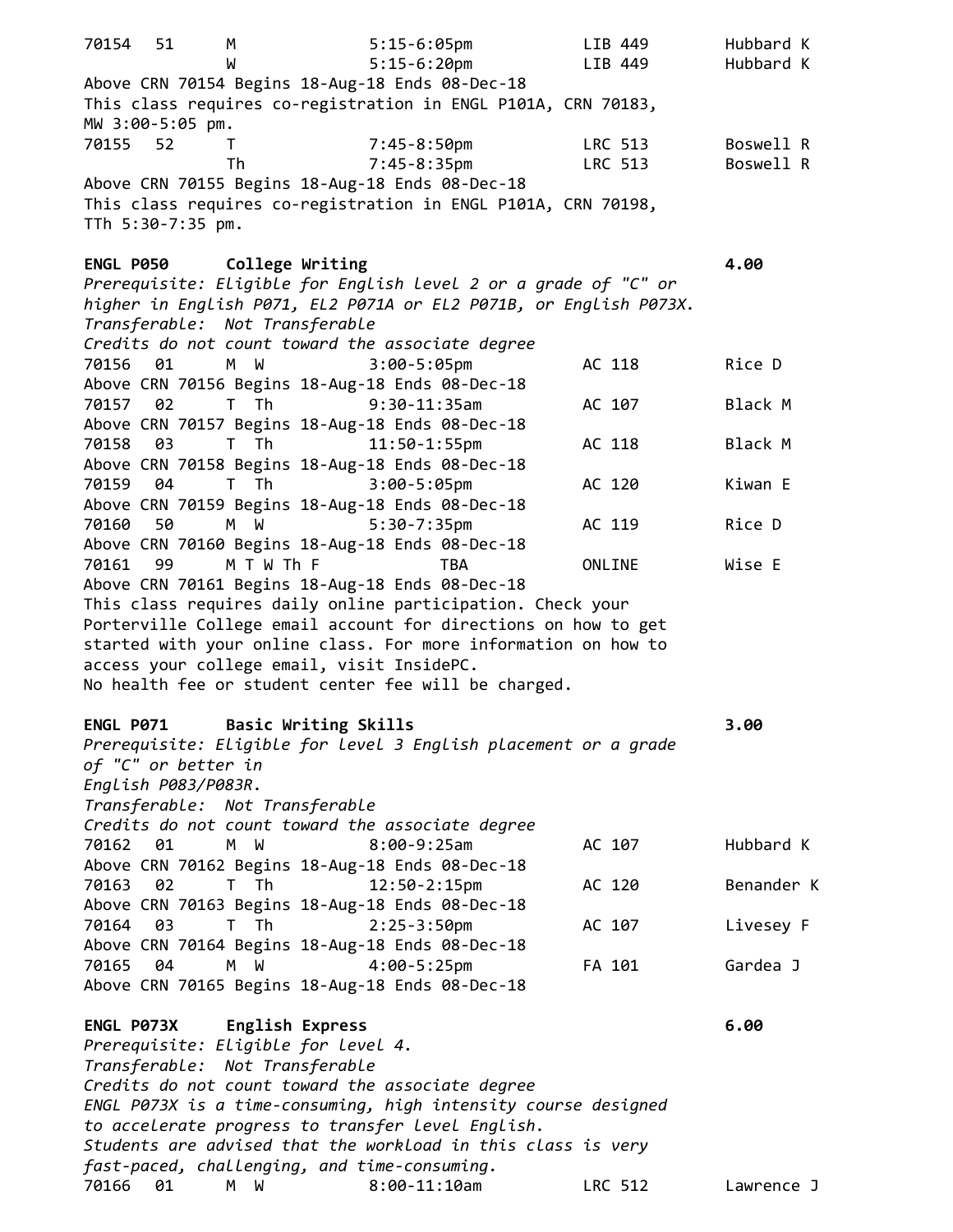| Above CRN 70166 Begins 18-Aug-18 Ends 08-Dec-18                                                                  |                 |                |
|------------------------------------------------------------------------------------------------------------------|-----------------|----------------|
| 02<br>M W<br>$11:15 - 2:25$ pm<br>70167                                                                          | AC 120          | Buchanan E     |
| Above CRN 70167 Begins 18-Aug-18 Ends 08-Dec-18                                                                  |                 |                |
| 03<br>M W<br>$12:45 - 3:55$ pm<br>70168                                                                          | LRC 512         | Rice R         |
| Above CRN 70168 Begins 18-Aug-18 Ends 08-Dec-18                                                                  |                 |                |
| $8:00-11:10am$<br>70169<br>04<br>T Th                                                                            | LRC 512         | <b>STAFF</b>   |
| Above CRN 70169 Begins 18-Aug-18 Ends 08-Dec-18<br>T Th<br>$11:15 - 14:25$ pm<br>70170<br>05                     | LRC 512         | Buchanan E     |
| Above CRN 70170 Begins 18-Aug-18 Ends 08-Dec-18                                                                  |                 |                |
| 70171<br>50<br>$5:30-8:40$ pm<br>M W                                                                             | CT 1303         | <b>STAFF</b>   |
| Above CRN 70171 Begins 18-Aug-18 Ends 08-Dec-18                                                                  |                 |                |
| $5:30-8:40$ pm<br>70172<br>51<br>T Th                                                                            | <b>PAC</b>      | Efseaff M      |
| Above CRN 70172 Begins 18-Aug-18 Ends 08-Dec-18                                                                  |                 |                |
| Credits do not count towards the associate degree.                                                               |                 |                |
| Students will meet at the Porterville Adult School                                                               |                 |                |
| 900 Pioneer Ave                                                                                                  |                 |                |
| Porterville CA 93257                                                                                             |                 |                |
| $(559)782 - 7030$                                                                                                |                 |                |
| ENGL P083 Basic Writing                                                                                          |                 | 3.00           |
| Prerequisite: Eligible for English level 4.                                                                      |                 |                |
| Transferable: Not Transferable                                                                                   |                 |                |
| Credits do not count toward the associate degree                                                                 |                 |                |
| 70173<br>01<br>M W<br>$11:15 - 12:40$ pm                                                                         | LRC 512         | Ridgway A      |
| Above CRN 70173 Begins 18-Aug-18 Ends 08-Dec-18                                                                  |                 |                |
|                                                                                                                  |                 |                |
| Basic Reading and Writing<br>ENGL P083R                                                                          |                 | 6.00           |
| Prerequisite: Eligible for Level 4.<br>Transferable: Not Transferable                                            |                 |                |
| Credits do not count toward the associate degree                                                                 |                 |                |
| 70174<br>01<br>M W<br>$12:45 - 3:55$ pm                                                                          | TI <sub>3</sub> | Hosman M       |
| Above CRN 70174 Begins 18-Aug-18 Ends 08-Dec-18                                                                  |                 |                |
| $9:35 - 12:45$ pm<br>70175<br>T Th<br>02                                                                         | TI 3            | Trueblood V    |
| Above CRN 70175 Begins 18-Aug-18 Ends 08-Dec-18                                                                  |                 |                |
| 70176<br>50<br>W<br>$6:50 - 10:00$ pm<br>М                                                                       | AC 118          | Ridgway A      |
| Above CRN 70176 Begins 18-Aug-18 Ends 08-Dec-18                                                                  |                 |                |
| <b>Expository Composition</b><br>ENGL P101A                                                                      |                 | 4.00           |
| Prerequisite: Eligible for level 1 English placement or grade                                                    |                 |                |
| of C or higher in English P050, English P073X, or EL2 P060.                                                      |                 |                |
| Students who have placed in level 1, 2 or 3 English can enroll                                                   |                 |                |
| with concurrent enrollment in English P01AX.                                                                     |                 |                |
| Transferable: Transfer to UC/CSU                                                                                 |                 |                |
| 70177<br>01<br>M <sub>1</sub><br>W<br>$7:20-9:25am$                                                              | AC 120          | Perry B        |
| Above CRN 70177 Begins 18-Aug-18 Ends 08-Dec-18                                                                  |                 |                |
| 02<br>M W<br>$9:30-1135$ am<br>70178<br>Above CRN 70178 Begins 18-Aug-18 Ends 08-Dec-18                          | AC 105          | Long M         |
| This class requires co-registration in ENGL P01AX, CRN 70149,                                                    |                 |                |
| M 11:40-12:30 and W 11:40-12:45 pm                                                                               |                 |                |
| M W<br>70179<br>- 03<br>$9:30-11:35am$                                                                           | AC 106          | <b>STAFF</b>   |
| Above CRN 70179 Begins 18-Aug-18 Ends 08-Dec-18                                                                  |                 |                |
| $11:50 - 1:55$ pm<br>70180<br>04<br>M W                                                                          | AC 106          | Black M        |
| Above CRN 70180 Begins 18-Aug-18 Ends 08-Dec-18                                                                  |                 |                |
| $11:50 - 1:55$ pm<br>70181<br>05<br>M W                                                                          | SM-SS 101A      | Hodges C       |
| Above CRN 70181 Begins 18-Aug-18 Ends 08-Dec-18                                                                  |                 |                |
| $2:20 - 4:25$ pm<br>70182<br>06<br>M W                                                                           | AC 106          | Tatro Duarte R |
| Above CRN 70182 Begins 18-Aug-18 Ends 08-Dec-18<br>This class requires co-registration in ENGL P01AX, CRN 70150, |                 |                |
|                                                                                                                  |                 |                |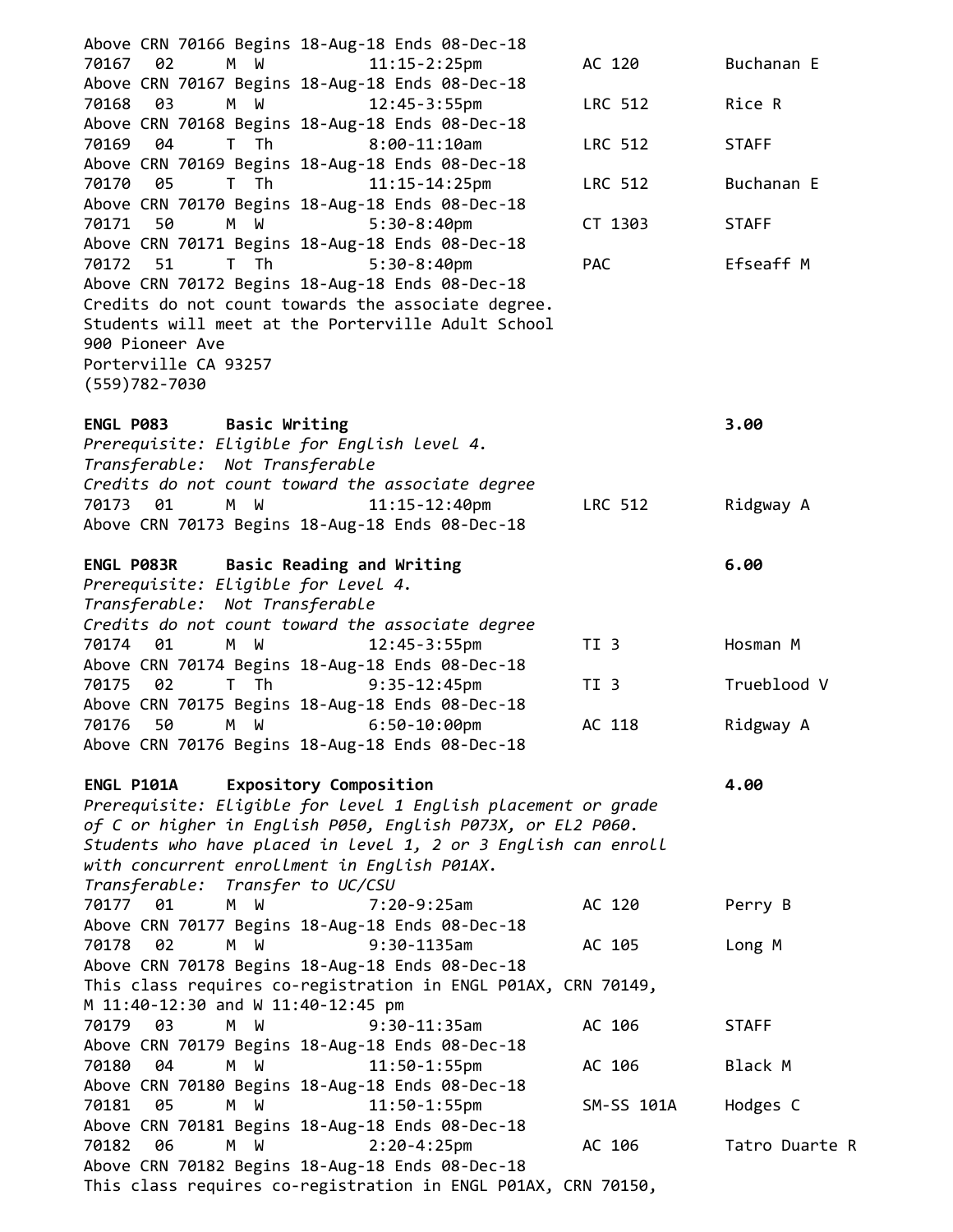M 4:30-5:20 pm and W 4:30-5:35 pm 70183 07 M W 3:00-5:05pm SM-SS 101A Hubbard K Above CRN 70183 Begins 18-Aug-18 Ends 08-Dec-18 This class requires co-registration in ENGL P01AX, CRN 70154, M 5:15-6:05 pm and W 5:15-6:20 pm. 70184 08 M W 3:00-5:05pm SM-SS 101B Buchanan E Above CRN 70184 Begins 18-Aug-18 Ends 08-Dec-18 70185 09 M W 3:00-5:05pm AC 107 Ramos C Above CRN 70185 Begins 18-Aug-18 Ends 08-Dec-18 70186 10 T Th 7:20-9:25am AC 106 Lawrence J Above CRN 70186 Begins 18-Aug-18 Ends 08-Dec-18 70187 11 T Th 9:30-11:35am SM-SS 101A Long M Above CRN 70187 Begins 18-Aug-18 Ends 08-Dec-18 This class requires co-registration in ENGL P01AX, CRN 70152, T 11:40-12:30 pm and R 11:40-12:45 pm. 70188 13 T Th 7:20-9:25am AC 118 STAFF Above CRN 70188 Begins 18-Aug-18 Ends 08-Dec-18 70189 14 T Th 9:30-11:35am AC 106 Hodges C Above CRN 70189 Begins 18-Aug-18 Ends 08-Dec-18 70190 15 T Th 11:50-1:55pm AC 106 Lawrence J Above CRN 70190 Begins 18-Aug-18 Ends 08-Dec-18 70191 16 T Th 11:50-1:55pm AC 105 Hodges C Above CRN 70191 Begins 18-Aug-18 Ends 08-Dec-18 70192 17 T Th 2:20-4:25pm AC 105 Hollenhorst A Above CRN 70192 Begins 18-Aug-18 Ends 08-Dec-18 70193 18 T Th 2:20-4:25pm AC 106 Tatro Duarte R Above CRN 70193 Begins 18-Aug-18 Ends 08-Dec-18 This class requires co-registration in ENGL P01AX, CRN 70151, T 4:30-5:20 pm and and R 4:30-5:35 pm 70194 19 T Th 3:00-5:05pm AC 118 Lynde T Above CRN 70194 Begins 18-Aug-18 Ends 08-Dec-18 70195 50 M W 5:30-7:35pm AC 106 Blaikie N Above CRN 70195 Begins 18-Aug-18 Ends 08-Dec-18 70196 51 M W 6:50-8:55pm AC 120 Ramos C Above CRN 70196 Begins 18-Aug-18 Ends 08-Dec-18 70197 52 T Th 5:30-7:35pm AC 106 Livesey F Above CRN 70197 Begins 18-Aug-18 Ends 08-Dec-18 This class requires co-registration in ENGL P01AX, CRN 70153, T 7:45-8:35 pm and R 7:45-8:50 pm . 70198 53 T Th 5:30-7:35pm CT 1303 Boswell R Above CRN 70198 Begins 18-Aug-18 Ends 08-Dec-18 This class requires co-registration in ENGL P01AX, CRN 70155, T 7:45-8:50 pm and R 7:45-8:35 pm. 70199 54 T Th 6:50-8:55pm AC 118 Kiwan E Above CRN 70199 Begins 18-Aug-18 Ends 08-Dec-18 70200 96 M T W Th F TBA ONLINE Long M Above CRN 70200 Begins 18-Aug-18 Ends 08-Dec-18 This class requires daily online participation. Check your Porterville College email account for directions on how to get started with your online class. For more information on how to access your college email, visit InsidePC. No health fee or student center fee will be charged. 70201 97 M T W Th F TBA ONLINE Lawrence J Above CRN 70201 Begins 18-Aug-18 Ends 08-Dec-18 This class requires daily online participation. Check your Porterville College email account for directions on how to get started with your online class. For more information on how to access your college email, visit InsidePC.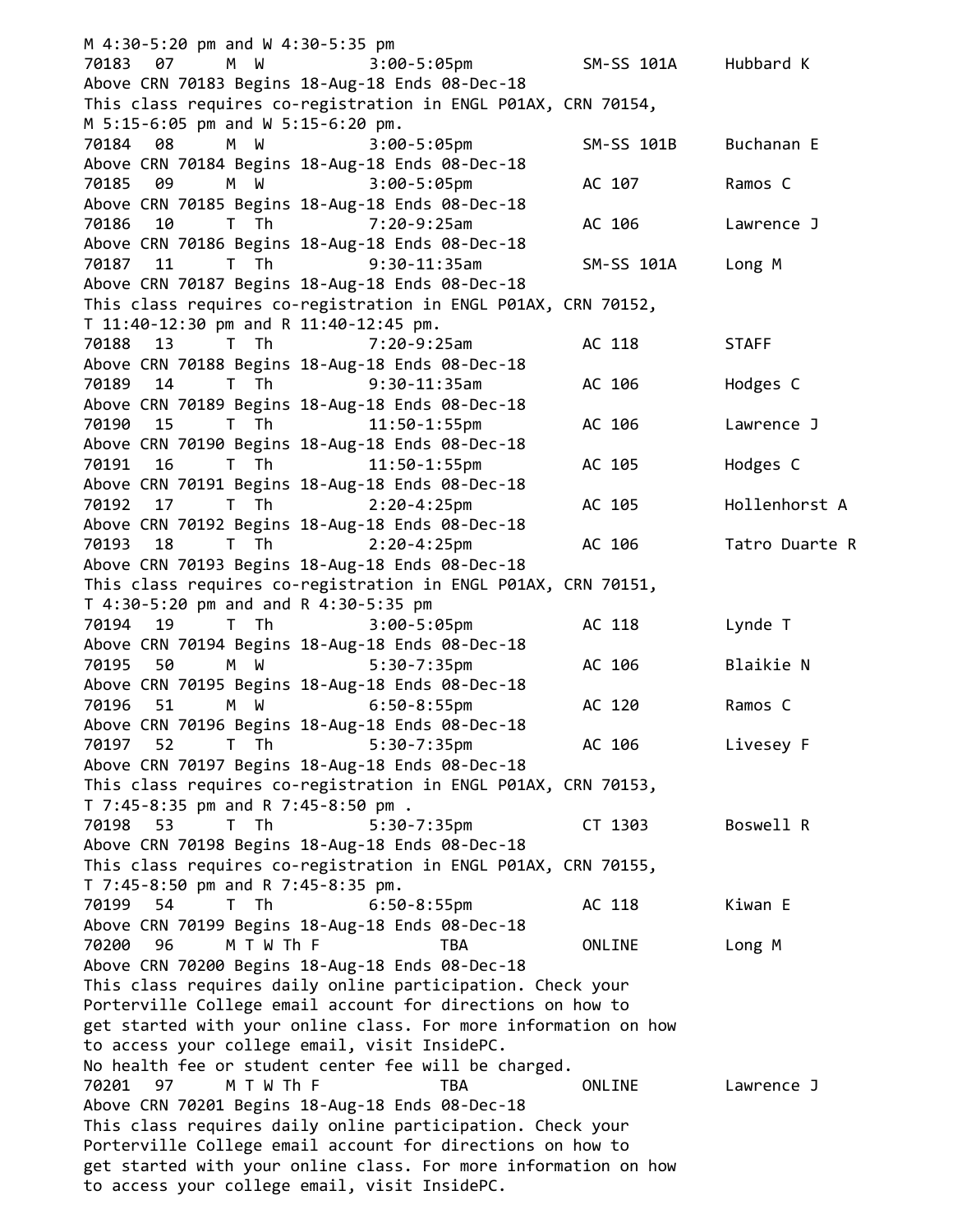No health fee or student center fee will be charged. 70202 98 M T W Th F TBA ONLINE Long M Above CRN 70202 Begins 18-Aug-18 Ends 08-Dec-18 This class requires daily online participation. Check your Porterville College email account for directions on how to get started with your online class. For more information on how to access your college email, visit InsidePC. No health fee or student center fee will be charged. **ENGL P101B Arg Writ/Critical Thinking-Lit 4.00** *Prerequisite: Grade of "C" or higher in English P101A Transferable: Transfer to UC/CSU* 70203 01 M W 7:20-9:25am SM-SS 101A STAFF Above CRN 70203 Begins 18-Aug-18 Ends 08-Dec-18 70204 02 M W 11:50-1:55pm AC 118 Benander K Above CRN 70204 Begins 18-Aug-18 Ends 08-Dec-18 70205 03 M W 2:20-4;25pm AC 105 Hodges C Above CRN 70205 Begins 18-Aug-18 Ends 08-Dec-18 70206 04 M W 3:00-5:05pm AC 120 Blaikie N Above CRN 70206 Begins 18-Aug-18 Ends 08-Dec-18 70207 05 T Th 9:30-11:35am AC 105 Benander K Above CRN 70207 Begins 18-Aug-18 Ends 08-Dec-18 70208 06 T Th 11:50-1:55pm AC 107 Tatro Duarte R Above CRN 70208 Begins 18-Aug-18 Ends 08-Dec-18 70209 50 M W 5:30-7:35pm SM-SS 114 Hodges C Above CRN 70209 Begins 18-Aug-18 Ends 08-Dec-18 70210 97 M T W Th F TBA ONLINE Lieberman A Above CRN 70210 Begins 18-Aug-18 Ends 08-Dec-18 This class requires daily online participation. Check your Porterville College email account for directions on how to get started with your online class. For more information on how to access your college email, visit InsidePC. No health fee or student center fee will be charged. 70211 98 M T W Th F TBA ONLINE Lieberman A Above CRN 70211 Begins 18-Aug-18 Ends 08-Dec-18 This class requires daily online participation. Check your Porterville College email account for directions on how to get started with your online class. For more information on how to access your college email, visit InsidePC. No health fee or student center fee will be charged. 70212 99 M T W Th F TBA ONLINE Wise E Above CRN 70212 Begins 18-Aug-18 Ends 08-Dec-18 This class requires daily online participation. Check your Porterville College email account for directions on how to get started with your online class. For more information on how to access your college email, visit InsidePC. No health fee or student center fee will be charged. C-ID ENGL 110 **ENGL P112 Forms of Literature: Chicano 3.00** *Prerequisite: None. Recommendation: Eligible for English level 2. Transferable: Transfer to UC/CSU* 70213 99 M T W Th F TBA HYBRID Buchanan E T 5:15-6:40pm AC 118 Buchanan E Above CRN 70213 Begins 18-Aug-18 Ends 08-Dec-18 Note: This course is typically only offered during the fall semester.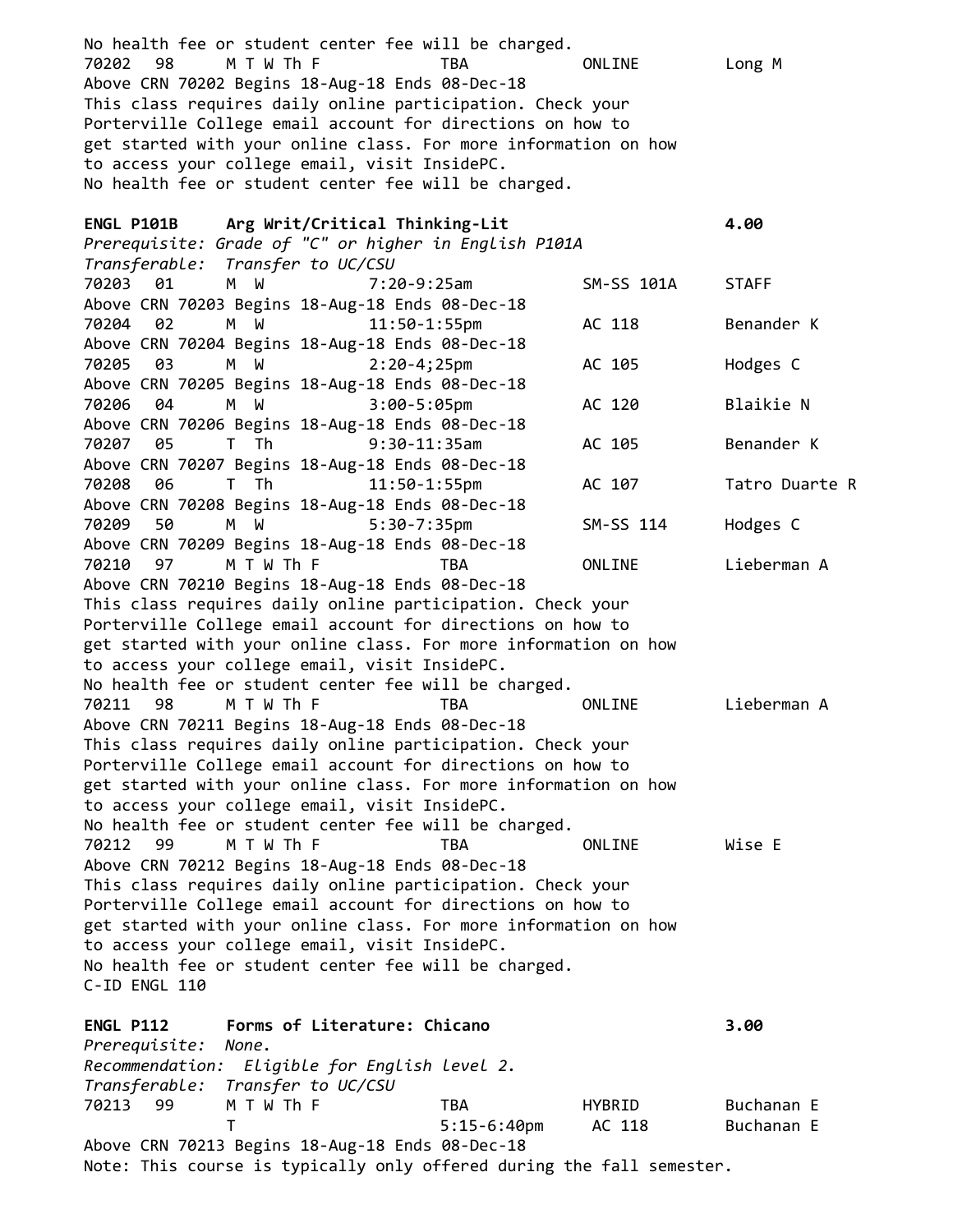| ENGL P115 Forms of Lit: Women Writers<br>Prerequisite: None.<br>Recommendation: Eligible for English level 1.<br>Transferable: Transfer to UC/CSU<br>Approved for pass/no pass grading option.          | 3.00         |
|---------------------------------------------------------------------------------------------------------------------------------------------------------------------------------------------------------|--------------|
| M W<br>$9:35-11:00am$<br>70214 01<br>SM-SS 101A<br>Above CRN 70214 Begins 18-Aug-18 Ends 08-Dec-18<br>Note: This course is typically only offered every other fall semester.                            | Benander K   |
| American Literature 1<br><b>ENGL P130</b><br>Prerequisite: Eligible for English level 1.<br>Transferable: Transfer to UC/CSU                                                                            | 3.00         |
| 70215 01<br>T The T<br>$9:35-11:00$ am<br>AC 120<br>Above CRN 70215 Begins 18-Aug-18 Ends 08-Dec-18<br>Note: This course is typically only offered every other fall semester.<br>C-ID ENGL 130          | Wagstaff A   |
| ENGLISH FOR SECOND LANGUAGE LEARNERS                                                                                                                                                                    |              |
| Advanced Reading and Writing<br><b>EL2 P060</b><br>Prerequisite: EL2P071B or placement through a multiple-measure<br>process, including an appropriate score on an approved ESL<br>placement test.      | 5.00         |
| Transferable: Not Transferable; nondegree applicable<br>$6:00-8:30$ pm<br>70124 01<br>T Th<br>FA 101<br>Above CRN 70124 Begins 18-Aug-18 Ends 08-Dec-18                                                 | <b>STAFF</b> |
| EL2 P061 Advanced Listening and Speaking<br>Prerequisite: EL2P072B or placement through a multiple-measure<br>process, including an appropriate score on an approved ESL<br>placement test.             | 5.00         |
| Transferable: Not Transferable; nondegree applicable<br>70125<br>50<br>M W<br>$6:00-8:30$ pm<br>AC 107<br>Above CRN 70125 Begins 18-Aug-18 Ends 08-Dec-18                                               | <b>STAFF</b> |
| Intermediate Reading and Writing<br><b>EL2 P071A</b><br>Prerequisite: EL2P091B or placement through a multiple-measure<br>process, including an appropriate score on an approved ESL<br>placement test. | 5.00         |
| Transferable: Not Transferable; nondegree applicable<br>$6:00-8:30$ pm<br>LRC 512<br>70126 50<br>T Th<br>Above CRN 70126 Begins 18-Aug-18 Ends 08-Dec-18                                                | <b>STAFF</b> |
| <b>EL2 P071B</b><br>High Inter Reading and Writing<br>Prerequisite: EL2P071A or placement through a multiple-measure<br>process, including an appropriate score on an approved ESL<br>placement test.   | 5.00         |
| Transferable: Not Transferable; nondegree applicable<br>$6:00-8:30$ pm<br>70127<br>50<br>T Th<br>FA 101<br>Above CRN 70127 Begins 18-Aug-18 Ends 08-Dec-18                                              | <b>STAFF</b> |
| Interm Listening and Speaking<br><b>EL2 P072A</b><br>Prerequisite: EL2P092B or placement through a multiple-measure<br>process, including an appropriate score on an approved ESL<br>placement test.    | 5.00         |
| Transferable: Not Transferable; nondegree applicable<br>70128 50<br>$6:00-8:30$ pm<br>M W<br>AC 105                                                                                                     | <b>STAFF</b> |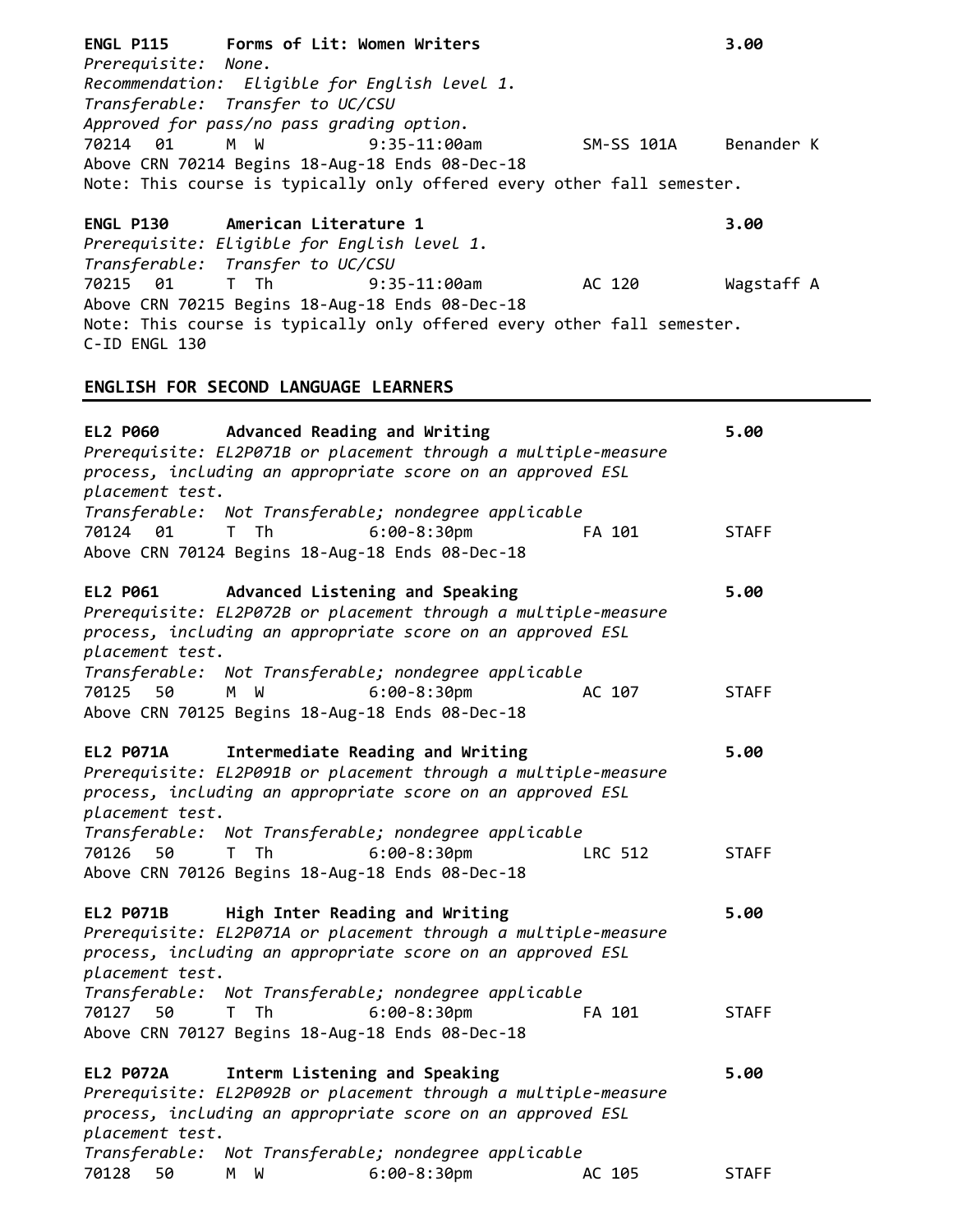Above CRN 70128 Begins 18-Aug-18 Ends 08-Dec-18

**EL2 P072B High Inter Listening and Speak 5.00**  *Prerequisite: EL2P072A or placement through a multiple-measure process, including an appropriate score on an approved ESL placement test. Transferable: Not Transferable; nondegree applicable* 70129 50 M W 6:00-8:30pm AC 107 STAFF Above CRN 70129 Begins 18-Aug-18 Ends 08-Dec-18 **EL2 P081A Beginning Grammar and Writing 5.00** *Prerequisite: None. Recommendation: EL2P090 or placement through a multiple measure process, including approved scores on an approved ESL placement test. Transferable: Not Transferable; nondegree applicable* 70130 01 M F 11:30-2:00pm COMM STAFF Above CRN 70130 Begins 18-Aug-18 Ends 08-Dec-18 Students will meet at Porterville Library Porterville Ca 93257 70131 50 T Th 6:00-8:30pm LRC 512 STAFF Above CRN 70131 Begins 18-Aug-18 Ends 08-Dec-18 **EL2 P081B High Beg Grammar and Writing 5.00** *Prerequisite: None. Recommendation: EL2P081A or placement through a multiple measure process, including approved scores on an approved ESL placement test. Transferable: Not Transferable; nondegree applicable* 70132 50 T Th 6:00-8:30pm AC 107 STAFF Above CRN 70132 Begins 18-Aug-18 Ends 08-Dec-18 **EL2 P082A Beg Listening and Speaking 5.00** *Prerequisite: None. Recommendation: EL2P090 or placement through a multiple measure process, including approved scores on an approved ESL placement test. Transferable: Not Transferable; nondegree applicable* 70133 50 M W 6:00-8:30pm SM-SS 101A STAFF Above CRN 70133 Begins 18-Aug-18 Ends 08-Dec-18 **EL2 P082B High Beg Listening/Speaking 5.00** *Prerequisite: None. Recommendation: EL2P082A or placement through a multiple measure process, including approved scores on an approved ESL placement test. Transferable: Not Transferable; nondegree applicable* 70134 50 M W 6:00-8:30pm LRC 512 STAFF Above CRN 70134 Begins 18-Aug-18 Ends 08-Dec-18 **EL2 P090 Intr to Engl for 2nd Lang Lear 0.00** *Prerequisite: None. Transferable: Not Transferable* 70135 50 M W 6:00-8:30pm STAFF Above CRN 70135 Begins 18-Aug-18 Ends 08-Dec-18 **EL2 P091A Beginning Grammar and Writing 0.00**  *Prerequisite: None. Recommendation: EL2P090 or placement through a multiple measure*

*process, including approved scores on an approved ESL placement test.*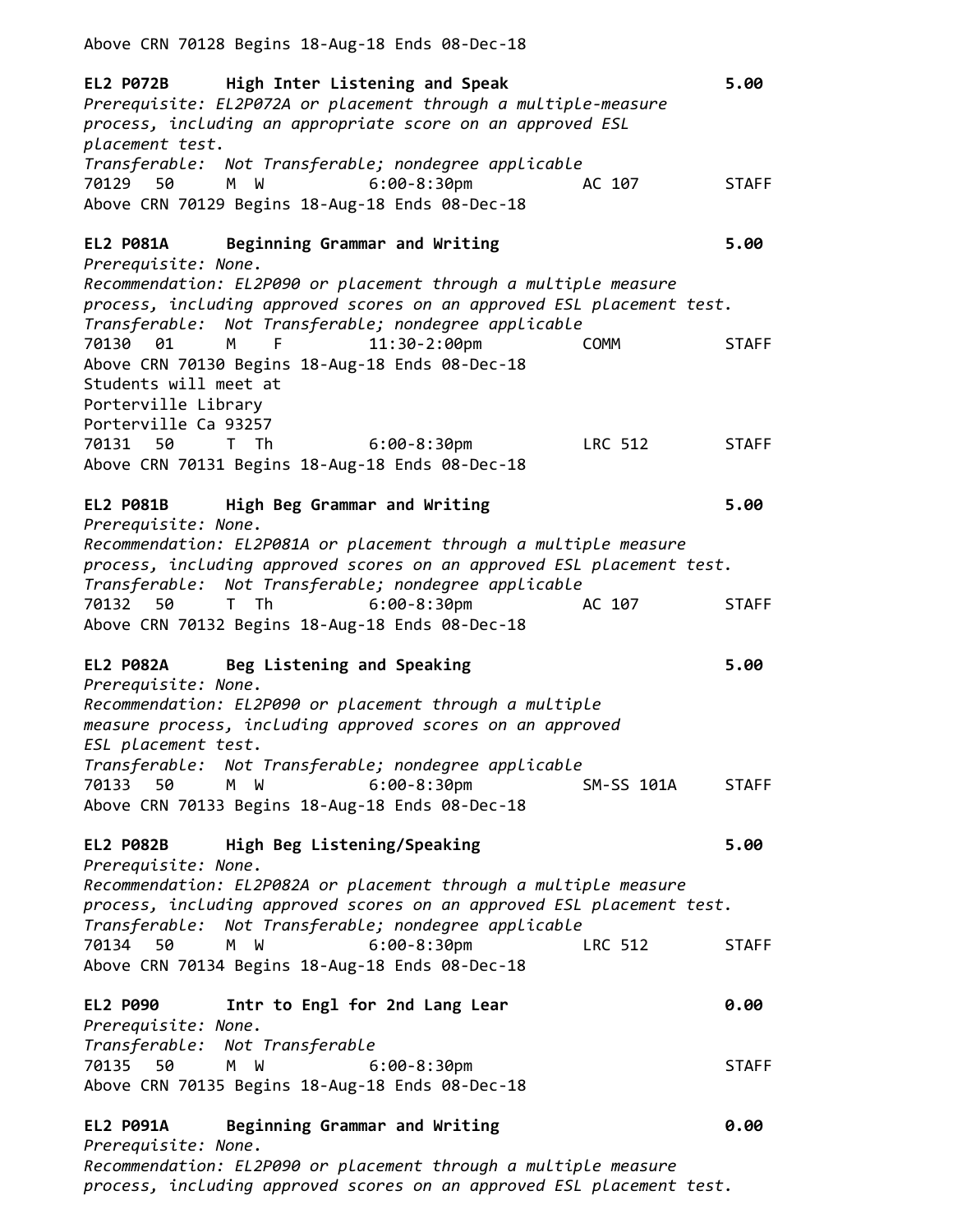*Transferable: Not Transferable* 70137 50 T Th 5:00-8:30pm LRC 512 STAFF Above CRN 70137 Begins 18-Aug-18 Ends 08-Dec-18 **EL2 P091A Beginning Grammar and Writing 0.00** *Prerequisite: None. Recommendation: EL2P090 or placement through a multiple measure process, including approved scores on an approved ESL placement test. Transferable: Not Transferable* 70136 01 M F 11:30-2:00pm COMM STAFF Above CRN 70136 Begins 18-Aug-18 Ends 08-Dec-18 Students will meet at Porterville Library 2nd Floor, Suite B Porterville Ca 93257 **EL2 P091B High Beg Grammar and Writing 0.00** *Prerequisite: None. Recommendation: EL2P091A or placement through a multiple measure process, including approved scores on an approved ESL placement test. Transferable: Not Transferable* 70138 50 T Th 6:00-8:30pm AC 107 STAFF Above CRN 70138 Begins 18-Aug-18 Ends 08-Dec-18 **EL2 P092A Beg Listening and Speaking 0.00** *Prerequisite: None. Recommendation: EL2P090 or placement through a multiple measure process, including approved scores on an approved ESL placement test. Transferable: Not Transferable* 70139 50 M W 6:00-8:30pm SM-SS 101A STAFF Above CRN 70139 Begins 18-Aug-18 Ends 08-Dec-18 **EL2 P092B High Beg Listening and Speaking 0.00** *Prerequisite: None. Recommendation: EL2P092A or placement through a multiple measure process, including approved scores on an approved ESL placement test. Transferable: Not Transferable* 70140 50 M W 6:00-8:30pm LRC 512 STAFF Above CRN 70140 Begins 18-Aug-18 Ends 08-Dec-18 **EL2 P093A Intermediate Reading & Writing 0.00** *Prerequisite: EL2 P091B or EL2 P081B or placement through a multiple-measure process, including an appropriate score on an approved ESL placement test. Transferable: Not Transferable* 70141 50 T Th 6:00-8:30pm LRC 512 STAFF Above CRN 70141 Begins 18-Aug-18 Ends 08-Dec-18 **EL2 P093B High Interm Reading & Writing 0.00** *Prerequisite: EL2 P093A of EL2 P071A or placement through multiple-measure process, including an appropriate score on an approved ESL placement test. Transferable: Not Transferable* 70142 50 T Th 6:00-8:30pm FA 101 STAFF Above CRN 70142 Begins 18-Aug-18 Ends 08-Dec-18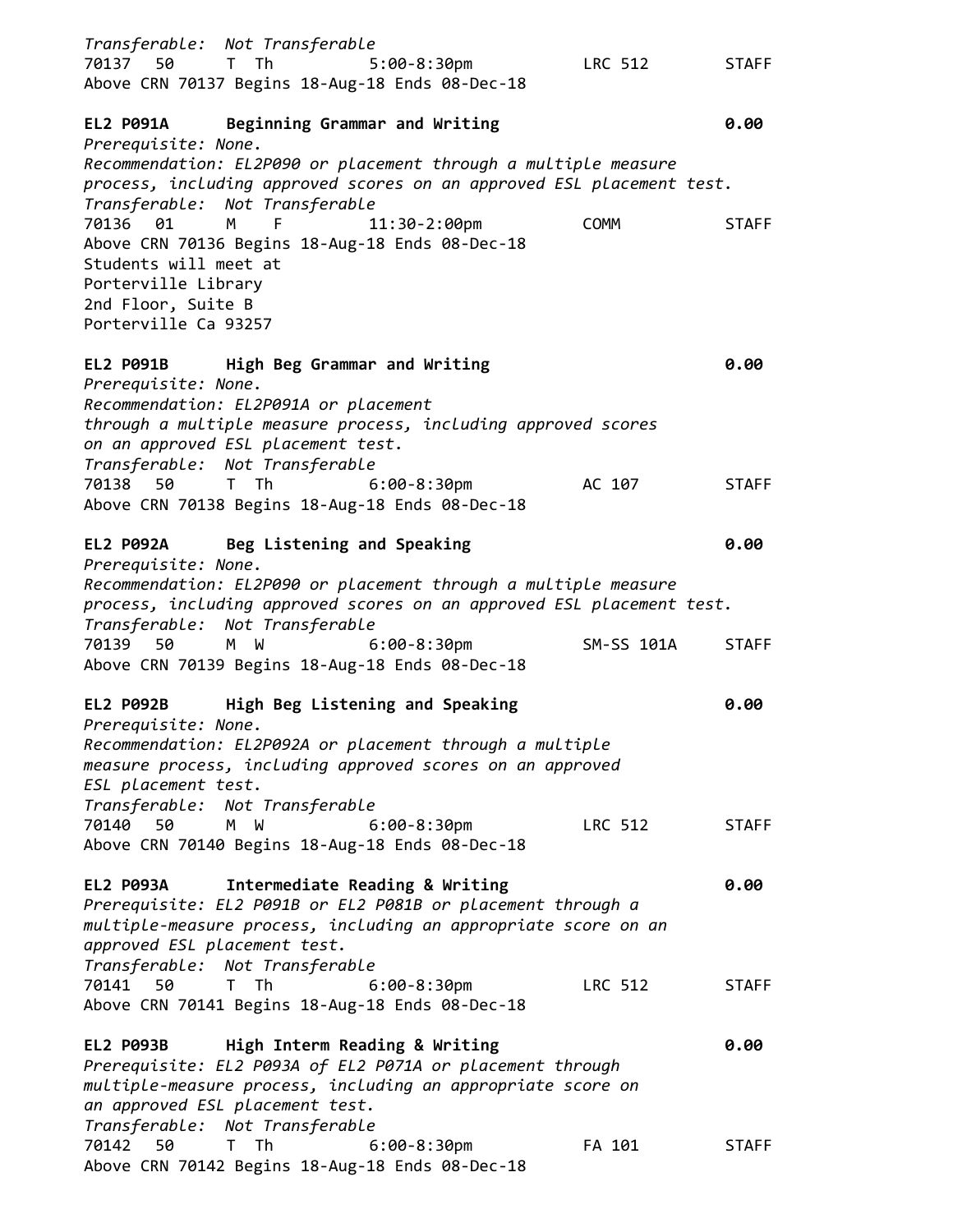| Interm Listening & Speaking<br><b>EL2 P094A</b><br>Prerequisite: EL2 P092B or EL2 P082B or placement through<br>multiple-measure process, including an appropriate score on<br>an approved ESL placement test.<br>Transferable: Not Transferable                                                                                                                                                                                                                                                                                                                                                                                                                                                                                                                                                                                                                   | 0.00         |
|--------------------------------------------------------------------------------------------------------------------------------------------------------------------------------------------------------------------------------------------------------------------------------------------------------------------------------------------------------------------------------------------------------------------------------------------------------------------------------------------------------------------------------------------------------------------------------------------------------------------------------------------------------------------------------------------------------------------------------------------------------------------------------------------------------------------------------------------------------------------|--------------|
| 70143 50<br>W<br>$6:00-8:30$ pm<br>AC 105<br>M<br>Above CRN 70143 Begins 18-Aug-18 Ends 08-Dec-18                                                                                                                                                                                                                                                                                                                                                                                                                                                                                                                                                                                                                                                                                                                                                                  | <b>STAFF</b> |
| High Interm Listening & Speakn<br><b>EL2 P094B</b><br>Prerequisite: EL2 P094A or EL2 P072A or placement through<br>a multiple-measure process, including an appropriate score<br>on an approved ESL placement test.<br>Transferable: Not Transferable                                                                                                                                                                                                                                                                                                                                                                                                                                                                                                                                                                                                              | 0.00         |
| 70144 50<br>W<br>$6:00-8:30$ pm<br>AC 107<br>M <sub>1</sub><br>Above CRN 70144 Begins 18-Aug-18 Ends 08-Dec-18                                                                                                                                                                                                                                                                                                                                                                                                                                                                                                                                                                                                                                                                                                                                                     | <b>STAFF</b> |
| <b>EL2 P095</b><br><b>Advanced Reading &amp; Writing</b><br>Prerequisite: EL2 P093B or EL2 P071B or placement through a<br>multiple-measure process, including an appropriate score on<br>an approved ESL placement test.<br>Transferable: Not Transferable                                                                                                                                                                                                                                                                                                                                                                                                                                                                                                                                                                                                        | 0.00         |
| 70145 01<br>T Th<br>$6:00-8:30$ pm<br>FA 101<br>Above CRN 70145 Begins 18-Aug-18 Ends 08-Dec-18                                                                                                                                                                                                                                                                                                                                                                                                                                                                                                                                                                                                                                                                                                                                                                    | <b>STAFF</b> |
| <b>EL2 P096</b><br>Advanced Listening & Speaking<br>Prerequisite: EL2 P094B or EL2 P072B or placement through a<br>multiple-measure process, including an appropriate score on an<br>approved ESL placement test.<br>Transferable: Not Transferable                                                                                                                                                                                                                                                                                                                                                                                                                                                                                                                                                                                                                | 0.00         |
| 70146 50<br>W<br>$6:00-8:30$ pm<br>AC 107<br>M l<br>Above CRN 70146 Begins 18-Aug-18 Ends 08-Dec-18                                                                                                                                                                                                                                                                                                                                                                                                                                                                                                                                                                                                                                                                                                                                                                | <b>STAFF</b> |
| <b>FIRE TECHNOLOGY</b>                                                                                                                                                                                                                                                                                                                                                                                                                                                                                                                                                                                                                                                                                                                                                                                                                                             |              |
| FIRE P050 Fire Fighter I Academy<br>Prerequisite: FIRE P101, EMTC P050, and current first aid and<br>CPR certification at the Public Safety First Aid level or above<br>as defined by California Health and Safety Code.<br>Co-requisite: Confined Space Awareness (CA Code of Regulations,<br>Title 8, Section 5157) Introduction to the Incident Command System<br>(ICS-100), FEMA National Incident Management System,<br>An Introduction (IS-700.A), FEMA. This meets or exceeds the<br>minimum emergency medical training requirements mandated by<br>the California Office of the State Fire Marshall for this course.<br>Students (Academy Cadets) must provide proof of certification at<br>first class session.<br>Recommendation: Current affiliation with a fire service agency<br>that will provide personal protective clothing and medical clearance | 14.00        |
| and completion of a self-contained breathing apparatus (SCBA) "fit<br>test," is desired.<br>Transferable: Not Transferable                                                                                                                                                                                                                                                                                                                                                                                                                                                                                                                                                                                                                                                                                                                                         |              |

| 70216 | 50. | T W Th | 6:00-9:50pm                                     | COMM | Garcia M |
|-------|-----|--------|-------------------------------------------------|------|----------|
|       |     |        | 8:00-4:50pm                                     | COMM | Garcia M |
|       |     |        | TBA                                             | COMM | Garcia M |
|       |     |        | Above CRN 70216 Begins 18-Aug-18 Ends 08-Dec-18 |      |          |
|       |     |        |                                                 |      |          |

Class will meet at the Porterville Fire Department (Station 2) 500 N Newcomb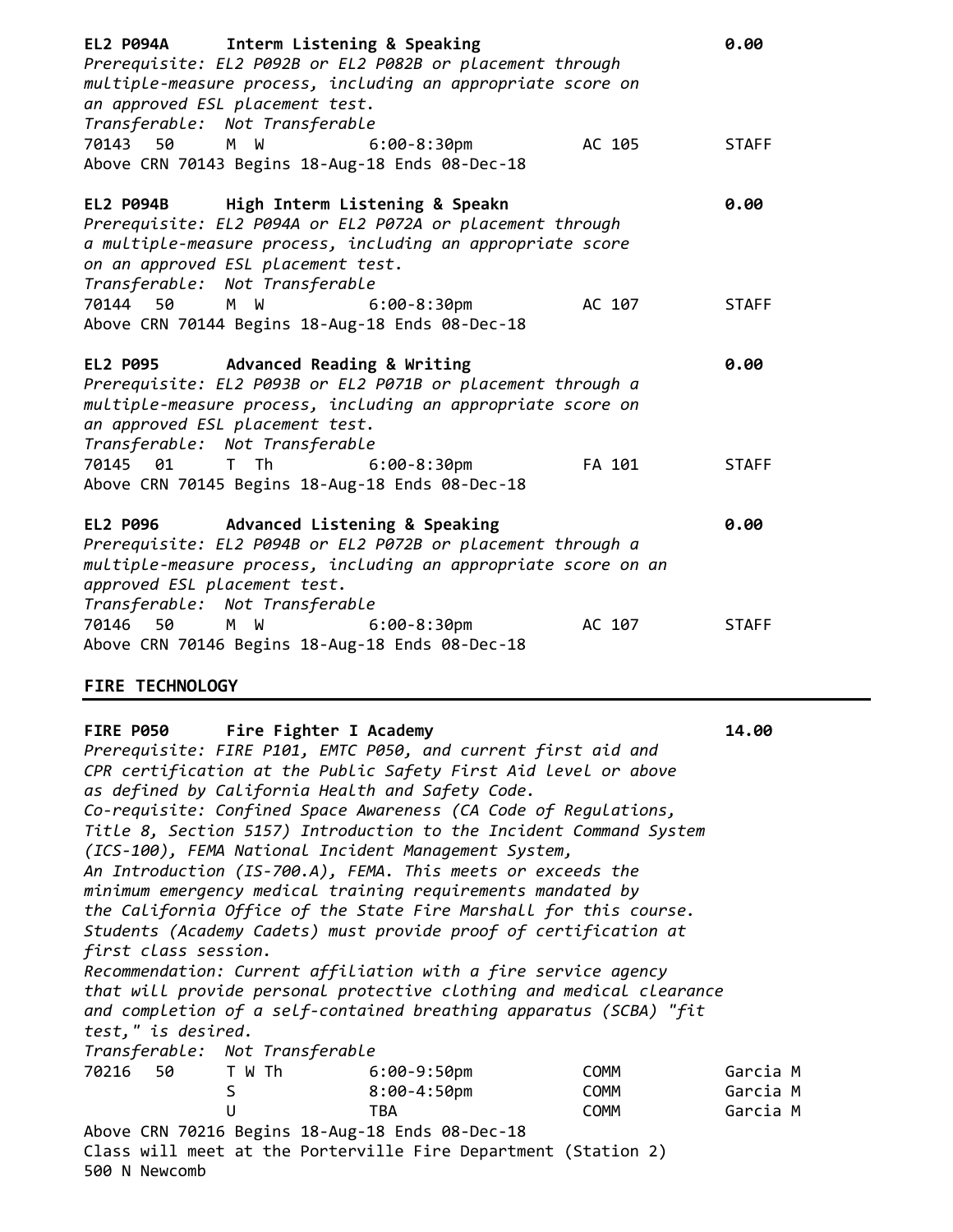Porterville, CA 93257 No health, parking fee, or student center fees will be charged. Students must visit [www.portervillecollege.edu/firefighter-i-academy.](http://www.portervillecollege.edu/firefighter-i-academy) for important academy information.

### **GEOGRAPHY**

|                 | GEOG P113 Cultural Geography               |                                                            |                                                                | 3.00         |
|-----------------|--------------------------------------------|------------------------------------------------------------|----------------------------------------------------------------|--------------|
|                 |                                            | Prerequisite: Eligible for English level 2.                |                                                                |              |
|                 |                                            | Recommendation: Eligible for English level 1.              |                                                                |              |
|                 | Transferable: Transfer to CSU              |                                                            |                                                                |              |
| 70217 99 MTWThF |                                            | TBA                                                        | ONLINE                                                         | <b>STAFF</b> |
|                 |                                            | Above CRN 70217 Begins 18-Aug-18 Ends 08-Dec-18            |                                                                |              |
|                 |                                            | This class requires daily online participation. Check your |                                                                |              |
|                 |                                            |                                                            | Porterville College email account for directions on how to get |              |
|                 |                                            |                                                            | started with your online class. For more information on how to |              |
|                 | access your college email, visit InsidePC. |                                                            |                                                                |              |
|                 |                                            | No health fee or student center fee will be charged.       |                                                                |              |

### **GEOLOGY**

|                                  |   | GEOL P110 Introduction to Geology                   |           | 4.00    |
|----------------------------------|---|-----------------------------------------------------|-----------|---------|
|                                  |   | Prerequisite: Eligible for English level 2.         |           |         |
| Transferable: Transfer to UC/CSU |   |                                                     |           |         |
|                                  |   | Course is approved for pass/no pass grading option. |           |         |
| 70218 50                         | М | 6:00-9:10pm                                         | SM-SS 125 | Goode R |
|                                  | W | $6:00-9:10$ pm                                      | SM-SS 125 | Goode R |
|                                  |   | Above CRN 70218 Begins 18-Aug-18 Ends 08-Dec-18     |           |         |
| C-ID GEOL 101                    |   |                                                     |           |         |

### **HISTORY**

| HIST P101 World History to 1500<br>Prerequisite: Eligible for English level 2.<br>Recommendation: Eligible for English level 1.<br>Transferable: Transfer to UC/CSU<br>Approved for pass/no pass grading option.          |                       |           | 3.00      |
|---------------------------------------------------------------------------------------------------------------------------------------------------------------------------------------------------------------------------|-----------------------|-----------|-----------|
| Above CRN 70219 Begins 18-Aug-18 Ends 08-Dec-18<br>C-ID HIST 150                                                                                                                                                          |                       | SM-SS 121 | Basham G  |
| HIST P102 World Hist 1500 to the Present<br>Prerequisite: Eligible for English level 2.<br>Recommendation: Eligible for English level 1.<br>Transferable: Transfer to UC/CSU<br>Approved for pass/no pass grading option. |                       |           | 3.00      |
| 70220 01 M W<br>Above CRN 70220 Begins 18-Aug-18 Ends 08-Dec-18                                                                                                                                                           | $2:25-3:50 \text{pm}$ | SM-SS 120 | Stevens J |
| HIST P104 Hist of Western Civilization I<br>Prerequisite: Eligible for English level 2.<br>Transferable: Transfer to UC/CSU<br>Approved for pass/no pass grading option.                                                  |                       |           | 3.00      |
| T Th<br>70221<br>01                                                                                                                                                                                                       | $2:25-3:50$ pm        | HCF 2061  | Stevens J |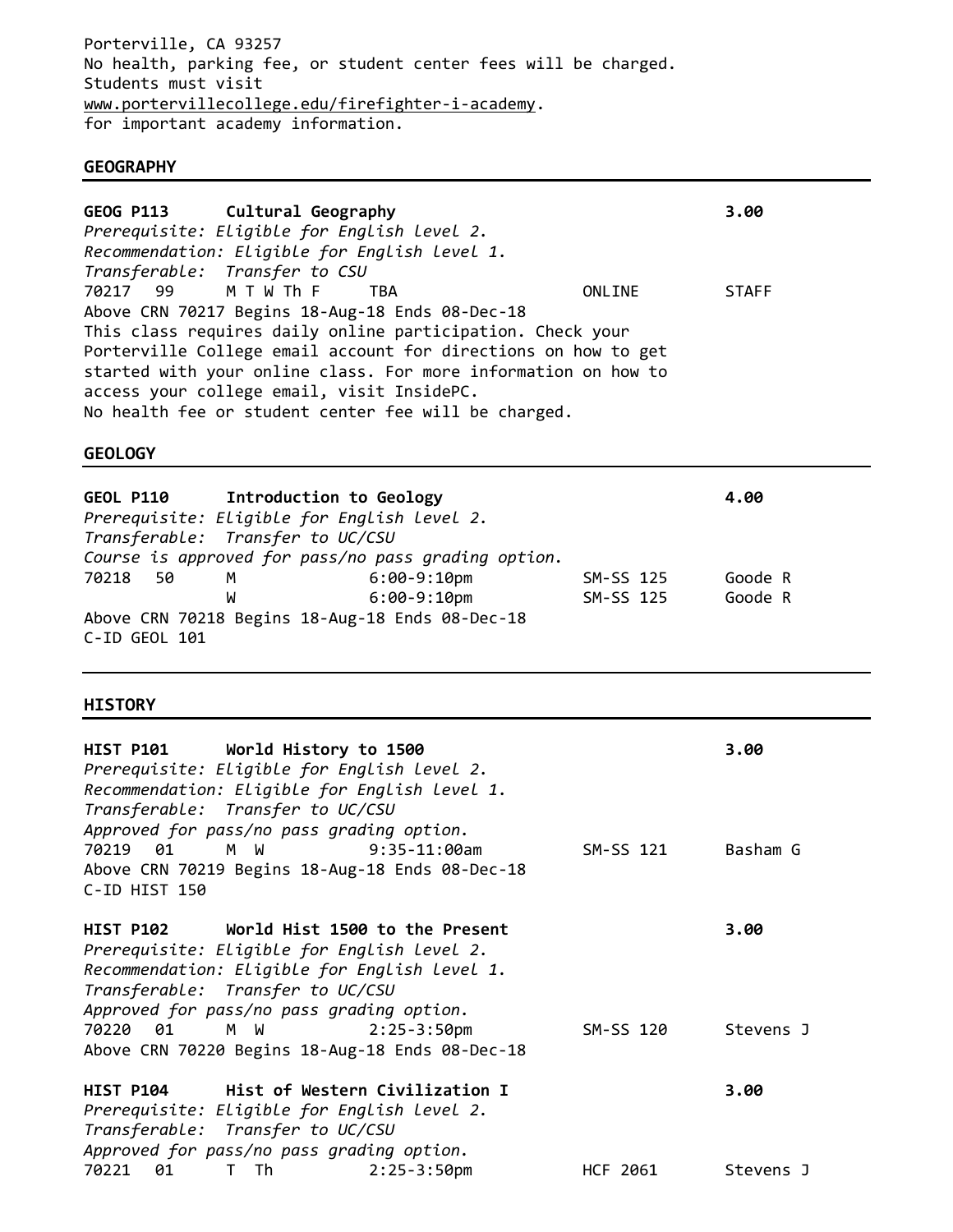Above CRN 70221 Begins 18-Aug-18 Ends 08-Dec-18 Note: This course is typically only offered during the fall semester. C-ID HIST P170 **HIST P105 Hist of Westrn Civilization II 3.00** *Prerequisite: Eligible for English level 2. Transferable: Transfer to UC/CSU* 70222 01 M W 12:50-2:15pm CT 1308 STAFF Above CRN 70222 Begins 18-Aug-18 Ends 08-Dec-18 Note: This course is typically only offered during the fall semester. C-ID HIST 180 **HIST P108 Early Latin American History 3.00** *Prerequisite: Eligible for English level 2 Transferable: Transfer to UC/CSU Approved for pass/no pass grading option.*  70223 99 M T W Th F TBA ONLINE STAFF Above CRN 70223 Begins 18-Aug-18 Ends 08-Dec-18 This class requires daily online participation. Check your Porterville College email account for directions on how to get started with your online class. For more information on how to access your college email, visit InsidePC. No health fee or student center fee will be charged. **HIST P117 Hist/US from Colonial to 1877 3.00** *Prerequisite: Eligible for English level 2. Transferable: Transfer to UC/CSU* 70224 01 M W 8:00-9:25am SM-SS 121 Baird R Above CRN 70224 Begins 18-Aug-18 Ends 08-Dec-18 70225 02 T Th 8:00-9:25am SM-SS 121 Baird R Above CRN 70225 Begins 18-Aug-18 Ends 08-Dec-18 70226 03 M W 12:50-2:15pm CT 1303 STAFF Above CRN 70226 Begins 18-Aug-18 Ends 08-Dec-18 70227 04 T Th 12:50-2:15pm CT 1301 Stevens J Above CRN 70227 Begins 18-Aug-18 Ends 08-Dec-18 70228 50 T Th 5:15-6:40pm SM-SS 121 STAFF Above CRN 70228 Begins 18-Aug-18 Ends 08-Dec-18 C-ID HIST 130 **HIST P117 Hist/US from Colonial to 1877 3.00** *Prerequisite: Eligible for English level 2. Transferable: Transfer to UC/CSU* 70229 99 M T W Th F TBA ONLINE Baird R Above CRN 70229 Begins 18-Aug-18 Ends 08-Dec-18 This class requires daily online participation. Check your Porterville College email account for directions on how to get started with your online class. For more information on how to access your college email, visit InsidePC. No health fee or student center fee will be charged. C-ID HIST 130 **HIST P118 Hist/US 1865 to Present 3.00** *Prerequisite: Eligible for English level 2. Transferable: Transfer to UC/CSU* 70233 99 M T W Th F TBA ONLINE Baird R Above CRN 70233 Begins 18-Aug-18 Ends 08-Dec-18

This class requires daily online participation. Check your Porterville College email account for directions on how to get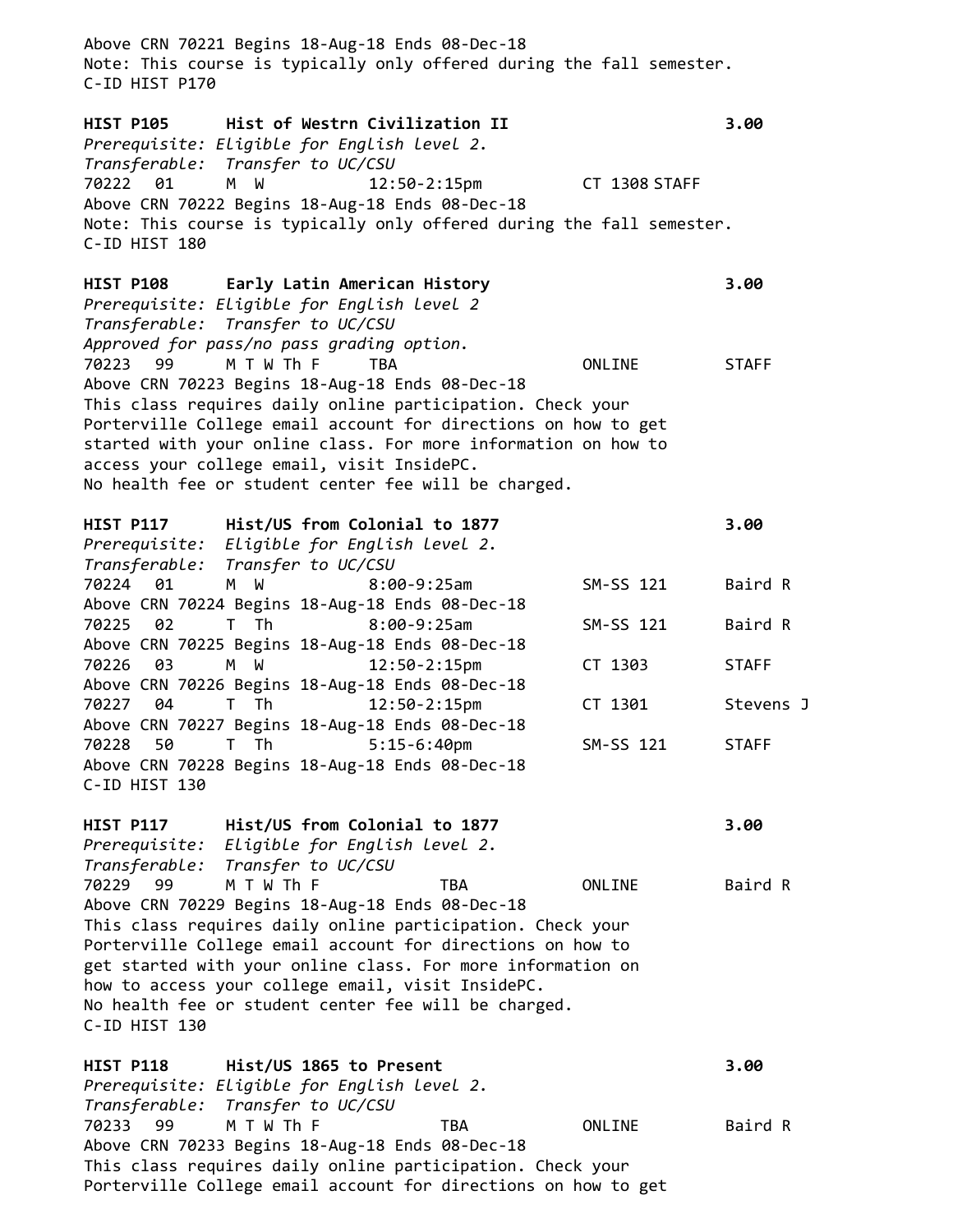started with your online class. For more information on how to access your college email, visit InsidePC. No health fee or student center fee will be charged. C-ID HIST P140

| HIST P118 Hist/US 1865 to Present |                      |                                                 |           | 3.00         |
|-----------------------------------|----------------------|-------------------------------------------------|-----------|--------------|
|                                   |                      | Prerequisite: Eligible for English level 2.     |           |              |
| Transferable: Transfer to UC/CSU  |                      |                                                 |           |              |
|                                   |                      | 70230 01 M W 11:15-12:40pm                      | CT 1301   | Baird R      |
|                                   |                      | Above CRN 70230 Begins 18-Aug-18 Ends 08-Dec-18 |           |              |
|                                   |                      | 70231 02 T Th 9:35-11:00am                      | SM-SS 121 | <b>STAFF</b> |
|                                   |                      | Above CRN 70231 Begins 18-Aug-18 Ends 08-Dec-18 |           |              |
|                                   |                      | 70232 50 M W 5:15-6:40pm                        | SM-SS 121 | Nelson B     |
|                                   |                      | Above CRN 70232 Begins 18-Aug-18 Ends 08-Dec-18 |           |              |
| C-ID HIST P140                    |                      |                                                 |           |              |
|                                   |                      |                                                 |           |              |
| <b>HIST P121</b>                  | History of East Asia |                                                 |           | 3.00         |
|                                   |                      | Preneguisite: Eligible for English Level 2      |           |              |

*Prerequisite: Eligible for English level 2. Transferable: Transfer to UC/CSU Approved for pass/no pass grading option.* 70234 01 T Th 9:35-11:00am SM-SS 102 Keele J Above CRN 70234 Begins 18-Aug-18 Ends 08-Dec-18

### **HEALTH EDUCATION**

| <b>HLED P112</b> | <b>Health Education</b>                    |                                                                |         | 3.00     |
|------------------|--------------------------------------------|----------------------------------------------------------------|---------|----------|
| Prerequisite:    | None.                                      |                                                                |         |          |
|                  |                                            | Recommendation: Eligible for English level 2.                  |         |          |
|                  | Transferable: Transfer to UC/CSU           |                                                                |         |          |
|                  |                                            | Course is approved for pass/no pass grading option.            |         |          |
| 70235<br>01      | M W                                        | $8:00-9:25am$                                                  | FIT 744 | Davis B  |
|                  |                                            | Above CRN 70235 Begins 18-Aug-18 Ends 08-Dec-18                |         |          |
| 70236<br>02      | M W                                        | $9:35-11:00am$                                                 | FIT 744 | Davis B  |
|                  |                                            | Above CRN 70236 Begins 18-Aug-18 Ends 08-Dec-18                |         |          |
| 03<br>70237      | M W                                        | $11:15 - 12:40$ pm                                             | FIT 744 | Kavern D |
|                  |                                            | Above CRN 70237 Begins 18-Aug-18 Ends 08-Dec-18                |         |          |
| 70238<br>04      | M W                                        | $12:50 - 2:15$ pm                                              | FIT 744 | Kavern D |
|                  |                                            | Above CRN 70238 Begins 18-Aug-18 Ends 08-Dec-18                |         |          |
| 70239<br>05      | T Th                                       | $8:00-9:25am$                                                  | FIT 744 | Davis B  |
|                  |                                            | Above CRN 70239 Begins 18-Aug-18 Ends 08-Dec-18                |         |          |
| 70240<br>06      | T Th                                       | $9:35-11:00am$                                                 | FIT 744 | Davis B  |
|                  |                                            | Above CRN 70240 Begins 18-Aug-18 Ends 08-Dec-18                |         |          |
| 70241<br>07      | T Th                                       | $11:15 - 12:40$ pm                                             | FIT 744 | Kavern D |
|                  |                                            | Above CRN 70241 Begins 18-Aug-18 Ends 08-Dec-18                |         |          |
| 08<br>70242      | T Th                                       | $12:50 - 14:15$ pm                                             | FIT 744 | Kavern D |
|                  |                                            | Above CRN 70242 Begins 18-Aug-18 Ends 08-Dec-18                |         |          |
| 70243<br>50      | $M \sim 1$                                 | $6:50-10:00$ pm                                                | FIT 744 | Kavern D |
|                  |                                            | Above CRN 70243 Begins 18-Aug-18 Ends 08-Dec-18                |         |          |
| 70244<br>95      | M T W Th F                                 | <b>TBA</b>                                                     | ONLINE  | Dugan V  |
|                  |                                            | Above CRN 70244 Begins 18-Aug-18 Ends 08-Dec-18                |         |          |
|                  |                                            | This class requires daily online participation. Check your     |         |          |
|                  |                                            | Porterville College email account for directions on how to get |         |          |
|                  |                                            | started with your online class. For more information on how to |         |          |
|                  | access your college email, visit InsidePC. |                                                                |         |          |
|                  |                                            | No health fee or student center fee will be charged.           |         |          |
| 96<br>70245      | M T W Th F                                 | <b>TBA</b>                                                     | ONLINE  | Dugan V  |
|                  |                                            | Above CRN 70245 Begins 18-Aug-18 Ends 08-Dec-18                |         |          |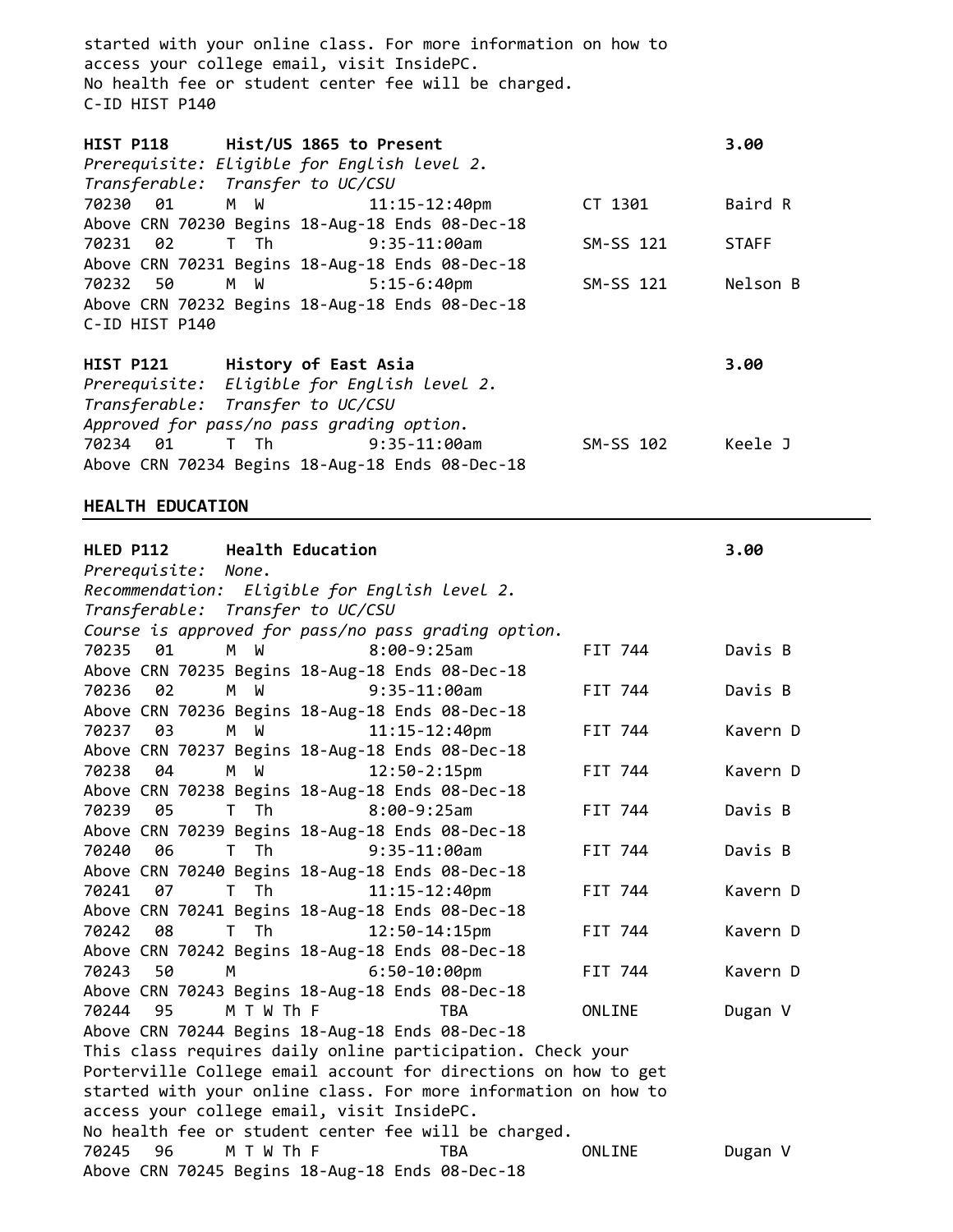This class requires daily online participation. Check your Porterville College email account for directions on how to get started with your online class. For more information on how to access your college email, visit InsidePC. No health fee or student center fee will be charged. 70246 97 M T W Th F TBA ONLINE Davis B Above CRN 70246 Begins 18-Aug-18 Ends 08-Dec-18 T This class requires daily online participation. Check your Porterville College email account for directions on how to get started with your online class. For more information on how to access your college email, visit InsidePC. No health fee or student center fee will be charged. 70247 98 M T W Th F TBA HYBRID Davis B Above CRN 70247 Begins 18-Aug-18 Ends 08-Dec-18 This class requires daily online participation. Check your Porterville College email account for directions on how to get started with your online class. For more information on how to access your college email, visit InsidePC. No health fee or student center fee will be charged. 70248 99 M T W Th F TBA ONLINE Kavern D Above CRN 70248 Begins 15-Oct-18 Ends 08-Dec-18 This class requires daily online participation. Check your Porterville College email account for directions on how to get started with your online class. For more information on how to access your college email, visit InsidePC. No health fee or student center fee will be charged.

#### **INDUSTRIAL MAINTENANCE**

| INDT P050                      |     | Industrial Maintenance I                        |      | 5.00     |
|--------------------------------|-----|-------------------------------------------------|------|----------|
| Prerequisite: None.            |     |                                                 |      |          |
| Transferable: Not Transferable |     |                                                 |      |          |
| 70249<br>- 50                  | M W | 5:00-6:25pm                                     | TI 3 | Hammer C |
|                                | M W | 6:25-10:00pm                                    | TI 3 | Hammer C |
|                                |     | Above CRN 70249 Begins 18-Aug-18 Ends 08-Dec-18 |      |          |

#### **INFORMATION SYSTEMS**

| Prerequisite: None. | INFS P001 Introduction to Computers             |     |         | 3.00          |
|---------------------|-------------------------------------------------|-----|---------|---------------|
|                     | Recommendation: Eligible for English level 2.   |     |         |               |
|                     | Transferable: Not Transferable                  |     |         |               |
|                     | 70250 50 T Th 5:15-6:40pm                       |     | LIB 449 | Ochsner D     |
|                     | Above CRN 70250 Begins 21-Aug-18 Ends 08-Dec-18 |     |         |               |
|                     | INFS P052 Introduction to Web Design            |     |         | 3.00          |
| Prerequisite: None. |                                                 |     |         |               |
|                     | Recommendation: Information Systems P001.       |     |         |               |
|                     | Transferable: Not Transferable                  |     |         |               |
|                     | 70251 01 M W<br>$12:50-2:15p$ m                 |     | LRC 513 | Makhlouf R    |
|                     | Above CRN 70251 Begins 18-Aug-18 Ends 08-Dec-18 |     |         |               |
|                     | INFS P055 Internet Research                     |     |         | 2.00          |
| Prerequisite: None. |                                                 |     |         |               |
|                     | Transferable: Not Transferable                  |     |         |               |
| 70252 99 MTWThF     |                                                 | TBA | ONLINE  | Partoviamin S |
|                     | Above CRN 70252 Begins 18-Aug-18 Ends 08-Dec-18 |     |         |               |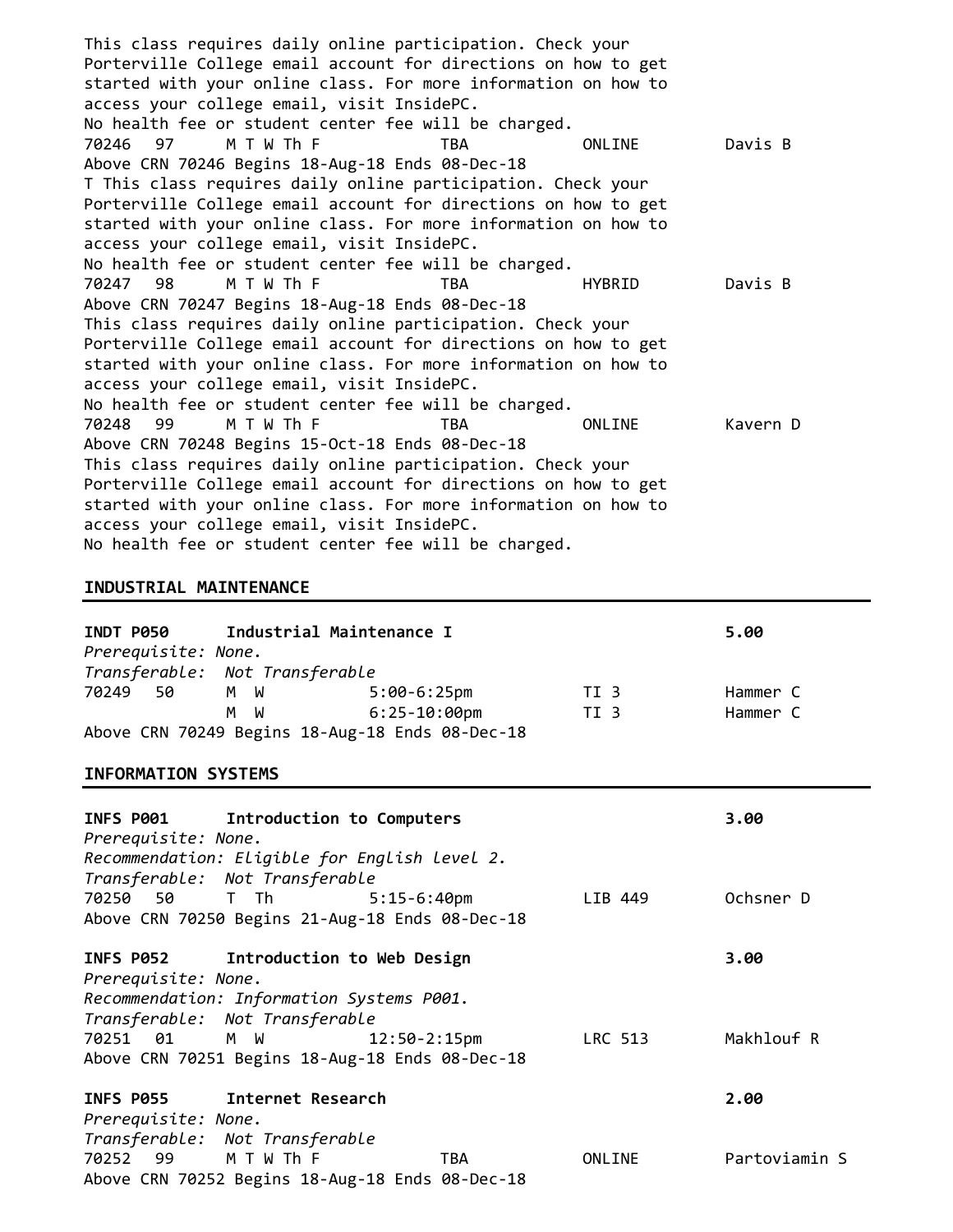This class requires daily online participation. Check your Porterville College email account for directions on how to get started with your online class. You may access your email by logging into Inside PC, No health fee or student center fee will be charged. **INFS P100 Intro to Information Systems 3.00** *Prerequisite: None. Recommendation: Eligible for English level 2 and Math P055. Transferable: Transfer to UC/CSU* 70253 01 M W 9:35-11:00am LIB 449 Carson J Above CRN 70253 Begins 18-Aug-18 Ends 08-Dec-18 70254 02 M W 12:50-2:15pm LIB 449 Carson J Above CRN 70254 Begins 18-Aug-18 Ends 08-Dec-18 70255 03 T Th 9:35-11:00am LIB 449 Fiormonti R Above CRN 70255 Begins 18-Aug-18 Ends 08-Dec-18 70256 05 T Th 12:50-2:15pm LIB 449 Carson J Above CRN 70256 Begins 18-Aug-18 Ends 08-Dec-18 **INFS P100 Intro to Information Systems 3.00** *Prerequisite: None. Recommendation: Eligible for English level 2 and Math P055. Transferable: Transfer to UC/CSU* 70257 98 M T W Th F TBA ONLINE Carson J Above CRN 70257 Begins 18-Aug-18 Ends 08-Dec-18 This class requires daily online participation. Check your Porterville College email account for directions on how to get started with your online class. For more information on how to access your college email, visit InsidePC. No health fee or student center fee will be charged. 70258 99 M T W Th F TBA ONLINE Fiormonti R Above CRN 70258 Begins 20-Aug-18 Ends 07-Dec-18 This class requires daily online participation. Check your Porterville College email account for directions on how to get started with your online class. For more information on how to access your college email, visit InsidePC. No health fee or student center fee will be charged. **INFS P110 Info & Comm Tech Essentials 4.**00 *Prerequisite: None. Transferable: Transfer to CSU* 70259 01 F 8:00-12:15pm LIB 449 Partoviamin S Above CRN 70259 Begins 18-Aug-18 Ends 08-Dec-18 **INFS P164 Intro to Info Systems Security 3.00** *Prerequisite: Prerequisite INFS P220. Transferable: Transfer to CSU* 70260 01 M W 11:15-12:40pm LRC 513 Makhlouf R Above CRN 70260 Begins 18-Aug-18 Ends 08-Dec-18 **INFS P180 Intro to Database Management 3.00** *Prerequisite: None. Transferable: Transfer to CSU* 70261 99 M T W Th F TBA ONLINE Carson J Above CRN 70261 Begins 15-Oct-18 Ends 07-Dec-18 This class requires daily online participation. Check your Porterville College email account for directions on how to get started with your online class. For more information on how to access your college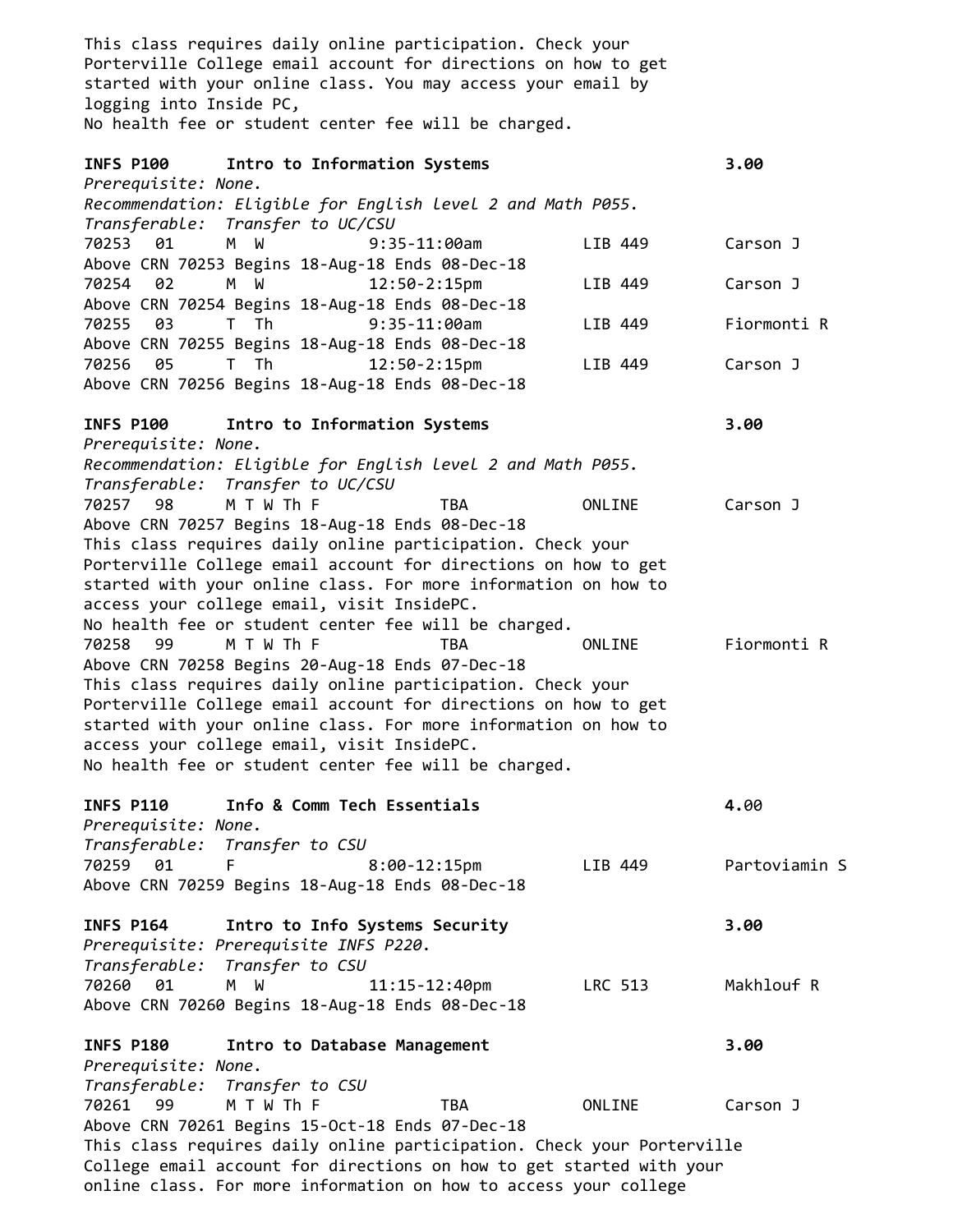email, visit InsidePC. No health fee or student center fee will be charged.

**INFS P220 Data Communications/Networking 3.00** *Prerequisite: None. Recommendation: Information Systems P100. Transferable: Transfer to CSU* M T W Th F TBA TONLINE Partoviamin S Above CRN 70262 Begins 18-Aug-18 Ends 08-Dec-18 This class requires daily online participation. Check your Portervillecollege email account for directions on how to get started with your online class. You may access your email by logging into Inside PC, No health fee or student center fee will be charged.

#### **INTERDISCIPLINARY STUDIES**

| INST P105 College Planning and Success                                                                                                                                                                                                                                                                                                                                                             |           | 1.00       |
|----------------------------------------------------------------------------------------------------------------------------------------------------------------------------------------------------------------------------------------------------------------------------------------------------------------------------------------------------------------------------------------------------|-----------|------------|
| Prerequisite: None.<br>Recommendation: Eligible for English level 2.<br>Transferable: Transfer to CSU                                                                                                                                                                                                                                                                                              |           |            |
| 70263<br>50<br>W<br>M .<br>$5:30-6:35$ pm<br>Above CRN 70263 Begins 20-Aug-18 Ends 10-Oct-18                                                                                                                                                                                                                                                                                                       | AC 118    | Aquino P   |
| Not open to students with credit in EDUC P101.<br>70264<br>52<br>$5:30-6:20$ pm<br>т<br>Above CRN 70264 Begins 18-Aug-18 Ends 08-Dec-18                                                                                                                                                                                                                                                            | CT 1301   | Leon L     |
| 53<br>$5:45-6:35$ pm<br>70265<br>Τ<br>Above CRN 70265 Begins 18-Aug-18 Ends 08-Dec-18                                                                                                                                                                                                                                                                                                              | SM-SS 102 | Castanon N |
| 54<br>$5:45-6:35$ pm<br>70266<br>Th<br>Above CRN 70266 Begins 18-Aug-18 Ends 08-Dec-18                                                                                                                                                                                                                                                                                                             | SM-SS 102 | Castanon N |
| College Planning and Success<br><b>INST P105</b><br>Prerequisite: None.<br>Recommendation: Eligible for English level 2.                                                                                                                                                                                                                                                                           |           | 1.00       |
| Transferable:<br>Transfer to CSU<br>70267<br>M T W Th F<br>98<br>TBA<br>Above CRN 70267 Begins 20-Aug-18 Ends 12-Oct-18                                                                                                                                                                                                                                                                            | ONLINE    | Roman M    |
| This class requires daily online participation. Check your<br>Porterville College email account for directions on how to get<br>started with your online class. For more information on how to<br>access your college email, visit InsidePC.<br>No health fee or student center fee will be charged.                                                                                               |           |            |
| M T W Th F<br>70268<br><b>TBA</b><br>99<br>Above CRN 70268 Begins 15-Oct-18 Ends 08-Dec-18<br>This class requires daily online participation. Check your<br>Porterville College email account for directions on how to<br>get started with your online class. For more information on how<br>to access your college email, visit InsidePC.<br>No health fee or student center fee will be charged. | ONLINE    | Roman M    |
| Strategies for Pers/Acad Succe<br><b>INST P107</b><br>Prerequisite: None.<br>Recommendation: Eligible for level 2 English.                                                                                                                                                                                                                                                                         |           | 2.00       |
| Transfer to CSU<br>Transferable:<br>70269<br>M T W Th F<br>98<br>TBA<br>Above CRN 70269 Begins 20-Aug-18 Ends 12-Oct-18                                                                                                                                                                                                                                                                            | ONLINE    | Range R    |

This class requires daily online participation. Check your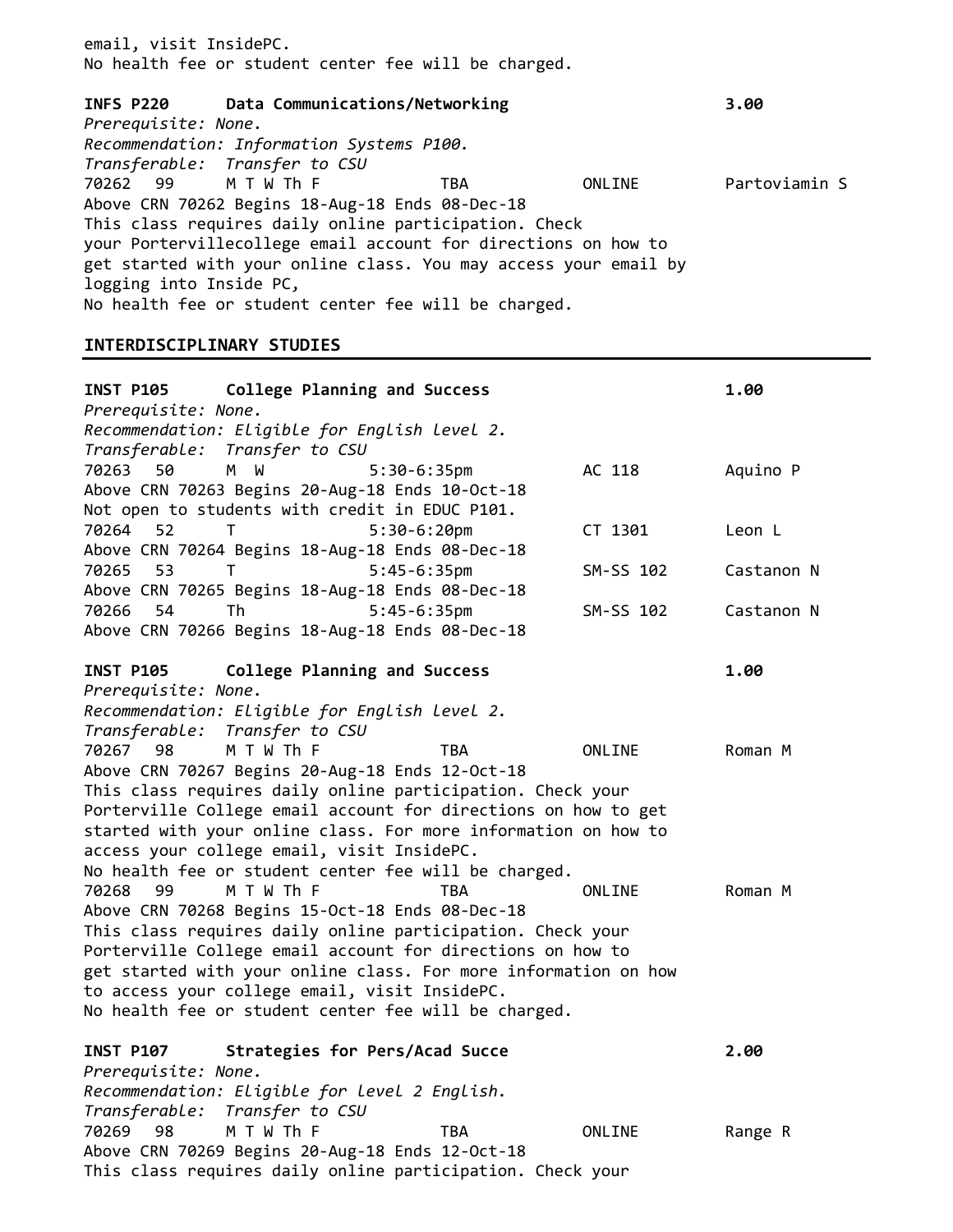Porterville College email account for directions on how to get started with your online class. For more information on how to access your college email, visit InsidePC. No health fee or student center fee will be charged. 70270 99 M T W Th F TBA ONLINE Range R Above CRN 70270 Begins 15-Oct-18 Ends 08-Dec-18 This class requires daily online participation. Check your Porterville College email account for directions on how to get started with your online class. For more information on how to access your college email, visit InsidePC. No health fee or student center fee will be charged.

**INST P152 College and Career Readiness 2.00** *Prerequisite: None. Transferable: Transfer to CSU* 70271 01 T 2:45-4:50pm FIT 744 Montgomery M Above CRN 70271 Begins 18-Aug-18 Ends 08-Dec-18

#### **KINESIOLOGY**

| Beginning Weight Training<br><b>KIN P103</b>               |         | 1.00         |
|------------------------------------------------------------|---------|--------------|
| None.<br>Prerequisite:                                     |         |              |
| Transferable: Transfer to UC/CSU                           |         |              |
| Approved for pass/ no pass grading option.                 |         |              |
| 01<br>M T W Th<br>70272<br>$7:00 - 7:50$ am                | FIT 742 | <b>STAFF</b> |
| Above CRN 70272 Begins 20-Aug-18 Ends 29-Nov-18            |         |              |
| $8:00-9:25am$<br>70273<br>02<br>M W                        | FIT 742 | Dugan V      |
| Above CRN 70273 Begins 18-Aug-18 Ends 08-Dec-18            |         |              |
| $4:00-5:25$ pm<br>70274<br>03<br>T Th                      | FIT 742 | Rasmussen    |
| Above CRN 70274 Begins 18-Aug-18 Ends 08-Dec-18            |         |              |
| T Th<br>$9:35-11:00am$<br>70275<br>04                      | FIT 742 | Kavern D     |
| Above CRN 70275 Begins 18-Aug-18 Ends 08-Dec-18            |         |              |
| <b>KIN P105</b><br>Advanced Weight Training                |         | 1.00         |
| Prerequisite: KIN P103 with a "C" or better.               |         |              |
| Transferable: Transfer to UC/CSU                           |         |              |
| Approved for pass/ no pass grading option.                 |         |              |
| 01<br>M T W Th<br>70276<br>$7:00 - 7:50$ am                | FIT 742 | <b>STAFF</b> |
| Above CRN 70276 Begins 20-Aug-18 Ends 29-Nov-18            |         |              |
| $8:00-9:25am$<br>70277<br>02<br>M W                        | FIT 742 | Dugan V      |
| Above CRN 70277 Begins 18-Aug-18 Ends 08-Dec-18            |         |              |
| 03<br>T Th<br>$4:00 - 5:25$ pm<br>70278                    | FIT 742 | Rasmussen    |
| Above CRN 70278 Begins 18-Aug-18 Ends 08-Dec-18            |         |              |
| <b>Th</b><br>$9:35-11:00am$<br>70279<br>04<br>$\mathsf{T}$ | FIT 742 | Kavern D     |
| Above CRN 70279 Begins 18-Aug-18 Ends 08-Dec-18            |         |              |
| Shape Up - Aerobic Exercise<br><b>KIN P106A</b>            |         | 1.00         |
| Prerequisite: None.                                        |         |              |
| Transferable: Transfer to UC/CSU                           |         |              |
| This class is offered on a pass/no pass grading basis.     |         |              |
| Student may petition for a letter grade.                   |         |              |
| 70280<br>01<br>M W<br>$9:35-11:00am$                       | FIT 751 | Haynes R     |
| Above CRN 70280 Begins 18-Aug-18 Ends 08-Dec-18            |         |              |
| 02<br>$11:15 - 12:40$ pm<br>70281<br>M W                   | FIT 751 | <b>STAFF</b> |
| Above CRN 70281 Begins 18-Aug-18 Ends 08-Dec-18            |         |              |
| 70282<br>03<br>M T W Th<br>$4:00 - 4:50$ pm                | FIT 751 | <b>STAFF</b> |
| Above CRN 70282 Begins 18-Aug-18 Ends 08-Dec-18            |         |              |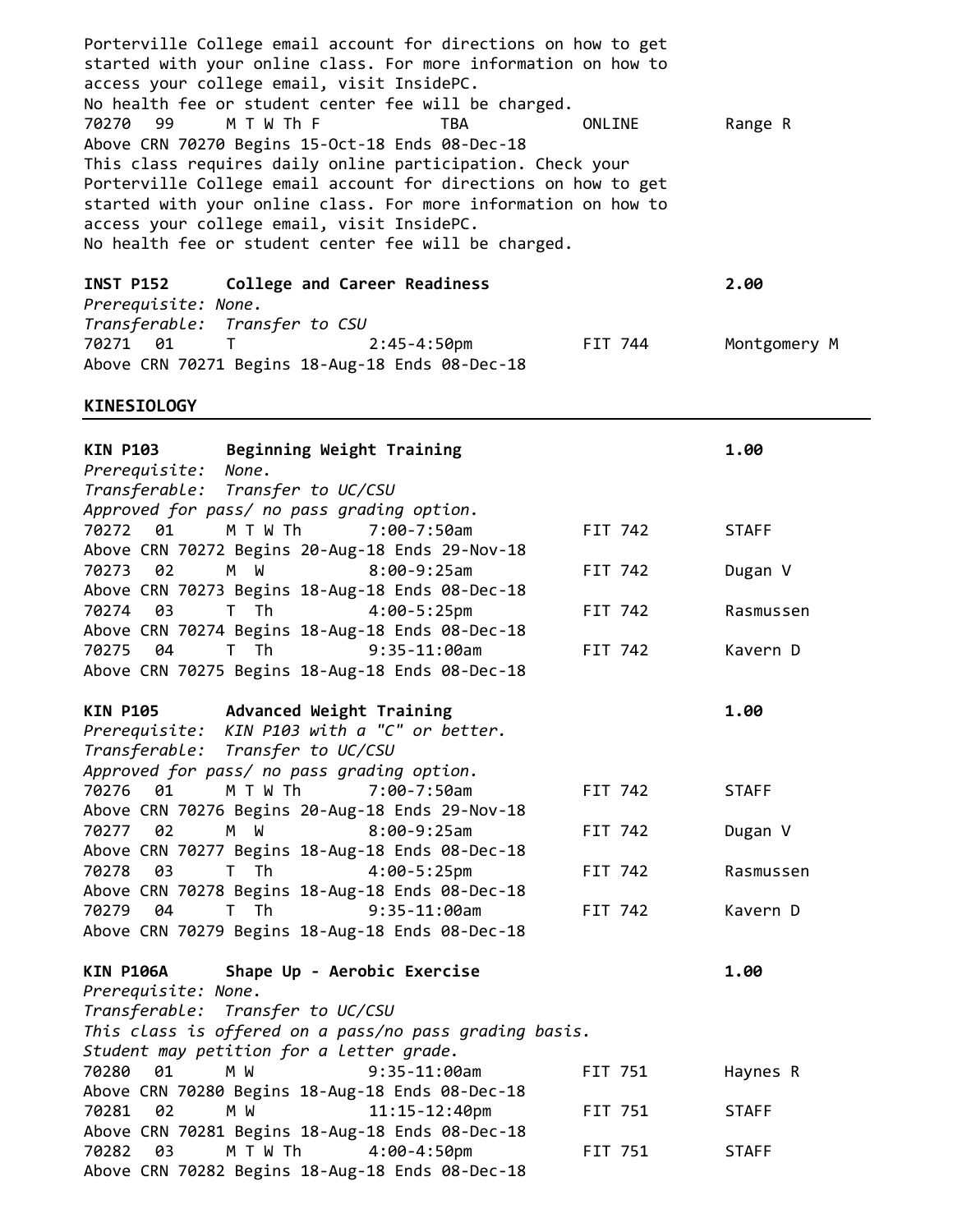| <b>KIN P106B</b><br>Shape Up-Aerobic and Anaerobic<br>Prerequisite: Must earn a "C" or better in KIN P106A.<br>Transferable: Transfer to UC/CSU<br>This class is offered on a pass/no pass grading basis. |              | 1.00         |
|-----------------------------------------------------------------------------------------------------------------------------------------------------------------------------------------------------------|--------------|--------------|
| Student may petition for a letter grade.<br>70283<br>01<br>M W<br>$9:35-11:00am$<br>Above CRN 70283 Begins 18-Aug-18 Ends 08-Dec-18                                                                       | FIT 751      | Haynes R     |
| $11:15 - 12:40$ pm<br>70284<br>02<br>M W<br>Above CRN 70284 Begins 18-Aug-18 Ends 08-Dec-18                                                                                                               | FIT 751      | <b>STAFF</b> |
| 70285<br>03<br>M T W Th<br>$4:00 - 4:50$ pm<br>Above CRN 70285 Begins 18-Aug-18 Ends 08-Dec-18                                                                                                            | FIT 751      | <b>STAFF</b> |
| Off Season-Basketball-Women<br><b>KIN P109</b><br>Prerequisite: None.                                                                                                                                     |              | 1.00         |
| Transferable: Transfer to UC/CSU<br>Approved for pass/no pass grading option.<br>M T W Th F<br>70286 01<br><b>TBA</b>                                                                                     | <b>GYM</b>   | Parker J     |
| Above CRN 70286 Begins 20-Aug-18 Ends 12-Oct-18<br>Course may be repeated three times.                                                                                                                    |              |              |
| Designed for preparation in intercollegiate athletics.<br>Womens Basketball.<br>Students must arrange weekly hours for a total of 54 for the semester.                                                    |              |              |
|                                                                                                                                                                                                           |              |              |
| <b>Beginning Tennis</b><br><b>KIN P112A</b><br>Prerequisite: None                                                                                                                                         |              | 1.00         |
| Transferable: Transfer to CSU                                                                                                                                                                             |              |              |
| Approved for pass/no pass grading option.<br>M W<br>70287 50<br>$5:00-6:25$ pm                                                                                                                            | <b>TENNS</b> | <b>STAFF</b> |
| Above CRN 70287 Begins 18-Aug-18 Ends 08-Dec-18                                                                                                                                                           |              |              |
| Intermediate Tennis<br><b>KIN P112B</b>                                                                                                                                                                   |              | 1.00         |
| Prerequisite: P112A or equivalent.                                                                                                                                                                        |              |              |
| Transferable: Transfer to CSU<br>Approved for pass/no pass grading option.                                                                                                                                |              |              |
| 70288 50<br>$5:00-6:25$ pm<br>M W V                                                                                                                                                                       | <b>TENNS</b> | <b>STAFF</b> |
| Above CRN 70288 Begins 18-Aug-18 Ends 08-Dec-18                                                                                                                                                           |              |              |
| Off Season Intercollegiate Sof<br><b>KIN P115</b><br>Prerequisite: None.                                                                                                                                  |              | 2.00         |
| Transferable: Transfer to UC/CSU                                                                                                                                                                          |              |              |
| Approved for pass/no pass grading option.                                                                                                                                                                 |              |              |
| M T W Th<br>70289<br>01<br>TBA                                                                                                                                                                            | SFTBL FIELD  | Dugan V      |
| Above CRN 70289 Begins 18-Aug-18 Ends 08-Dec-18<br>Maximum of four credits.                                                                                                                               |              |              |
| Course may be repeated three times.                                                                                                                                                                       |              |              |
| Designed for preparation in intercollegiate athletics.<br>Womens Softball.                                                                                                                                |              |              |
| Students must arrange weekly hours for a total of 108 for the semester.                                                                                                                                   |              |              |
| Off Season Baseball-Men<br><b>KIN P116</b>                                                                                                                                                                |              | 2.00         |
| Prerequisite: None.                                                                                                                                                                                       |              |              |
| Transferable: Transfer to UC/CSU                                                                                                                                                                          |              |              |
| Approved for pass/no pass grading option.<br>M T W Th F<br>70290<br>01<br><b>TBA</b>                                                                                                                      | BSBAL FIELD  | <b>STAFF</b> |
| Above CRN 70290 Begins 18-Aug-18 Ends 08-Dec-18                                                                                                                                                           |              |              |
| Course may be repeated three times.                                                                                                                                                                       |              |              |

Designed for preparation in intercollegiate athletics.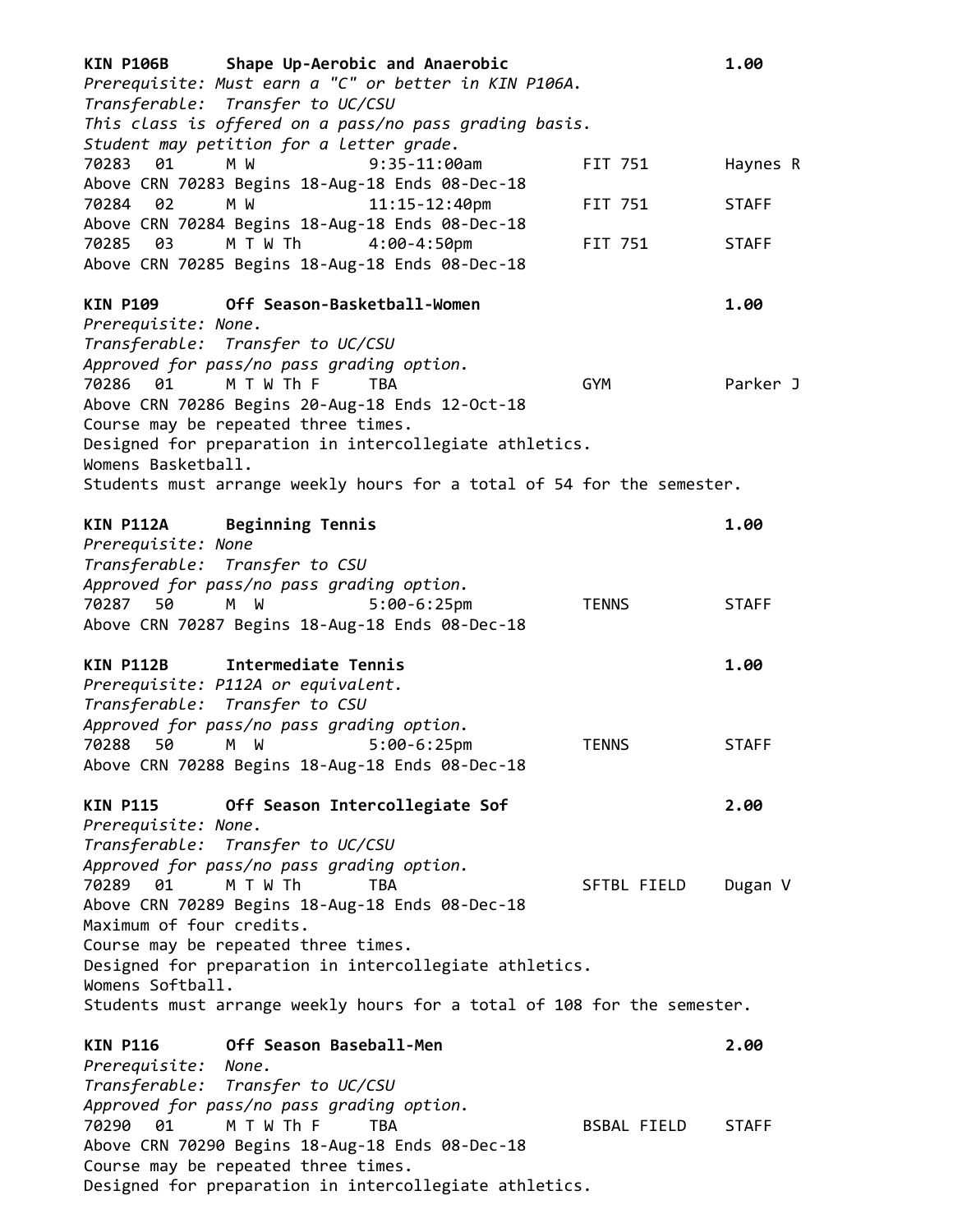Mens Baseball. Students must arrange weekly hours for a total of a 108 hours for the semester. **KIN P117 Off Season Basketball-Men 1.00** *Prerequisite: None. Transferable: Transfer to UC/CSU Approved for pass/no pass grading option.* 70291 01 M T W Th F TBA GYM Haynes R Above CRN 70291 Begins 20-Aug-18 Ends 12-Oct-18 Course may be repeated three times. Designed for preparation in intercollegiate athletics. Mens Basketball. Students must arrange weekly hours for a total of 54 for the semester. **KIN P122 Varsity Basketball for Men 1.00** *Prerequisite: None. Transferable: Transfer to UC/CSU Approved for pass/no pass grading option.* 70292 01 M T W Th F TBA GYM Haynes R Above CRN 70292 Begins 15-Oct-18 Ends 08-Dec-18 Course may be repeated three times. Designed for intercollegiate athletics. Mens Basketball. Students must arrange weekly hours for a total of 87.5 for the semester. **KIN P123 Varsity Basketball for Women 1.00** *Prerequisite: None. Transferable: Transfer to UC/CSU* 70293 01 M T W Th F TBA GYM Parker J Above CRN 70293 Begins 15-Oct-18 Ends 08-Dec-18 Course may be repeated three times. Womens Basketball. Students must arrange weekly hours for a total of 87.5 for the semester. **KIN P130 Varsity Volleyball for Women 2.00** *Prerequisite: None. Transferable: Transfer to UC/CSU Approved for pass/no pass grading option.* 70294 01 M T W Th F TBA GYM Rasmussen P Course may be repeated three times. Above CRN 70294 Begins 18-Aug-18 Ends 08-Dec-18 Designed for intercollegiate athletics: Womens Volleyball. Students must arrange weekly hours for a total of 175 for the semester. **MARKETING**

**MKTG P124 Principles of Marketing 3.00** *Prerequisite: Eligible for English level 2. Transferable: Transfer to CSU* 70330 01 M W 12:50-2:15pm CT 1304 STAFF Above CRN 70330 Begins 18-Aug-18 Ends 08-Dec-18

#### **MATHEMATICS**

**MATH PQ Applied Algebra 6.00** *Prerequisite: Appropriate math placement as determined by the PC multiple measures process. Transferable: Not Transferable Credits do not count toward the associate degree.*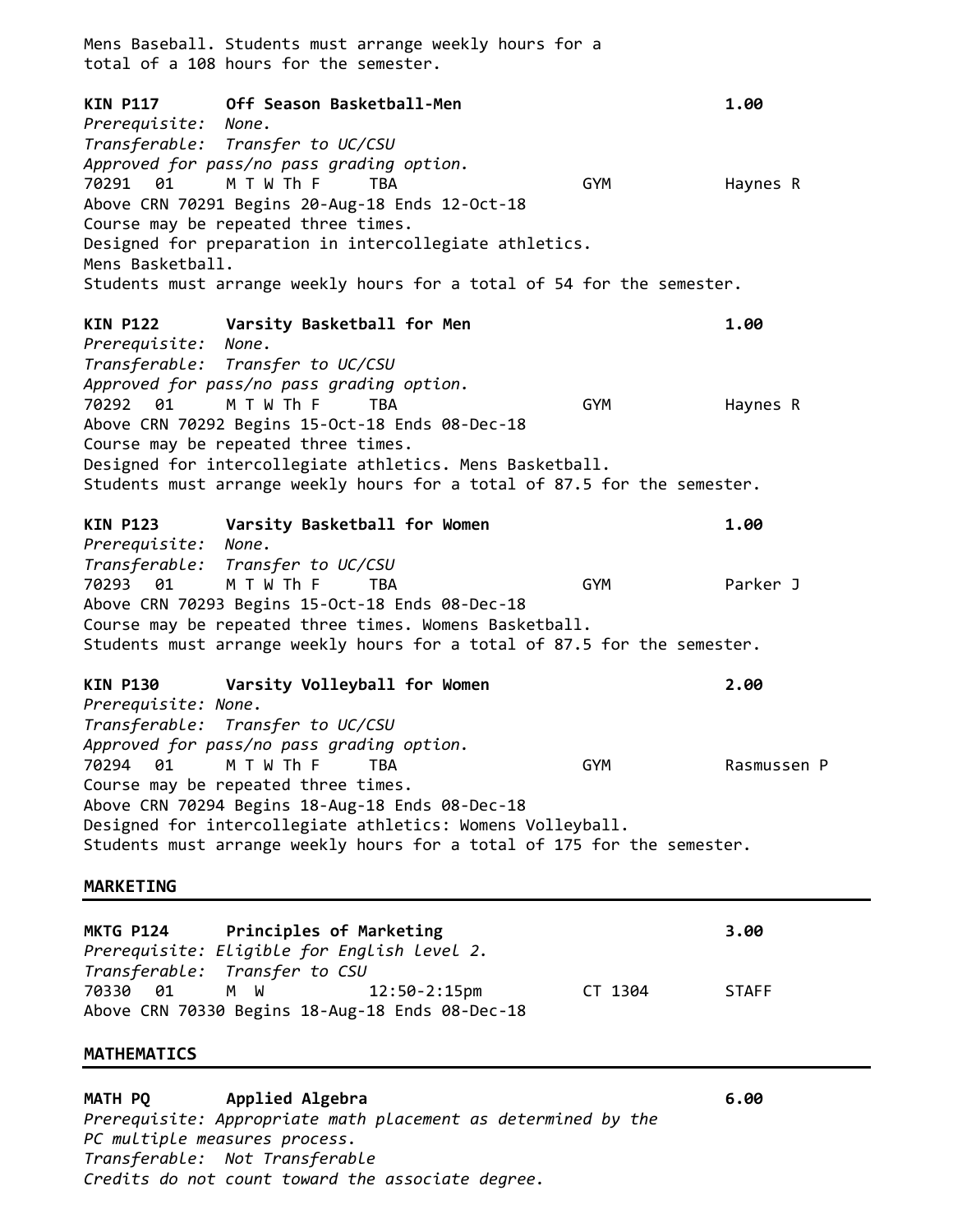| 70323 01               | M T W Th                           | $9:35-11:00am$                                                     | SM-SS 115 | Reagan D      |
|------------------------|------------------------------------|--------------------------------------------------------------------|-----------|---------------|
|                        |                                    | Above CRN 70323 Begins 18-Aug-18 Ends 08-Dec-18                    |           |               |
| 70324 02               | M T W Th                           | $11:15 - 12:40$ pm                                                 | SM-SS 114 | Pummill C     |
|                        |                                    | Above CRN 70324 Begins 18-Aug-18 Ends 08-Dec-18                    |           |               |
| 70325 03               | M T W Th                           | $12:50 - 2:15$ pm                                                  | SM-SS 115 | Acres D       |
|                        |                                    | Above CRN 70325 Begins 18-Aug-18 Ends 08-Dec-18                    |           |               |
|                        | MATH PS <b>Accelerated Algebra</b> |                                                                    |           | 6.00          |
|                        |                                    | Prerequisite: A "C" or higher in Math P061 or appropriate math     |           |               |
|                        |                                    | placement as determined by the PC multiple measures process.       |           |               |
|                        | Transferable: Not Transferable     |                                                                    |           |               |
|                        |                                    | MATH PS is a time-consuming, high intensity course designed to     |           |               |
|                        |                                    | accelerate progress to graduation level Math. Students are advised |           |               |
|                        |                                    | that the workload in this class is very fast-paced, challenging,   |           |               |
| and time-consuming.    |                                    |                                                                    |           |               |
|                        |                                    | Credits do not count toward the associate degree.                  |           |               |
| 70326 01               | M T W Th                           | 0935-1100am                                                        | SM-SS 114 | Pummill C     |
|                        |                                    | Above CRN 70326 Begins 18-Aug-18 Ends 08-Dec-18                    |           |               |
| 70327 02               | M T W Th                           | $11:15 - 12:40$ pm                                                 | SM-SS 115 | Reagan D      |
|                        |                                    | Above CRN 70327 Begins 18-Aug-18 Ends 08-Dec-18                    |           |               |
| 70328<br>50            | T The T                            | $6:00-9:10$ pm                                                     | SM-SS 115 | Sharp S       |
|                        |                                    | Above CRN 70328 Begins 18-Aug-18 Ends 08-Dec-18                    |           |               |
|                        |                                    |                                                                    |           |               |
| <b>MATH P051</b>       | Intermediate Algebra for STEM      |                                                                    |           | 4.00          |
|                        |                                    | Prerequisite: Math P055 or appropriate math placement as           |           |               |
|                        |                                    | determined by the PC multiple measures process.                    |           |               |
|                        | Transferable: Not Transferable     |                                                                    |           |               |
| 70295 01               | T Th                               | $9:30-11:35am$                                                     | HCF 2061  | Ruelas M      |
|                        |                                    | Above CRN 70295 Begins 18-Aug-18 Ends 08-Dec-18                    |           |               |
| 02<br>70296            | T Th                               | $2:20-4:25$ pm                                                     | SM-SS 102 | Mouanoutoua C |
|                        |                                    | Above CRN 70296 Begins 18-Aug-18 Ends 08-Dec-18                    |           |               |
| 70297 03               | M T W Th                           | $9:35-11:40am$                                                     | AC 118    | Hathaway S    |
|                        |                                    | Above CRN 70297 Begins 20-Aug-18 Ends 11-Oct-18                    |           |               |
| 70298<br>20            | M T W Th                           | $11:50-2:00$ pm                                                    | HCF 2061  | Ruelas M      |
|                        |                                    | Above CRN 70298 Begins 15-Oct-18 Ends 08-Dec-18                    |           |               |
| 70299<br>50            | T Th                               | $5:30-7:35$ pm                                                     | AC 117    | Mouanoutoua C |
|                        |                                    | Above CRN 70299 Begins 18-Aug-18 Ends 08-Dec-18                    |           |               |
| 70300<br>98            | M T W Th F                         | TBA                                                                | HYBRID    | Acres D       |
|                        | M W                                | $2:20-3:25$ pm                                                     | SM-SS 115 | Acres D       |
|                        |                                    | Above CRN 70300 Begins 18-Aug-18 Ends 08-Dec-18                    |           |               |
| 70301<br>99            | M T W Th F                         | This hybrid class will meet in the classroom and online.<br>TBA    | ONLINE    |               |
|                        |                                    | Above CRN 70301 Begins 18-Aug-18 Ends 08-Dec-18                    |           | Burgess S     |
|                        |                                    | This class requires daily online participation. Check your         |           |               |
|                        |                                    | Porterville College email account for directions on how to get     |           |               |
|                        |                                    | started with your online class. You may access your email by       |           |               |
| logging into InsidePC. |                                    |                                                                    |           |               |
|                        |                                    | No health fee or student center fee will be charged.               |           |               |
|                        |                                    |                                                                    |           |               |
| <b>MATH P055</b>       | Elementary Algebra                 |                                                                    |           | 4.00          |
|                        |                                    | Prerequisite: Math P061, or appropriate math placement as          |           |               |
|                        |                                    | determined by the PC multiple measures process.                    |           |               |
|                        | Transferable: Not Transferable     |                                                                    |           |               |
|                        |                                    | Does not fulfill the associate degree requirement in mathematics   |           |               |
| 70302<br>01            | W<br>M                             | $8:00 - 8:50$ am                                                   | SM-SS 114 | Reagan D      |
|                        | T.<br>Th                           | 8:00-9:05am                                                        | SM-SS 114 | Reagan D      |
|                        |                                    | Above CRN 70302 Begins 18-Aug-18 Ends 08-Dec-18                    |           |               |
| 70303<br>02            | M T W Th                           | $11:50-1:55$ pm                                                    | HCF 2061  | Ruelas M      |
|                        |                                    |                                                                    |           |               |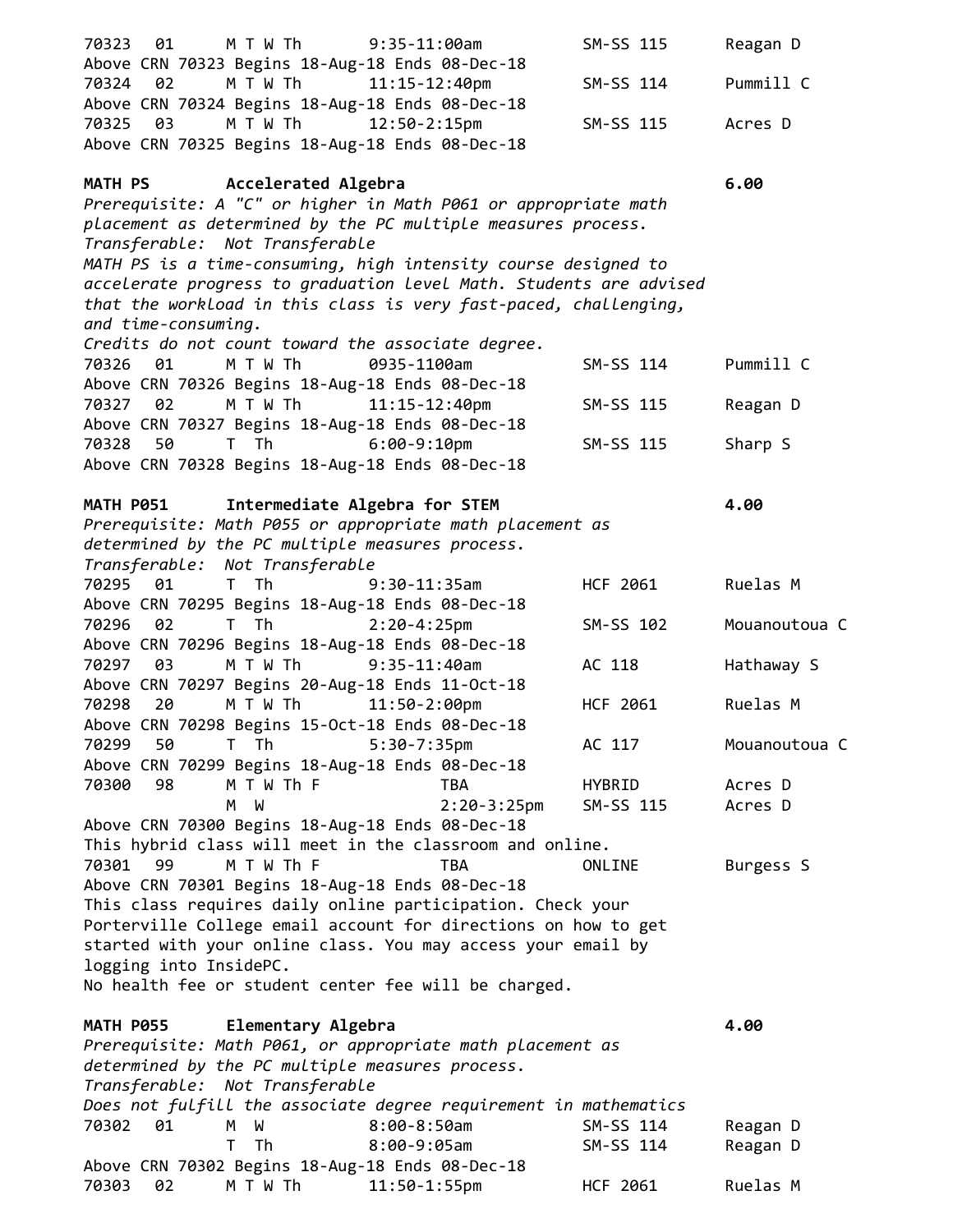| Above CRN 70303 Begins 20-Aug-18 Ends 11-Oct-18<br>70304<br>03<br>M W<br>$9:30-11:35$ am                                   | HCF 2061         | Ruelas M               |
|----------------------------------------------------------------------------------------------------------------------------|------------------|------------------------|
| Above CRN 70304 Begins 18-Aug-18 Ends 08-Dec-18                                                                            |                  |                        |
| T Th<br>50<br>6:00-8:05pm<br>70305                                                                                         | SM-SS 114        | Reagan D               |
| Above CRN 70305 Begins 18-Aug-18 Ends 08-Dec-18                                                                            |                  |                        |
| MATH P055 Elementary Algebra                                                                                               |                  | 4.00                   |
| Prerequisite: Math P061, or appropriate math placement as                                                                  |                  |                        |
| determined by the PC multiple measures process.                                                                            |                  |                        |
| Transferable: Not Transferable<br>Does not fulfill the associate degree requirement in mathematics.                        |                  |                        |
| M T W Th F<br>70306 98<br>TBA                                                                                              | <b>HYBRID</b>    | Onizuka I              |
| $3:30-4:35$ pm<br>м<br>ី ស                                                                                                 | SM-SS 115        | Onizuka I              |
| Above CRN 70306 Begins 18-Aug-18 Ends 08-Dec-18                                                                            |                  |                        |
| This hybrid class will meet in the classroom and online.                                                                   |                  |                        |
| M T W Th F<br>70307 99<br>TBA                                                                                              | ONLINE           | Pummill C              |
| Above CRN 70307 Begins 18-Aug-18 Ends 08-Dec-18                                                                            |                  |                        |
| MATH P101 Trigonometry                                                                                                     |                  | 4.00                   |
| Prerequisite: Mathematics P051 or appropriate math placement as                                                            |                  |                        |
| determined by the PC multiple measures process.                                                                            |                  |                        |
| Transferable: Transfer to CSU                                                                                              |                  |                        |
| 70308<br>02<br>W 4:40-5:45pm<br>M                                                                                          | AC 117           | Onizuka I              |
| 4:35-5:25pm<br>Th<br>T.<br>Above CRN 70308 Begins 18-Aug-18 Ends 08-Dec-18                                                 | AC 117           | Onizuka I              |
|                                                                                                                            |                  |                        |
| MATH P103 Calculus 1 w/Analytic Geometry                                                                                   |                  | 4.00                   |
| Prerequisite: Grade of "C" or higher in Math P102 or appropriate                                                           |                  |                        |
| math placement as determined by the PC multiple measures process.                                                          |                  |                        |
| Transferable: Transfer to UC/CSU                                                                                           |                  |                        |
| M T W Th<br>70309<br>01<br>$8:00-9:15am$                                                                                   | AC 117           | Crewse T               |
| Above CRN 70309 Begins 18-Aug-18 Ends 08-Dec-18<br>70310<br>50<br>M W                                                      |                  |                        |
| $5:30-8:00$ pm<br>Above CRN 70310 Begins 18-Aug-18 Ends 08-Dec-18                                                          | SM-SS 115        | Hathaway S             |
| Note: This course is typically only offered during the fall semester.                                                      |                  |                        |
|                                                                                                                            |                  |                        |
| <b>Structures and Concepts</b><br><b>MATH P115</b>                                                                         |                  | 3.00                   |
| Prerequisite: Math P051 with a 'C' or better and Eligible for                                                              |                  |                        |
| English Level 2.                                                                                                           |                  |                        |
| Transferable: Transfer to CSU<br>70311 01                                                                                  |                  |                        |
| $2:20-3:40$ pm<br>M<br>W<br>$3:40-4:25$ pm<br>M<br>W                                                                       | AC 117<br>AC 117 | Burgess S<br>Burgess S |
| Above CRN 70311 Begins 18-Aug-18 Ends 08-Dec-18                                                                            |                  |                        |
| C-ID MATH 120                                                                                                              |                  |                        |
|                                                                                                                            |                  |                        |
| Intro Probability/Statistics<br><b>MATH P122</b>                                                                           |                  | 4.00                   |
| Prerequisite: Eligible for English level 2 and MATH P051 or<br>appropriate math placement as determined by the PC Multiple |                  |                        |
| Measures process.                                                                                                          |                  |                        |
| Transferable:<br>Transfer to UC/CSU                                                                                        |                  |                        |
| 70312<br>01<br>$7:20-9:25am$<br>M<br>W                                                                                     | SM-SS 115        | Acres D                |
| Above CRN 70312 Begins 18-Aug-18 Ends 08-Dec-18                                                                            |                  |                        |
| 02<br>M T W Th<br>$9:35 - 11:40$ am<br>70313                                                                               | AC 117           | Burgess S              |
| Above CRN 70313 Begins 20-Aug-18 Ends 11-Oct-18                                                                            |                  |                        |
| 12:45-1:50pm<br>70314<br>04<br>M W                                                                                         | SM-SS 114        | Onizuka I              |
| $12:45 - 1:35$ pm<br>T<br>Th                                                                                               | SM-SS 114        | Onizuka I              |
| Above CRN 70314 Begins 18-Aug-18 Ends 08-Dec-18                                                                            |                  |                        |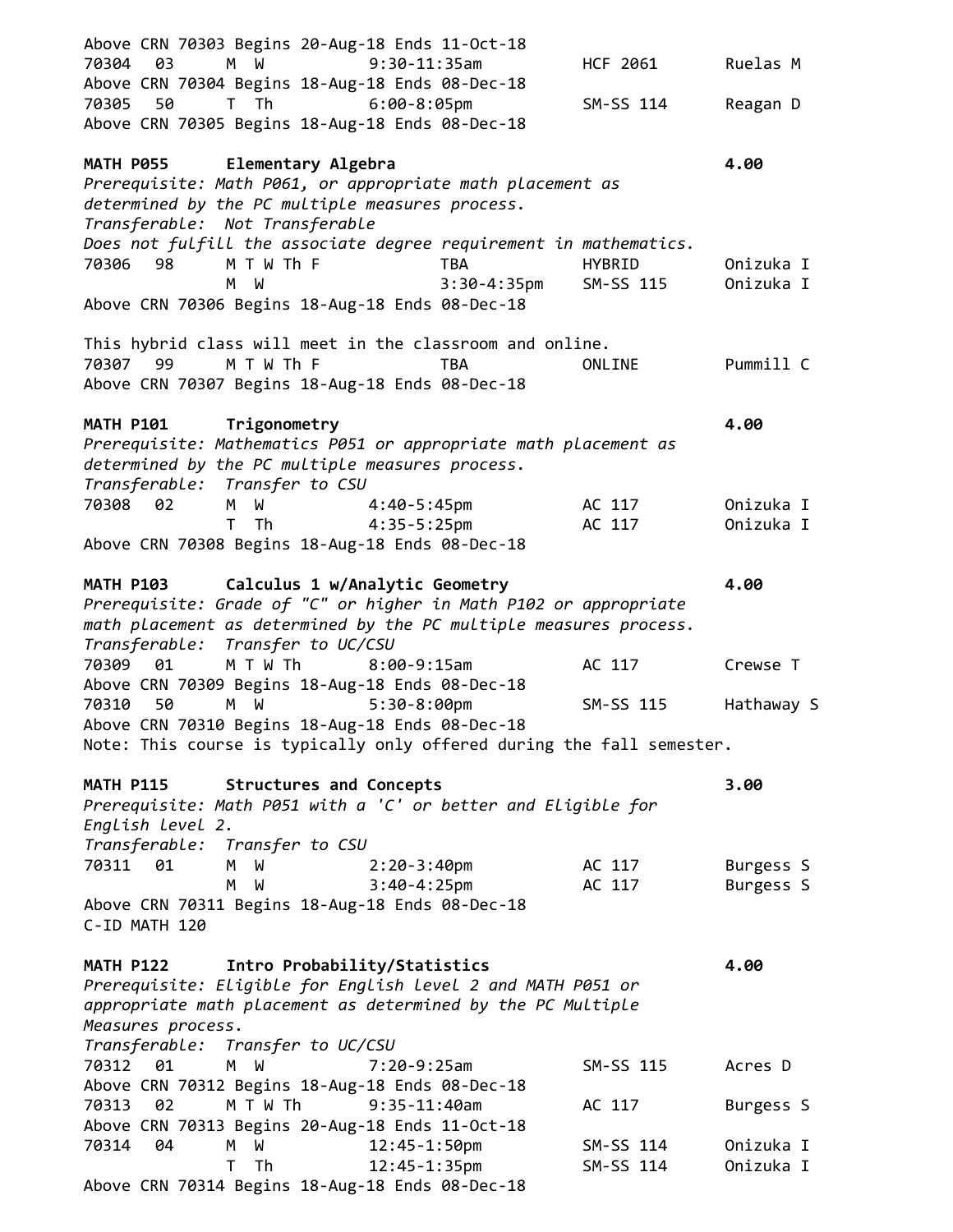70315 05 T Th 11:50-1:55pm AC 117 Crewse T Above CRN 70315 Begins 18-Aug-18 Ends 08-Dec-18 70316 06 T Th 2:20-4:25pm AC 117 Crewse T Above CRN 70316 Begins 18-Aug-18 Ends 08-Dec-18 70317 07 T Th 2:20-4:25pm SM-SS 114 Onizuka I Above CRN 70317 Begins 18-Aug-18 Ends 08-Dec-18 70318 20 M T W Th 9:35-11:45am AC 117 Burgess S Above CRN 70318 Begins 15-Oct-18 Ends 07-Dec-18 70319 50 M W 6:00-8:05pm AC 117 Onizuka I Above CRN 70319 Begins 18-Aug-18 Ends 08-Dec-18 **MATH P122 Intro Probability/Statistics 4.00** *Prerequisite: Eligible for English level 2 and MATH P051 or appropriate math placement as determined by the PC Multiple Measures process. Transferable: Transfer to UC/CSU* 70320 98 M T W Th F TBA ONLINE Hathaway S Above CRN 70320 Begins 18-Aug-18 Ends 08-Dec-18 Each student must have a TI 84 or 84 Plus calculator or a calculator with equivalent statistical functions (with division approval). This course is also offered online. This class requires daily online participation. Check your Porterville College email account for directions on how to get started with your online class. For more information on how to access your college Each student must have a TI 83, TI 83 Plus calculator or a calculator with equivalent statistical functions (with division approval). The calculator may also be rented from the Math Division for a nominal fee. 70321 99 M T W Th F TBA ONLINE Hathaway S Above CRN 70321 Begins 18-Aug-18 Ends 08-Dec-18 Each student must have a TI 84 or 84 Plus calculator or a calculator with equivalent statistical functions (with division approval). This course is also offered online. This class requires daily online participation. Check your Porterville College email account for directions on how to get started with your online class. For more information on how to access your college Each student must have a TI 83, TI 83 Plus calculator or a calculator with equivalent statistical functions (with division approval). The calculator may also be rented from the Math Division for a nominal fee. C-ID MATH 110 **MATH P205 Calculus 3 w/Analytic Geometry 4.00** *Prerequisite: Mathematics P104. Transferable: Transfer to UC/CSU* 70322 01 M W 2:20-4:25pm HCF 2061 Crewse T Above CRN 70322 Begins 18-Aug-18 Ends 08-Dec-18 Note: This course is typically only offered during the fall semester.

C-ID MATH 230

## **MICROBIOLOGY**

**MICR P106 Microbiology 5.00** *Prerequisite: Chemistry P106. Recommendation: Eligible for English level 2, Biology P110 or equivalent. Transferable: Transfer to UC/CSU*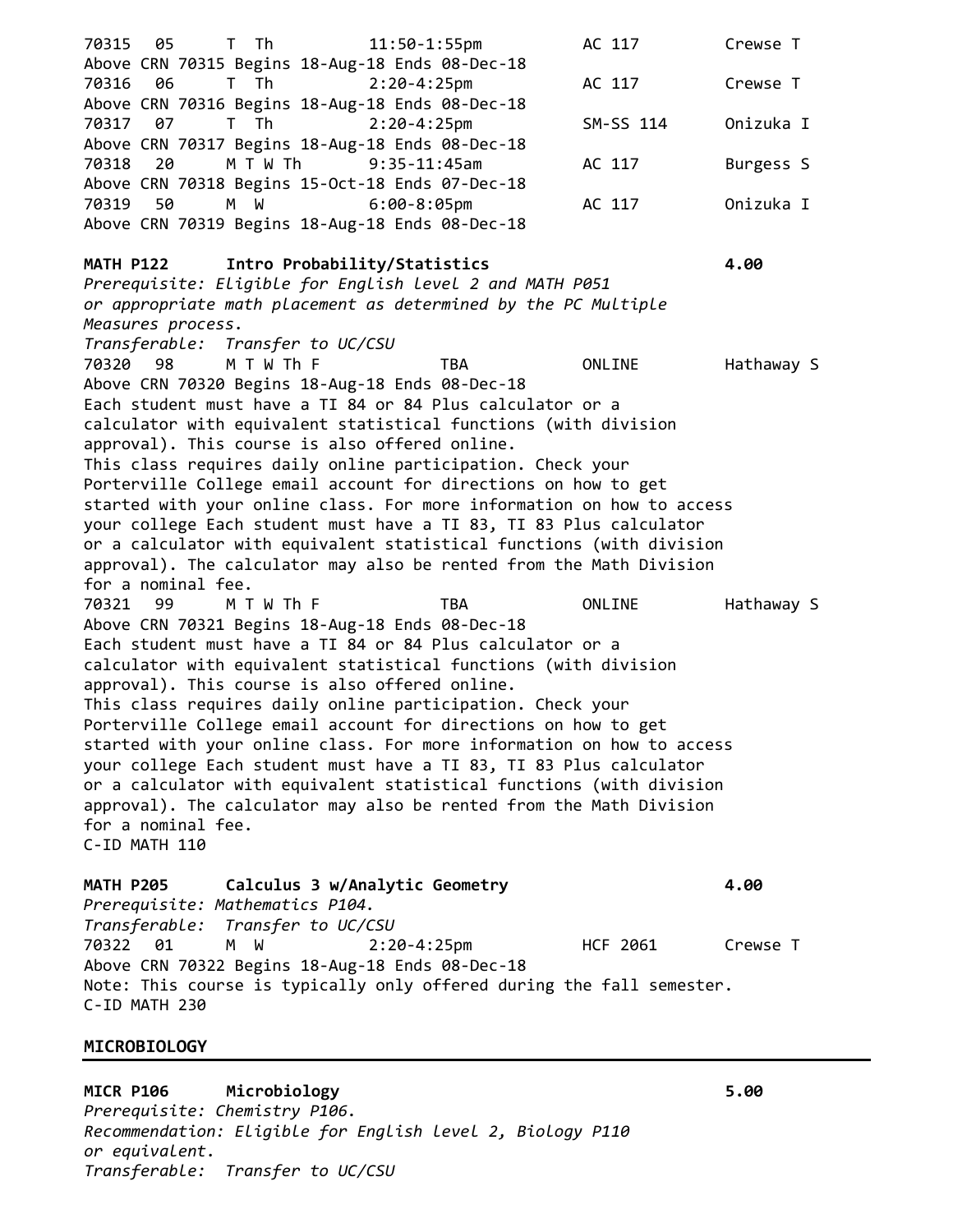70329 01 M W 12:50-2:15pm SM-SS 210 Callison S T Th 8:00-11:10am SM-SS 210 Callison S Above CRN 70329 Begins 18-Aug-18 Ends 08-Dec-18 **MUSIC MUSC P109 History of Rock and Roll 3.00** *Prerequisite: None. Recommendation: None. Transferable: Transfer to UC/CSU* 70331 01 T Th 8:00-9:25am CA 02 Rector S Above CRN 70331 Begins 18-Aug-18 Ends 08-Dec-18 **MUSC P111 Music Apprec: Music thru 1800 3.00** *Prerequisite: Eligible for English level 2. Recommendation: Eligible for English level 1. Transferable: Transfer to UC/CSU* 70332 01 M W 9:35-11:00am CA 02 Rector S Above CRN 70332 Begins 18-Aug-18 Ends 08-Dec-18 70333 02 M W 2:25-3:50pm CA 02 Rector S Above CRN 70333 Begins 18-Aug-18 Ends 08-Dec-18 C-ID MUS 100 **MUSC P112 Music Appre: 1800 to present 3.00** *Prerequisite: Eligible for English level 2. Recommendation: Eligible for English level 1. Transferable: Transfer to UC/CSU* 70334 01 T Th 2:25-3:50pm CA 02 Rector S Above CRN 70334 Begins 18-Aug-18 Ends 08-Dec-18 C-ID MUS 100 **MUSC P117 College Chorale 1.00** *Prerequisite: None. Transferable: Transfer to UC/CSU* 70335 01 T Th 11:15-12:40pm CA 02 Rector S T Th TBA CA 02 Rector S Above CRN 70335 Begins 18-Aug-18 Ends 08-Dec-18 Participation at public performances is required. This course may be repeated 3 times. Student will arrange weekly lab hours, including performances and rehearsals, for a total of 18 hours for the semester. Vocal placement to be made during first week of class. C-ID MUS 180 **MUSC P127 Concert Band 1.00** *Prerequisite: None. Placement to be made during first week of class. Transferable: Transfer to CSU* 70336 50 T Th 6:00-7:25pm CA 04 Kusserow J Above CRN 70336 Begins 18-Aug-18 Ends 08-Dec-18 Participation at public performances is required. The course is repeatable for a maximum of 3 times. C-ID MUS 180 **MUSC P143A Beginning Class Piano 2.00**

*Approved for pass/no pass grading option.*

*Prerequisite: None.*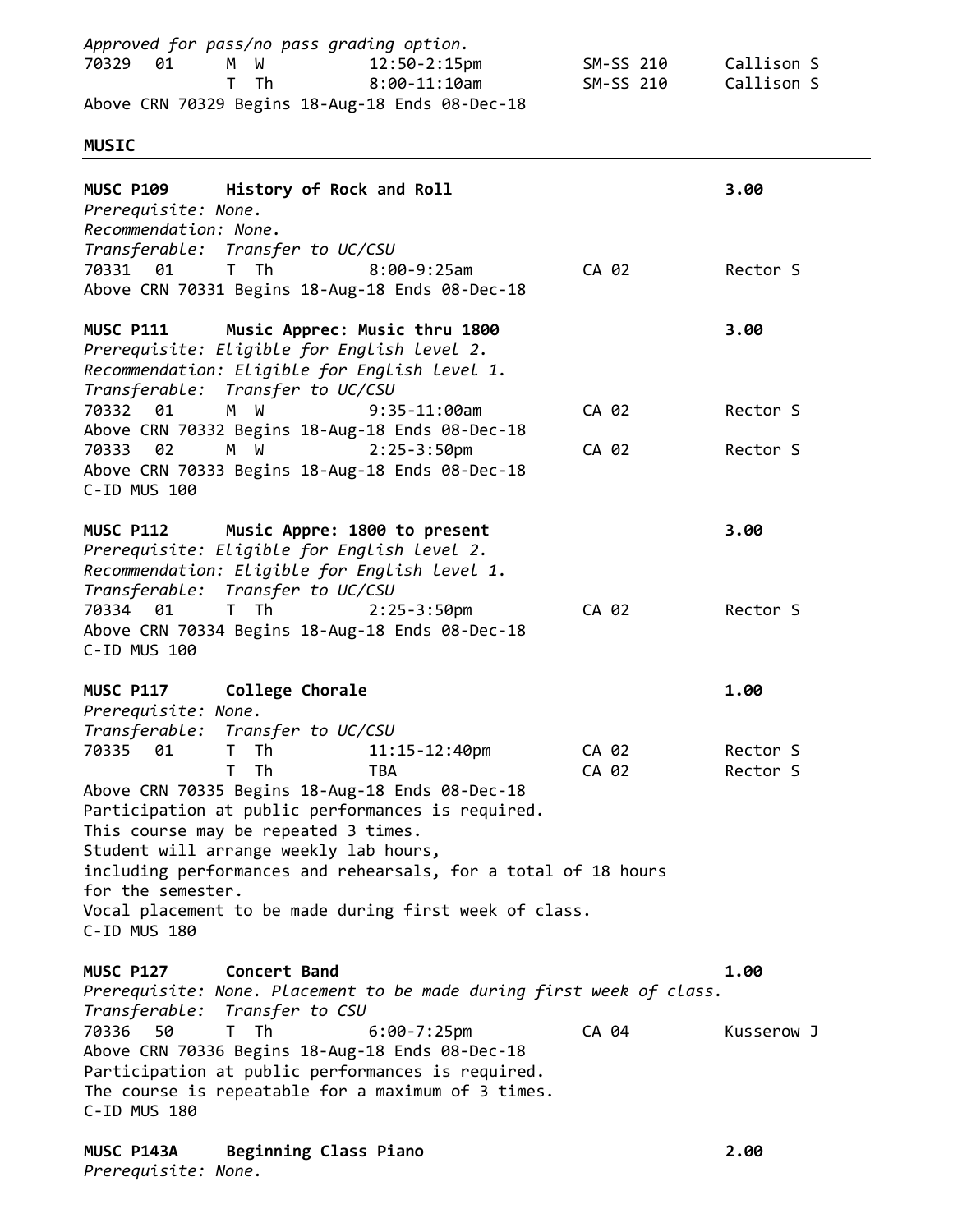|                                                     | Transferable: Transfer to UC/CSU          |                                                                                                                                                                                                                                                                  |                         |                                 |
|-----------------------------------------------------|-------------------------------------------|------------------------------------------------------------------------------------------------------------------------------------------------------------------------------------------------------------------------------------------------------------------|-------------------------|---------------------------------|
| 70337 01                                            | М                                         | $12:50 - 1:40$ pm                                                                                                                                                                                                                                                | CA 20                   | Rector S                        |
|                                                     | W                                         | $12:50 - 1:55$ pm                                                                                                                                                                                                                                                | CA 20                   | Rector S                        |
|                                                     |                                           | Above CRN 70337 Begins 18-Aug-18 Ends 08-Dec-18                                                                                                                                                                                                                  |                         |                                 |
| 50<br>70338                                         | W                                         | $6:00-8:05$ pm                                                                                                                                                                                                                                                   | CA 20                   | <b>STAFF</b>                    |
|                                                     |                                           | Above CRN 70338 Begins 18-Aug-18 Ends 08-Dec-18                                                                                                                                                                                                                  |                         |                                 |
| MUSC P143B                                          | Intermediate Class Piano                  |                                                                                                                                                                                                                                                                  |                         | 2.00                            |
|                                                     |                                           | Prerequisite: Music P143A or equivalent proficiency.                                                                                                                                                                                                             |                         |                                 |
|                                                     | Transferable: Transfer to UC/CSU          |                                                                                                                                                                                                                                                                  |                         |                                 |
| 70339 01                                            | М                                         | 12:50-1:40pm                                                                                                                                                                                                                                                     | CA 02                   | Rector S                        |
|                                                     | W                                         | $12:50 - 1:55$ pm                                                                                                                                                                                                                                                | CA 02                   | Rector S                        |
|                                                     |                                           | Above CRN 70339 Begins 18-Aug-18 Ends 08-Dec-18                                                                                                                                                                                                                  |                         |                                 |
| 50<br>70340                                         | <b>M</b>                                  | $6:00-8:05$ pm                                                                                                                                                                                                                                                   | CA 02                   | <b>STAFF</b>                    |
|                                                     |                                           | Above CRN 70340 Begins 18-Aug-18 Ends 08-Dec-18                                                                                                                                                                                                                  |                         |                                 |
|                                                     | MUSC P143C Advanced Class Piano           |                                                                                                                                                                                                                                                                  |                         | 2.00                            |
|                                                     |                                           | Prerequisite: Music P143B or equivalent proficiency.                                                                                                                                                                                                             |                         |                                 |
|                                                     | Transferable: Transfer to UC/CSU          |                                                                                                                                                                                                                                                                  |                         |                                 |
| 70341<br>01                                         | М                                         | $12:50 - 1:40$ pm                                                                                                                                                                                                                                                | CA 20                   | Rector S                        |
|                                                     | W                                         | $12:50 - 1:55$ pm                                                                                                                                                                                                                                                | CA 20                   | Rector S                        |
|                                                     |                                           | Above CRN 70341 Begins 18-Aug-18 Ends 08-Dec-18                                                                                                                                                                                                                  |                         |                                 |
| 70342<br>50                                         | W                                         | $6:00-8:05$ pm                                                                                                                                                                                                                                                   | CA 20                   | <b>STAFF</b>                    |
|                                                     |                                           | Above CRN 70342 Begins 18-Aug-18 Ends 08-Dec-18                                                                                                                                                                                                                  |                         |                                 |
| <b>NURSING</b>                                      |                                           |                                                                                                                                                                                                                                                                  |                         |                                 |
| <b>NURS P100</b><br>Prerequisite: None.<br>70343 03 | Transferable: Transfer to CSU<br><b>M</b> | Strategy/Success/Nrsing Prgm<br>12:45-2:50pm<br>Above CRN 70343 Begins 18-Aug-18 Ends 08-Dec-18                                                                                                                                                                  | HCD 2031                | 2.00<br>Didway T                |
| <b>NURS P125</b><br>Experience.                     |                                           | Mental Health-Psychiatric Nurs<br>Prerequisite: Appropriate standing in the Associate Degree Nursing<br>Program or evaluation of skills and knowledge as outlined per the<br>Program Policy of Granting Credit for Previous Education and/or                     |                         | 3.50                            |
| Transferable:                                       | Transfer to CSU                           |                                                                                                                                                                                                                                                                  |                         |                                 |
| 70344<br>01                                         | U M                                       | <b>TBA</b>                                                                                                                                                                                                                                                       | COMM                    | Bady T                          |
|                                                     | т                                         | $12:45 - 2:50$ pm                                                                                                                                                                                                                                                | HCD 2031                | Bady T                          |
| instructor.                                         |                                           | Above CRN 70344 Begins 18-Aug-18 Ends 08-Dec-18<br>Student schedules with clinical dates, times, and places are to be<br>picked up in the Health Careers office prior to the start of the<br>course. Student will be assigned 81 clinical hours with an assigned |                         |                                 |
| <b>NURS P126</b>                                    | Medical-Surgical Nursing 3                |                                                                                                                                                                                                                                                                  |                         | 5.50                            |
| and/or experience.                                  |                                           | Prerequisite: Appropriate standing in the Associate Degree<br>Nursing Program or evaluation of skills and knowledge as outlined<br>per the Program Policy of Granting Credit for Previous Education                                                              |                         |                                 |
|                                                     | Transferable: Transfer to CSU             |                                                                                                                                                                                                                                                                  |                         |                                 |
| 70345<br>01                                         | T W<br>Th F                               | $9:35-11:00am$<br><b>TBA</b>                                                                                                                                                                                                                                     | HCD 2031<br><b>COMM</b> | Didway T<br>Ward B,<br>Didway T |

Above CRN 70345 Begins 18-Aug-18 Ends 08-Dec-18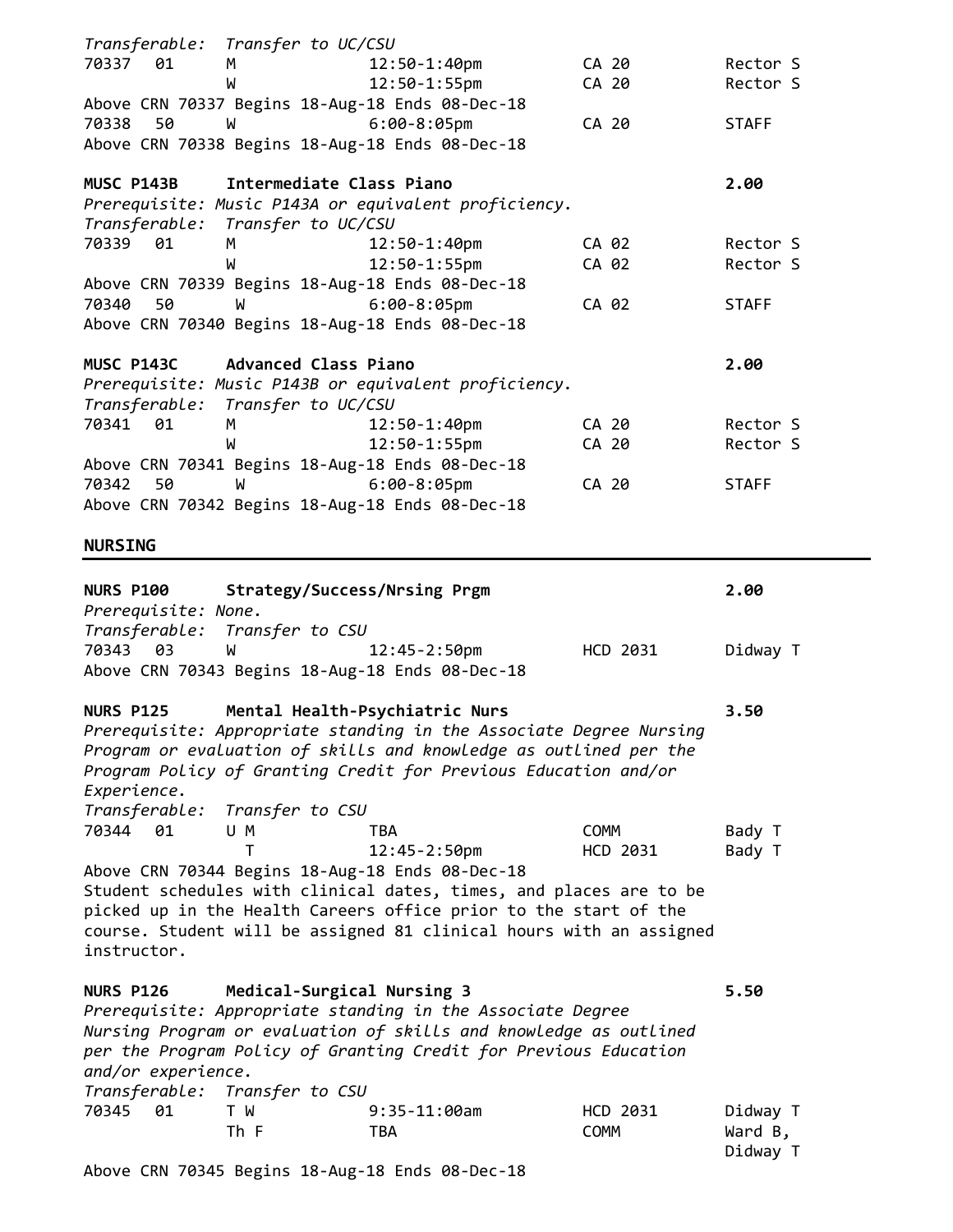Student schedules with clinical dates, times, and places are to be picked up in the Health Careers office prior to the start of the course. Student will be arranged 162 clinical hours with an assigned instructor.

| HCC 2021<br>70346 01<br>T W<br>$11:50-1:55$ pm<br>Guillen L<br>Th F<br><b>COMM</b><br>Vaughn, D<br><b>TBA</b><br>Guillen L,<br>Bady T<br>Above CRN 70346 Begins 21-Aug-18 Ends 10-Oct-18<br>Student schedules with course dates, times, and places are to be<br>picked up in the Health Careers office prior to the start of the<br>course. Student will be assigned 108 clinical hours with an<br>assigned instructor.<br>Concepts of Nursing Care/Adult<br>5.00<br>Prerequisite: Acceptance in the Associate Degree Nursing Program<br>or evaluation of skills and knowledge as outlined per the Program<br>Policy of Granting Credit for Previous Education and/or Experience.<br>Transferable: Transfer to CSU<br>HCC 2021<br>T W<br>$11:50 - 1:55$ pm<br>Vaughn D<br>Willis<br>Th F<br><b>COMM</b><br>TBA<br>Guillen,<br>Vaughn D<br>Above CRN 70347 Begins 16-Oct-18 Ends 05-Dec-18<br>Student schedules with course dates, times, and places are to be<br>picked up in the Health Careers office prior to the start of the<br>course. Student will be assigned 108 clinical hours with an<br>assigned instructor.<br>Critical Thinking for RN<br>2.00<br>Prerequisite: Acceptance in the Associate Degree Nursing Program<br>or evaluation of skills and knowledge as outlined per the Program<br>Policy of Granting Credit for Previous Education and/or Experience.<br>Transferable: Transfer to CSU<br>70348<br>01<br>$8:00-10:05$ am<br>HCC 2021<br>Bady T<br>W<br>Above CRN 70348 Begins 18-Aug-18 Ends 08-Dec-18<br>OFFICE TECHNOLOGY<br>Human Relations in Business<br>2.00<br>None.<br>Transferable: Not Transferable<br>T.<br>$2:50 - 4:55$ pm<br>CT 1304<br>Cortez S<br>Above CRN 70349 Begins 18-Aug-18 Ends 08-Dec-18 | <b>NURS P130</b><br>Fundamental Concepts/Nursing<br>Prerequisite: Acceptance in the Associate Degree Nursing Program<br>or evaluation of skills and knowledge as outlined per the Program<br>Policy of Granting Credit for Previous Education and/or Experience.<br>Transferable: Transfer to CSU |  |  |  |  |
|------------------------------------------------------------------------------------------------------------------------------------------------------------------------------------------------------------------------------------------------------------------------------------------------------------------------------------------------------------------------------------------------------------------------------------------------------------------------------------------------------------------------------------------------------------------------------------------------------------------------------------------------------------------------------------------------------------------------------------------------------------------------------------------------------------------------------------------------------------------------------------------------------------------------------------------------------------------------------------------------------------------------------------------------------------------------------------------------------------------------------------------------------------------------------------------------------------------------------------------------------------------------------------------------------------------------------------------------------------------------------------------------------------------------------------------------------------------------------------------------------------------------------------------------------------------------------------------------------------------------------------------------------------------------------------------------------------------------------------------|---------------------------------------------------------------------------------------------------------------------------------------------------------------------------------------------------------------------------------------------------------------------------------------------------|--|--|--|--|
|                                                                                                                                                                                                                                                                                                                                                                                                                                                                                                                                                                                                                                                                                                                                                                                                                                                                                                                                                                                                                                                                                                                                                                                                                                                                                                                                                                                                                                                                                                                                                                                                                                                                                                                                          |                                                                                                                                                                                                                                                                                                   |  |  |  |  |
|                                                                                                                                                                                                                                                                                                                                                                                                                                                                                                                                                                                                                                                                                                                                                                                                                                                                                                                                                                                                                                                                                                                                                                                                                                                                                                                                                                                                                                                                                                                                                                                                                                                                                                                                          |                                                                                                                                                                                                                                                                                                   |  |  |  |  |
|                                                                                                                                                                                                                                                                                                                                                                                                                                                                                                                                                                                                                                                                                                                                                                                                                                                                                                                                                                                                                                                                                                                                                                                                                                                                                                                                                                                                                                                                                                                                                                                                                                                                                                                                          | <b>NURS P131</b>                                                                                                                                                                                                                                                                                  |  |  |  |  |
|                                                                                                                                                                                                                                                                                                                                                                                                                                                                                                                                                                                                                                                                                                                                                                                                                                                                                                                                                                                                                                                                                                                                                                                                                                                                                                                                                                                                                                                                                                                                                                                                                                                                                                                                          | 70347 01                                                                                                                                                                                                                                                                                          |  |  |  |  |
|                                                                                                                                                                                                                                                                                                                                                                                                                                                                                                                                                                                                                                                                                                                                                                                                                                                                                                                                                                                                                                                                                                                                                                                                                                                                                                                                                                                                                                                                                                                                                                                                                                                                                                                                          |                                                                                                                                                                                                                                                                                                   |  |  |  |  |
|                                                                                                                                                                                                                                                                                                                                                                                                                                                                                                                                                                                                                                                                                                                                                                                                                                                                                                                                                                                                                                                                                                                                                                                                                                                                                                                                                                                                                                                                                                                                                                                                                                                                                                                                          | <b>NURS P132</b>                                                                                                                                                                                                                                                                                  |  |  |  |  |
|                                                                                                                                                                                                                                                                                                                                                                                                                                                                                                                                                                                                                                                                                                                                                                                                                                                                                                                                                                                                                                                                                                                                                                                                                                                                                                                                                                                                                                                                                                                                                                                                                                                                                                                                          |                                                                                                                                                                                                                                                                                                   |  |  |  |  |
|                                                                                                                                                                                                                                                                                                                                                                                                                                                                                                                                                                                                                                                                                                                                                                                                                                                                                                                                                                                                                                                                                                                                                                                                                                                                                                                                                                                                                                                                                                                                                                                                                                                                                                                                          |                                                                                                                                                                                                                                                                                                   |  |  |  |  |
|                                                                                                                                                                                                                                                                                                                                                                                                                                                                                                                                                                                                                                                                                                                                                                                                                                                                                                                                                                                                                                                                                                                                                                                                                                                                                                                                                                                                                                                                                                                                                                                                                                                                                                                                          | OFFT P030<br>Prerequisite:                                                                                                                                                                                                                                                                        |  |  |  |  |
|                                                                                                                                                                                                                                                                                                                                                                                                                                                                                                                                                                                                                                                                                                                                                                                                                                                                                                                                                                                                                                                                                                                                                                                                                                                                                                                                                                                                                                                                                                                                                                                                                                                                                                                                          | 70349 01                                                                                                                                                                                                                                                                                          |  |  |  |  |
|                                                                                                                                                                                                                                                                                                                                                                                                                                                                                                                                                                                                                                                                                                                                                                                                                                                                                                                                                                                                                                                                                                                                                                                                                                                                                                                                                                                                                                                                                                                                                                                                                                                                                                                                          | <b>PHILOSOPHY</b>                                                                                                                                                                                                                                                                                 |  |  |  |  |

**PHIL P106 Introduction to Philosophy 3.00** *Prerequisite: Eligible for English level 2. Recommendation: Eligible for English level 1. Transferable: Transfer to UC/CSU*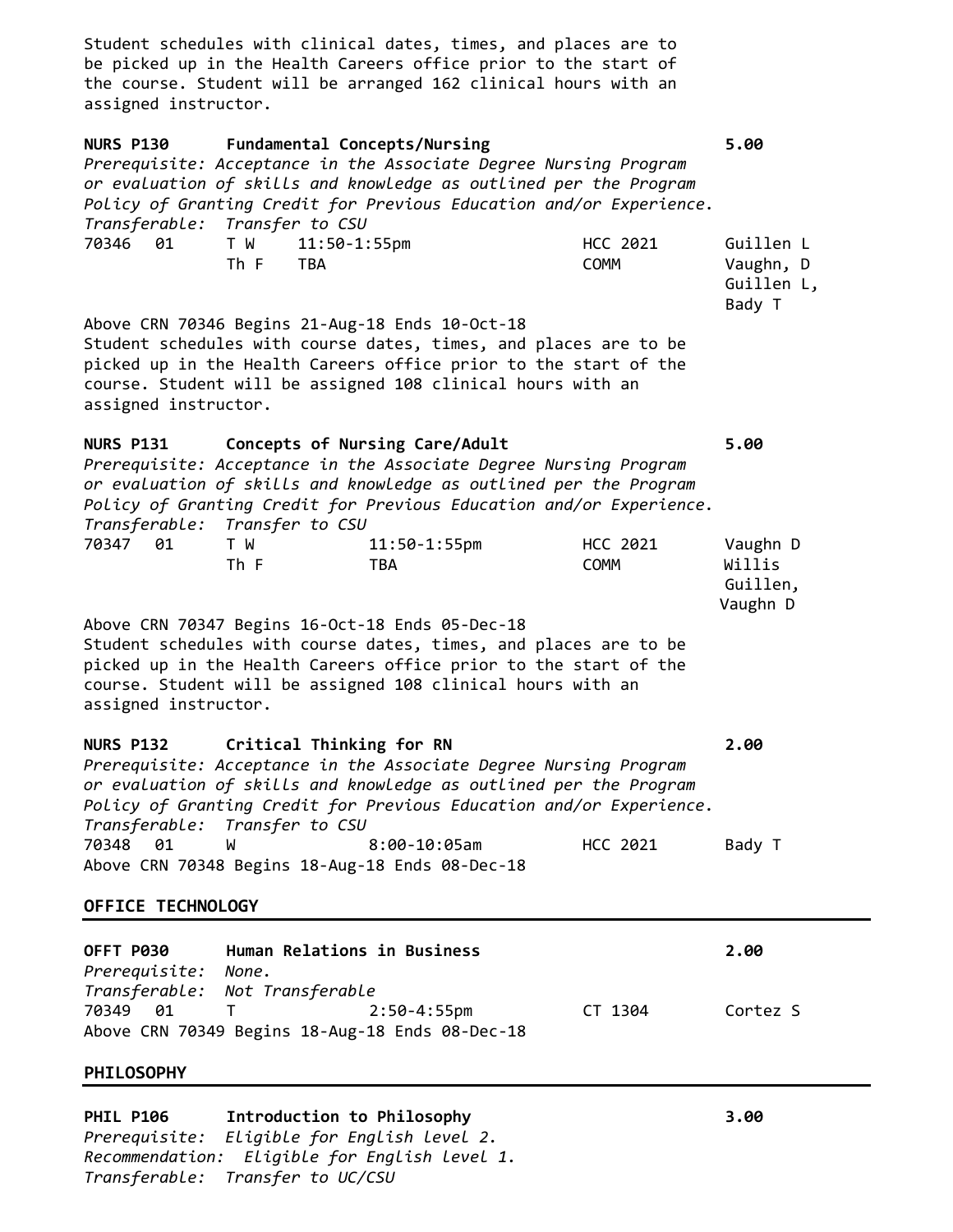| Approved for pass/no pass grading option.<br>01<br>$T$ Th<br>$9:35-11:00am$<br>70350<br>Above CRN 70350 Begins 18-Aug-18 Ends 08-Dec-18<br>T Th<br>$11:15 - 12:40$ pm<br>70351<br>02<br>Above CRN 70351 Begins 18-Aug-18 Ends 08-Dec-18                                                                                                                                                            | SM-SS 120<br>AC 120 | Flummer M<br>Flummer M |
|----------------------------------------------------------------------------------------------------------------------------------------------------------------------------------------------------------------------------------------------------------------------------------------------------------------------------------------------------------------------------------------------------|---------------------|------------------------|
| C-ID PHIL 100<br>PHIL P107 Introduction to Logic<br>Prerequisite: Eligible for English level 1.<br>Transferable: Transfer to UC/CSU                                                                                                                                                                                                                                                                |                     | 3.00                   |
| Approved for pass/no pass grading option.<br>M W<br>$2:25 - 3:50$ pm<br>70352 01                                                                                                                                                                                                                                                                                                                   | SM-SS 121           | Flummer M              |
| Above CRN 70352 Begins 18-Aug-18 Ends 08-Dec-18<br>T Th<br>$12:50 - 2:15$ pm<br>70353<br>02<br>Above CRN 70353 Begins 18-Aug-18 Ends 08-Dec-18<br>C-ID PHIL 110                                                                                                                                                                                                                                    | SM-SS 120           | Mathews S              |
| PHIL P108 Intro-Philosophy of Religion<br>Prerequisite: Eligible for English level 2.<br>Recommendation: Eligible for English level 1.<br>Transferable: Transfer to CSU                                                                                                                                                                                                                            |                     | 3.00                   |
| Approved for pass/no pass grading option.<br>70354 01 M W<br>$12:50 - 2:15$ pm<br>Above CRN 70354 Begins 18-Aug-18 Ends 08-Dec-18                                                                                                                                                                                                                                                                  | SM-SS 121           | Flummer M              |
| <b>PHIL P110</b><br>Introduction to Ethics<br>Prerequisite: Eligible for English level 2.<br>Recommendation: Eligible for English level 1.<br>Transferable: Transfer to UC/CSU<br>Approved for pass/no pass grading option.                                                                                                                                                                        |                     | 3.00                   |
| 70355 01<br>M W<br>$11:15 - 12:40$ pm<br>Above CRN 70355 Begins 18-Aug-18 Ends 08-Dec-18<br>C-ID PHIL 120                                                                                                                                                                                                                                                                                          | SM-SS 102           | Flummer M              |
| The Ethics of Living & Dying<br><b>PHIL P112</b><br>Prerequisite: Eligible for English level 2.<br>Recommendation: Eligible for English level 1.<br>Transferable: Transfer to UC/CSU<br>Approved for pass/no pass grading option.                                                                                                                                                                  |                     | 3.00                   |
| 70356<br>T Th<br>01<br>$2:25 - 3:50$ pm<br>Above CRN 70356 Begins 18-Aug-18 Ends 08-Dec-18                                                                                                                                                                                                                                                                                                         | SM-SS 120           | Mathews S              |
| 70357<br>99<br>M T W Th F<br><b>TBA</b><br>Above CRN 70357 Begins 18-Aug-18 Ends 08-Dec-18<br>This class requires daily online participation. Check your<br>Porterville College email account for directions on how to get<br>started with your online class. For more information on how<br>to access your college email, visit InsidePC.<br>No health fee or student center fee will be charged. | ONLINE              | <b>STAFF</b>           |
| <b>PHOTOGRAPHY</b>                                                                                                                                                                                                                                                                                                                                                                                 |                     |                        |
| Introduction to Photography<br><b>PHOT P101</b><br>Prerequisite: None.<br>Transferable: Transfer to UC/CSU<br>Camera is required.                                                                                                                                                                                                                                                                  |                     | 3.00                   |

70358 01 M W 10:10-11:10am FA 102 Lyons T 11:10-12:40pm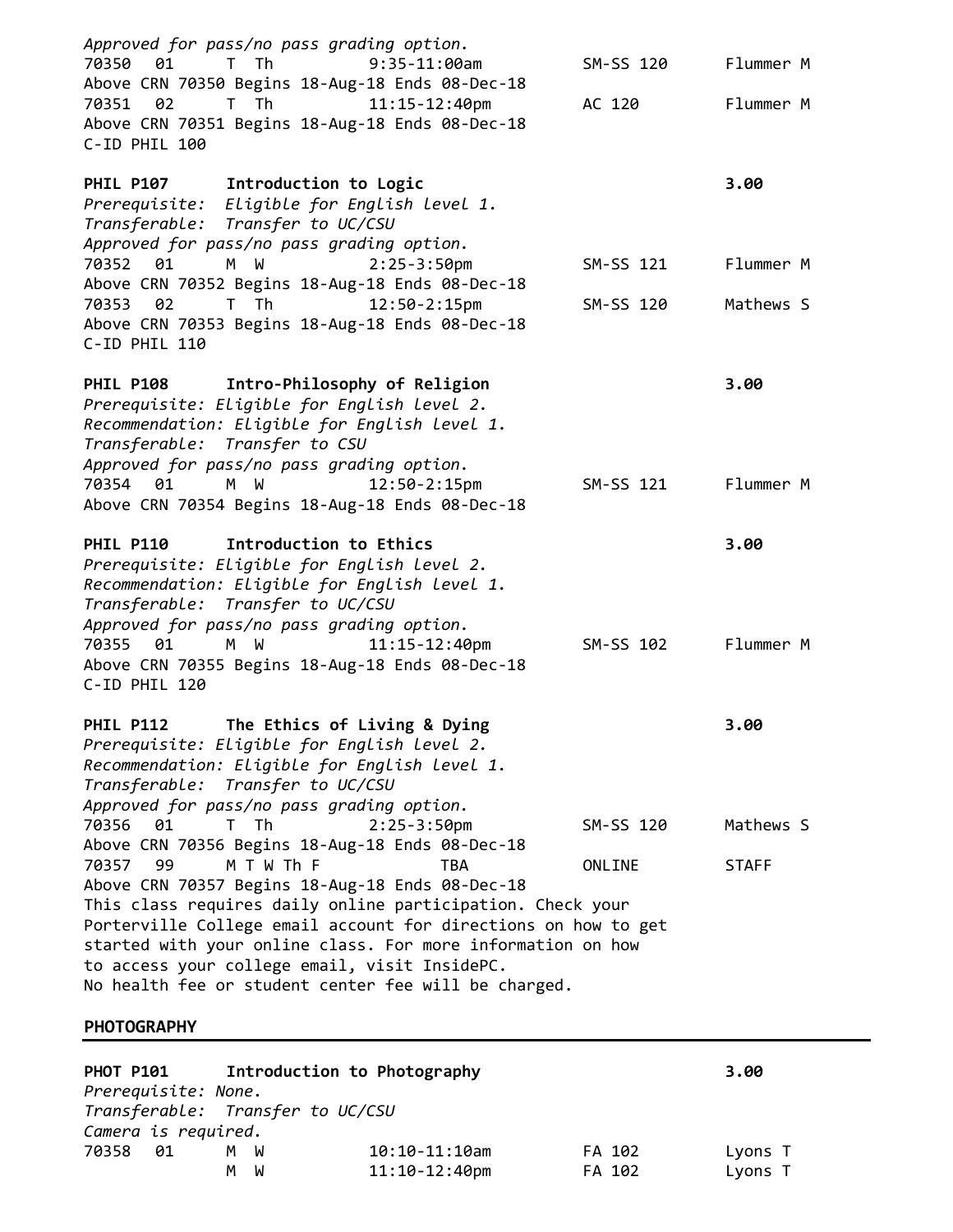| Camera is required.                  | PHOT P103 Advanced Photography<br>Prerequisite: Photography P101.<br>Transferable: Transfer to CSU |                                                                                                                     |           | 3.00    |
|--------------------------------------|----------------------------------------------------------------------------------------------------|---------------------------------------------------------------------------------------------------------------------|-----------|---------|
| 70359<br>01                          | M W<br>м<br>- M                                                                                    | $10:10-11:10$ am                                                                                                    | FA 101    | Lyons T |
|                                      |                                                                                                    | $11:10-12:40$ pm<br>Above CRN 70359 Begins 18-Aug-18 Ends 08-Dec-18                                                 | FA 101    | Lyons T |
| PHYSICAL SCIENCE                     |                                                                                                    |                                                                                                                     |           |         |
| <b>PHSC P112</b><br>English Level 2. | <b>Physical Science</b><br>Transferable: Transfer to UC/CSU                                        | Prerequisite: Mathematics P055 or equivalent and Eligible for                                                       |           | 4.00    |
|                                      |                                                                                                    | Course is approved for pass/no pass grading option.                                                                 |           |         |
| 70360<br>01                          | M W                                                                                                | $11:15 - 12:40$ pm                                                                                                  | SM-SS 125 | Goode R |
|                                      | Th                                                                                                 | $1:00 - 4:10$ pm                                                                                                    | SM-SS 125 | Goode R |
|                                      | Chemistry, Geology or Physics.                                                                     | No UC credit if taken after a college level course in Astronomy,<br>Above CRN 70360 Begins 18-Aug-18 Ends 08-Dec-18 |           |         |
|                                      |                                                                                                    |                                                                                                                     |           |         |
| <b>PHYSICS</b>                       |                                                                                                    |                                                                                                                     |           |         |
| PHYS P102A                           | General College Physics                                                                            |                                                                                                                     |           | 4.00    |
|                                      | Prerequisite: Math P101 or equivalent.                                                             |                                                                                                                     |           |         |
|                                      | Recommendation: Eligible for English level 2.                                                      |                                                                                                                     |           |         |
|                                      | Transferable: Transfer to UC/CSU                                                                   |                                                                                                                     |           |         |
| 70364 01                             | Approved for pass/no pass grading option.<br>T Th                                                  | $11:15 - 12:40$ pm                                                                                                  | SM-SS 210 | Satko J |
|                                      | F                                                                                                  | $8:30-11:40$ am                                                                                                     | SM-SS 210 | Satko J |
|                                      |                                                                                                    | Above CRN 70364 Begins 18-Aug-18 Ends 08-Dec-18                                                                     |           |         |
|                                      |                                                                                                    | Note: This course is typically only offered during the fall semester.                                               |           |         |
| PHYS P104B                           | Physics/Scientists/Engineers                                                                       |                                                                                                                     |           | 4.00    |
|                                      |                                                                                                    | Prerequisite: Physics P104A and Math P104, or equivalent.                                                           |           |         |
| Transferable:<br>70365<br>01         | Transfer to UC/CSU<br>W<br>М                                                                       | $11:15 - 12:40$ pm                                                                                                  | SM-SS 210 | Satko J |
|                                      | т                                                                                                  | $6:00-9:10$ pm<br>Above CRN 70365 Begins 18-Aug-18 Ends 08-Dec-18                                                   | SM-SS 210 | Satko J |

Above CRN 70358 Begins 18-Aug-18 Ends 08-Dec-18

# **PHYSIOLOGY**

| PHYL P101 Introductory Physiology<br>Prerequisite: Eligible for English level 2.<br>Transferable: Transfer to UC/CSU |     |    | Recommendation: Chemistry P106 and Anatomy P110. |           | 5.00         |  |
|----------------------------------------------------------------------------------------------------------------------|-----|----|--------------------------------------------------|-----------|--------------|--|
| 70361 01                                                                                                             | M W |    | $9:35-11:00$ am                                  | SM-SS 222 | Syrdahl R    |  |
|                                                                                                                      |     | Th | 8:00-11:10am                                     | SM-SS 222 | Syrdahl R    |  |
|                                                                                                                      |     |    | Above CRN 70361 Begins 18-Aug-18 Ends 08-Dec-18  |           |              |  |
| 70362 02                                                                                                             | M W |    | $12:50-2:15p$ m                                  | SM-SS 222 | Syrdahl R    |  |
|                                                                                                                      |     | Th | $1:00 - 4:10$ pm                                 | SM-SS 222 | Syrdahl R    |  |
|                                                                                                                      |     |    | Above CRN 70362 Begins 18-Aug-18 Ends 08-Dec-18  |           |              |  |
| 70363<br>50                                                                                                          | M   | W  | $5:15-6:40$ pm                                   | SM-SS 222 | <b>STAFF</b> |  |
|                                                                                                                      |     | Th | $6:00-9:10$ pm                                   | SM-SS 222 | <b>STAFF</b> |  |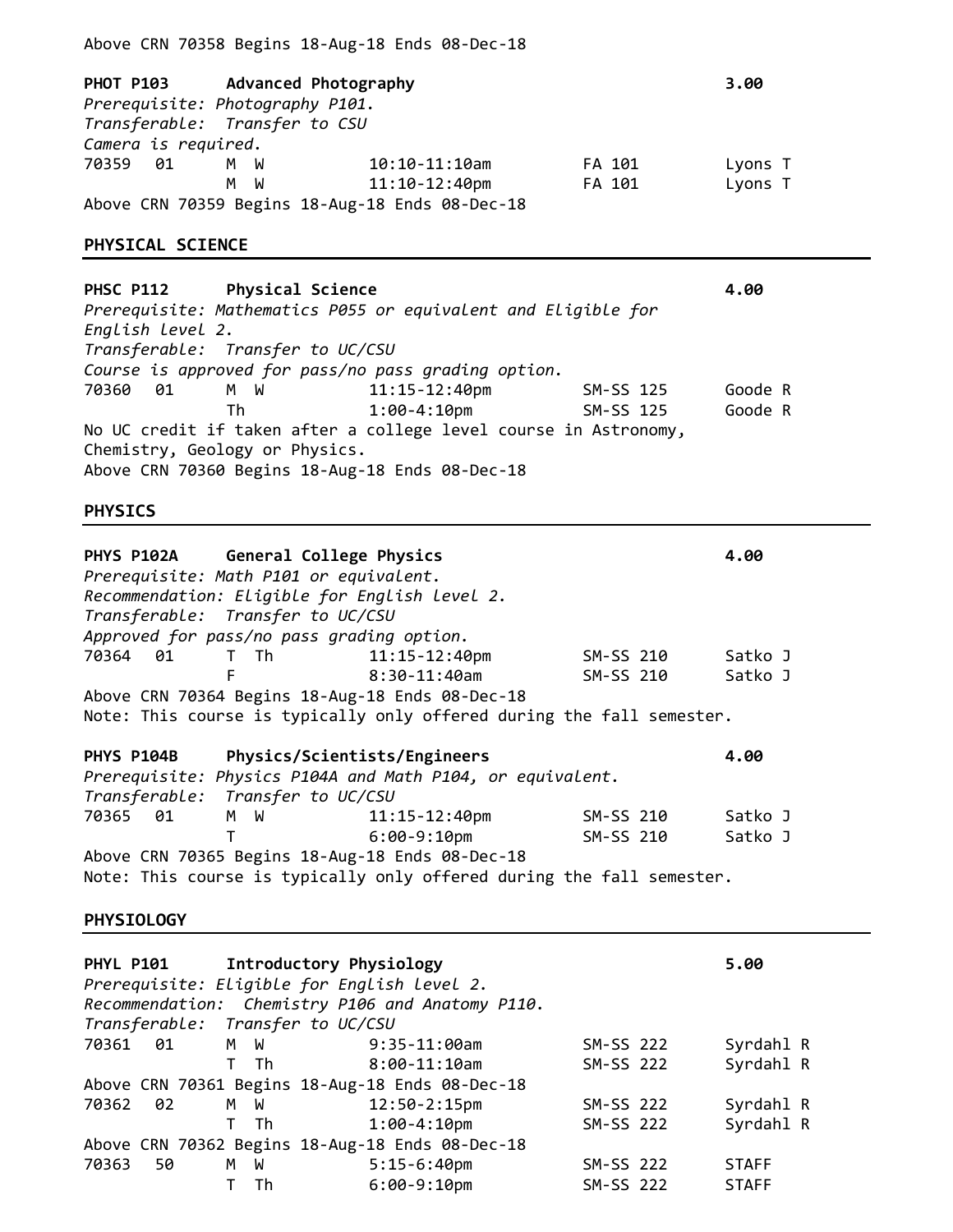## **POLITICAL SCIENCE**

| <b>POLS P101</b>       | American Government                       |                                                                                                           |           | 3.00         |
|------------------------|-------------------------------------------|-----------------------------------------------------------------------------------------------------------|-----------|--------------|
|                        |                                           | Prerequisite: Eligible for English level 2.                                                               |           |              |
|                        | Transferable: Transfer to UC/CSU          |                                                                                                           |           |              |
|                        | Approved for pass/no pass grading option. |                                                                                                           |           |              |
| 70366<br>01            | M W                                       | $9:35-11:00am$                                                                                            | SM-SS 102 | Keele J      |
| 02<br>70367            | M W                                       | Above CRN 70366 Begins 18-Aug-18 Ends 08-Dec-18<br>$2:25 - 3:50$ pm                                       | CT 1308   | Blyth S      |
|                        |                                           | Above CRN 70367 Begins 18-Aug-18 Ends 08-Dec-18                                                           |           |              |
| 70368<br>03            | T Th                                      | $8:00-9:25am$                                                                                             | SM-SS 102 | Keele J      |
|                        |                                           | Above CRN 70368 Begins 18-Aug-18 Ends 08-Dec-18                                                           |           |              |
| 70369<br>04            | T Th                                      | $2:25 - 3:50$ pm                                                                                          | SM-SS 121 | Blyth S      |
|                        |                                           | Above CRN 70369 Begins 18-Aug-18 Ends 08-Dec-18                                                           |           |              |
| 05<br>70370            | F <sub>a</sub>                            | $8:00-11:10am$                                                                                            | SM-SS 121 | Waters J     |
|                        |                                           | Above CRN 70370 Begins 18-Aug-18 Ends 08-Dec-18                                                           |           |              |
| 50<br>70371            | T                                         | $5:30-8:40$ pm                                                                                            | SM-SS 120 | <b>STAFF</b> |
| 70372 51               |                                           | Above CRN 70371 Begins 18-Aug-18 Ends 08-Dec-18<br>Th 5:30-8:40pm                                         | SM-SS 120 | <b>STAFF</b> |
|                        |                                           | Above CRN 70372 Begins 18-Aug-18 Ends 08-Dec-18                                                           |           |              |
| C-ID POLS 110          |                                           |                                                                                                           |           |              |
|                        |                                           |                                                                                                           |           |              |
| <b>POLS P102</b>       |                                           | Intro to Comparative Politics                                                                             |           | 3.00         |
|                        |                                           | Prerequisite: Eligible for English level 2.                                                               |           |              |
|                        |                                           | Recommendation: Eligible for English level 1.                                                             |           |              |
|                        | Transferable: Transfer to UC/CSU          |                                                                                                           |           |              |
| 70373<br>01            | M W                                       | 11:15-12:40pm                                                                                             | SM-SS 102 | Keele J      |
|                        |                                           | Above CRN 70373 Begins 18-Aug-18 Ends 08-Dec-18<br>This course is only offered during the fall semesters. |           |              |
| C-ID POLS 130          |                                           |                                                                                                           |           |              |
|                        |                                           |                                                                                                           |           |              |
| PSYCHIATRIC TECHNOLOGY |                                           |                                                                                                           |           |              |
|                        |                                           |                                                                                                           |           |              |
| PSYT P020A             |                                           | Developmental Disabilities                                                                                |           | 2.50         |
|                        |                                           | Prerequisite: Appropriate standing in the Psychiatric Technician                                          |           |              |
|                        |                                           | Program or evaluation of skills and knowledge as outlined per                                             |           |              |
| and/or Experience.     |                                           | the Program Policy of Granting Credit for Previous Education                                              |           |              |
|                        |                                           | Co-requisite: Must be taken concurrently with clinical                                                    |           |              |
| course PSYT P020F      |                                           |                                                                                                           |           |              |
|                        | Transferable: Not Transferable            |                                                                                                           |           |              |
| 70382 01               | Th F                                      | $8:30-2:00$ pm                                                                                            | HCG 2051  | Keele E      |
|                        |                                           | Not open to students with credit in Psychiatric Technology P053B.                                         |           |              |
|                        |                                           | Above CRN 70382 Begins 16-Aug-18 Ends 07-Sep-18                                                           |           |              |
|                        |                                           |                                                                                                           |           |              |
| PSYT P020B             |                                           | Personal Dev/Adjust Dev Disabled<br>Prerequisite: Appropriate standing in the Psychiatric Technician      |           | 2.00         |
|                        |                                           | Program or evaluation of skills and knowledge as outlined per                                             |           |              |
|                        |                                           | the Program Policy of Granting Credit for Previous Education                                              |           |              |
| and/or Experience.     |                                           |                                                                                                           |           |              |
|                        |                                           | Co-requisite: Must be taken concurrently with clinical                                                    |           |              |
| course PSYT P020F      |                                           |                                                                                                           |           |              |
|                        | Transferable: Not Transferable            |                                                                                                           |           |              |
| 10<br>70383            | Th F                                      | 8:30-2:00pm                                                                                               | HCG 2051  | Haberkorn M  |

Above CRN 70383 Begins 13-Sep-18 Ends 04-Oct-18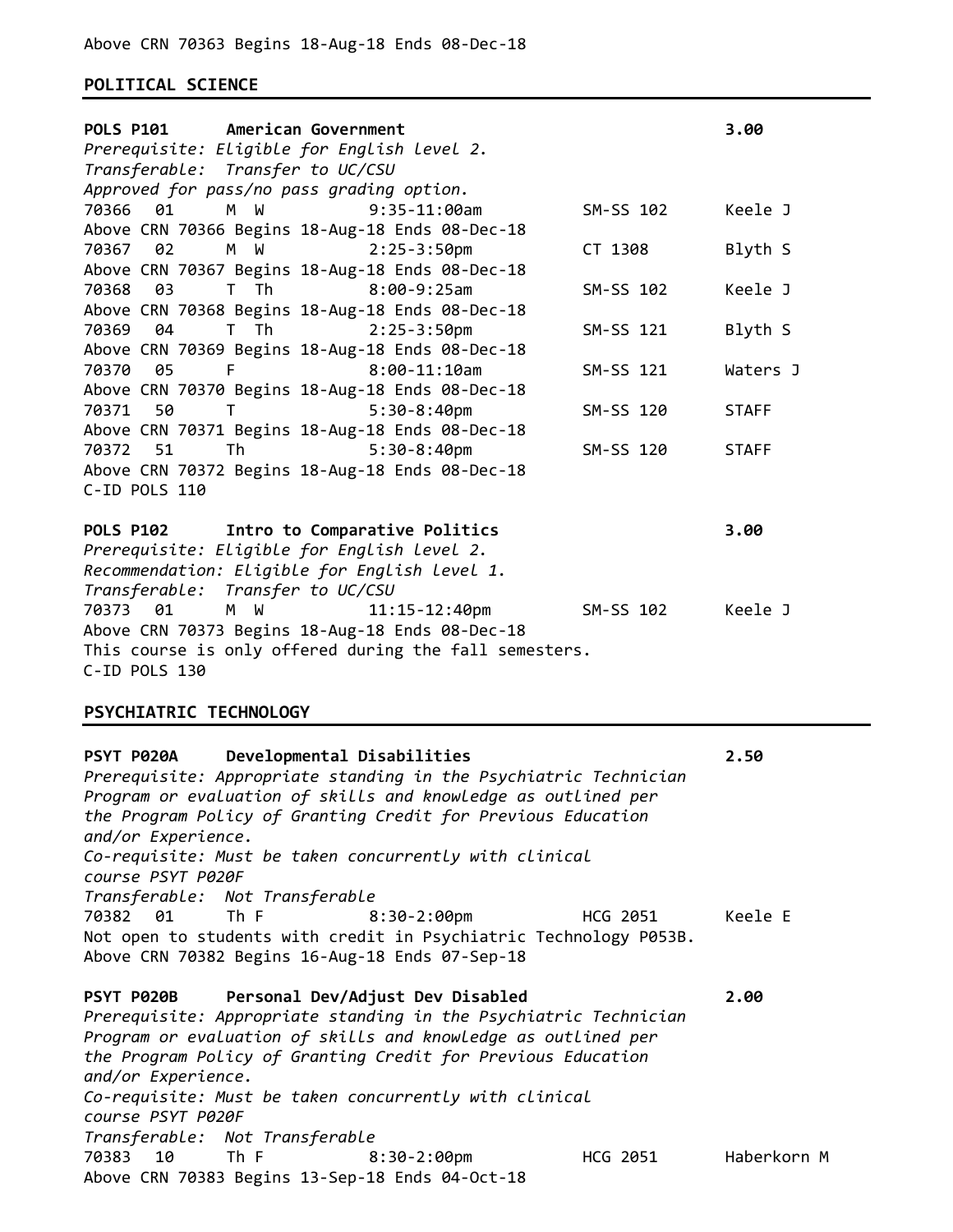| PSYT P020C Behavrl Support/Dev Disabled<br>Prerequisite: Appropriate standing in the Psychiatric Technician<br>Program or evaluation of skills and knowledge as outlined per<br>the Program Policy of Granting Credit for Previous Education<br>and/or Experience.                                                                                                                                                                                                                                                                                                                                                                                                                                                                                                                                                                                                                                                                                                                                     |          | 2.00                        |
|--------------------------------------------------------------------------------------------------------------------------------------------------------------------------------------------------------------------------------------------------------------------------------------------------------------------------------------------------------------------------------------------------------------------------------------------------------------------------------------------------------------------------------------------------------------------------------------------------------------------------------------------------------------------------------------------------------------------------------------------------------------------------------------------------------------------------------------------------------------------------------------------------------------------------------------------------------------------------------------------------------|----------|-----------------------------|
| Co-requisite: Must be taken concurrently with clinical<br>course PSYT P020F                                                                                                                                                                                                                                                                                                                                                                                                                                                                                                                                                                                                                                                                                                                                                                                                                                                                                                                            |          |                             |
| Transferable: Not Transferable<br>The Figures of the Second State and the Second State and Second State and Second State and Second State and State and Second State and Second State and Second State and Second State and Second State and Second State and St<br>70384<br>20<br>$8:30-2:00$ pm<br>Above CRN 70384 Begins 05-Oct-18 Ends 26-Oct-18                                                                                                                                                                                                                                                                                                                                                                                                                                                                                                                                                                                                                                                   | HCG 2051 | <b>STAFF</b>                |
| PSYT P020D<br>Pharmacology/Concpts/Practices<br>Prerequisite: Appropriate standing in the Psychiatric Technician<br>Program or evaluation of skills and knowledge as outlined per<br>the Program Policy of Granting Credit for Previous Education<br>and/or Experience.<br>Co-requisite: Must be taken concurrently with clinical<br>course PSYT P020F                                                                                                                                                                                                                                                                                                                                                                                                                                                                                                                                                                                                                                                 |          | 1.50                        |
| Transferable: Not Transferable<br>The Figures of the Theory of the Paris of the Paris of the Paris of the Paris of the Paris of the Paris of the<br>70385 30<br>$8:30-2:00$ pm<br>Above CRN 70385 Begins 01-Nov-18 Ends 15-Nov-18                                                                                                                                                                                                                                                                                                                                                                                                                                                                                                                                                                                                                                                                                                                                                                      | HCG 2051 | <b>STAFF</b>                |
| PSYT P020E<br>Therapeutic/Communctn/Relatshp<br>Prerequisite: Appropriate standing in the Psychiatric Technician<br>Program or evaluation of skills and knowledge as outlined per<br>the Program Policy of Granting Credit for Previous Education<br>and/or Experience.<br>Co-requisite: Must be taken concurrently with clinical<br>course PSYT P020F                                                                                                                                                                                                                                                                                                                                                                                                                                                                                                                                                                                                                                                 |          | 2.00                        |
| Transferable: Not Transferable<br>The Figures of the Theory of the Theory of the Theory of the Theory of the Theory of the Theory of the Theory<br>70386 30<br>$8:30-2:10$ pm<br>Above CRN 70386 Begins 16-Nov-18 Ends 13-Dec-18                                                                                                                                                                                                                                                                                                                                                                                                                                                                                                                                                                                                                                                                                                                                                                       | HCG 2051 | Keele E                     |
| Clinical Practice<br><b>PSYT P020F</b><br>Prerequisite: Appropriate standing in the Psychiatric<br>Technician Program or evaluation of skills and knowledge<br>as outlined per the Program Policy for Granting Credit for<br>Previous Education and/or Experience.<br>Prerequisite: Clinical experience to be taken concurrently<br>with PSYT P020A-E.<br>Co-requisite: Must be taken concurrently with clinical<br>course PSYT P020A-E.<br>Transferable: Not Transferable<br>This course is offered only a pass/no pass grading system.<br>70387 01<br>M T W<br><b>COMM</b><br><b>TBA</b><br>Above CRN 70387 Begins 13-Aug-18 Ends 14-Dec-18<br>Psy Nurs Prac/Respon/Approach<br>PSYT P030A<br>Prerequisite: Appropriate standing in the Psychiatric Technician<br>Program or evaluation of skills and knowledge as outlined per<br>the Program Policy of Granting Credit for Previous Education<br>and/or Experience.<br>Co-requisite: Must be taken concurrently with clinical<br>course PSYT P030F | Keele E, | 6.00<br>Haberkorn M<br>1.50 |
| Transferable: Not Transferable<br>70388<br>01<br>M T<br>$8:30-2:30$ pm<br>Above CRN 70388 Begins 13-Aug-18 Ends 27-Aug-18                                                                                                                                                                                                                                                                                                                                                                                                                                                                                                                                                                                                                                                                                                                                                                                                                                                                              | HCG 2051 | Roche C                     |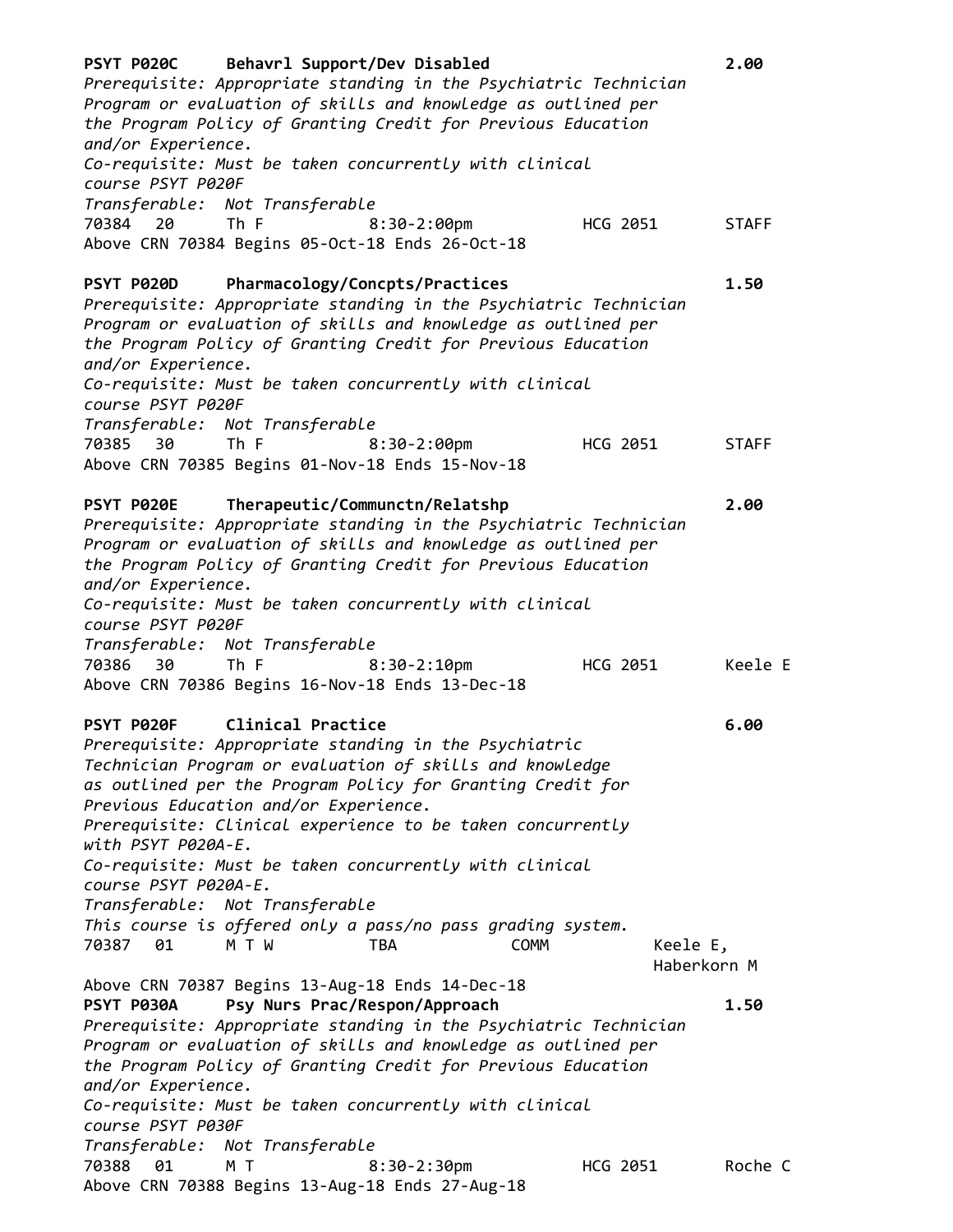| course PSYT P030F<br>Transferable: Not Transferable<br>M T<br>70389 01<br>$8:30-2:30$ pm<br>HCG 2051<br>Above CRN 70389 Begins 28-Aug-18 Ends 24-Sep-18<br>PSYT P030C<br><b>Crisis Assessment/Intervention</b><br>1.50<br>Prerequisite: Appropriate standing in the Psychiatric Technician<br>Program or evaluation of skills and knowledge as outlined per<br>the Program Policy of Granting Credit for Previous Education<br>and/or Experience.<br>Co-requisite: Must be taken concurrently with clinical<br>course PSYT P030F<br>Transferable: Not Transferable<br>M T<br>70390 10<br>$8:30-2:30$ pm<br>HCG 2051<br>Above CRN 70390 Begins 25-Sep-18 Ends 09-Oct-18<br>Psychopath II/Disorders<br>PSYT P030D<br>2.50<br>Prerequisite: Appropriate standing in the Psychiatric Technician<br>Program or evaluation of skills and knowledge as outlined per<br>the Program Policy of Granting Credit for Previous Education<br>and/or Experience.<br>Co-requisite: Must be taken concurrently with clinical<br>course PSYT P030F<br>Transferable: Not Transferable<br>70391<br>20<br>M T<br>$8:30-2:30$ pm<br>HCG 2051<br>Above CRN 70391 Begins 15-Oct-18 Ends 06-Nov-18<br>Therapeutic Methods<br>PSYT P030E<br>2.00<br>Prerequisite: Appropriate standing in the Psychiatric Technician<br>Program or evaluation of skills and knowledge as outlined per<br>the Program Policy of Granting Credit for Previous Education<br>and/or Experience.<br>Co-requisite: Must be taken concurrently with clinical<br>course PSYT P030F<br>Transferable: Not Transferable<br>70392 30<br>M T<br>HCG 2051<br>$8:30-2:30$ pm<br>Above CRN 70392 Begins 13-Nov-18 Ends 04-Dec-18<br>PSYT P030F<br>Clinical Practice<br>6.00<br>Prerequisite: Appropriate standing in the Psychiatric Technician<br>Program or evaluation of skills and knowledge as outlined<br>per the Program Policy of Granting Credit for Previous Education<br>and/or Experience.<br>Co-requisite: Must be taken concurrently with clinical<br>course PSYT P030A-E<br>Co-requisite: Clinical experience to be taken concurrently<br>with PSYT P030A-E. Student schedules with clinical dates, | PSYT P030B Psychopath I/Mjr Mentl Illness<br>2.00<br>Prerequisite: Appropriate standing in the Psychiatric Technician<br>Program or evaluation of skills and knowledge as outlined per<br>the Program Policy of Granting Credit for Previous Education<br>Co-requisite: Must be taken concurrently with clinical |
|-----------------------------------------------------------------------------------------------------------------------------------------------------------------------------------------------------------------------------------------------------------------------------------------------------------------------------------------------------------------------------------------------------------------------------------------------------------------------------------------------------------------------------------------------------------------------------------------------------------------------------------------------------------------------------------------------------------------------------------------------------------------------------------------------------------------------------------------------------------------------------------------------------------------------------------------------------------------------------------------------------------------------------------------------------------------------------------------------------------------------------------------------------------------------------------------------------------------------------------------------------------------------------------------------------------------------------------------------------------------------------------------------------------------------------------------------------------------------------------------------------------------------------------------------------------------------------------------------------------------------------------------------------------------------------------------------------------------------------------------------------------------------------------------------------------------------------------------------------------------------------------------------------------------------------------------------------------------------------------------------------------------------------------------------------------------------------------------------------------------------------------------------------------|------------------------------------------------------------------------------------------------------------------------------------------------------------------------------------------------------------------------------------------------------------------------------------------------------------------|
|                                                                                                                                                                                                                                                                                                                                                                                                                                                                                                                                                                                                                                                                                                                                                                                                                                                                                                                                                                                                                                                                                                                                                                                                                                                                                                                                                                                                                                                                                                                                                                                                                                                                                                                                                                                                                                                                                                                                                                                                                                                                                                                                                           | McVay B                                                                                                                                                                                                                                                                                                          |
|                                                                                                                                                                                                                                                                                                                                                                                                                                                                                                                                                                                                                                                                                                                                                                                                                                                                                                                                                                                                                                                                                                                                                                                                                                                                                                                                                                                                                                                                                                                                                                                                                                                                                                                                                                                                                                                                                                                                                                                                                                                                                                                                                           |                                                                                                                                                                                                                                                                                                                  |
|                                                                                                                                                                                                                                                                                                                                                                                                                                                                                                                                                                                                                                                                                                                                                                                                                                                                                                                                                                                                                                                                                                                                                                                                                                                                                                                                                                                                                                                                                                                                                                                                                                                                                                                                                                                                                                                                                                                                                                                                                                                                                                                                                           | Roche C                                                                                                                                                                                                                                                                                                          |
|                                                                                                                                                                                                                                                                                                                                                                                                                                                                                                                                                                                                                                                                                                                                                                                                                                                                                                                                                                                                                                                                                                                                                                                                                                                                                                                                                                                                                                                                                                                                                                                                                                                                                                                                                                                                                                                                                                                                                                                                                                                                                                                                                           |                                                                                                                                                                                                                                                                                                                  |
|                                                                                                                                                                                                                                                                                                                                                                                                                                                                                                                                                                                                                                                                                                                                                                                                                                                                                                                                                                                                                                                                                                                                                                                                                                                                                                                                                                                                                                                                                                                                                                                                                                                                                                                                                                                                                                                                                                                                                                                                                                                                                                                                                           | McVay B                                                                                                                                                                                                                                                                                                          |
|                                                                                                                                                                                                                                                                                                                                                                                                                                                                                                                                                                                                                                                                                                                                                                                                                                                                                                                                                                                                                                                                                                                                                                                                                                                                                                                                                                                                                                                                                                                                                                                                                                                                                                                                                                                                                                                                                                                                                                                                                                                                                                                                                           |                                                                                                                                                                                                                                                                                                                  |
|                                                                                                                                                                                                                                                                                                                                                                                                                                                                                                                                                                                                                                                                                                                                                                                                                                                                                                                                                                                                                                                                                                                                                                                                                                                                                                                                                                                                                                                                                                                                                                                                                                                                                                                                                                                                                                                                                                                                                                                                                                                                                                                                                           | Roche C                                                                                                                                                                                                                                                                                                          |
| times, and places are to be picked up in the Health Careers<br>office prior to the start of the course.<br>This class is offered on a pass/no pass grading basis.                                                                                                                                                                                                                                                                                                                                                                                                                                                                                                                                                                                                                                                                                                                                                                                                                                                                                                                                                                                                                                                                                                                                                                                                                                                                                                                                                                                                                                                                                                                                                                                                                                                                                                                                                                                                                                                                                                                                                                                         |                                                                                                                                                                                                                                                                                                                  |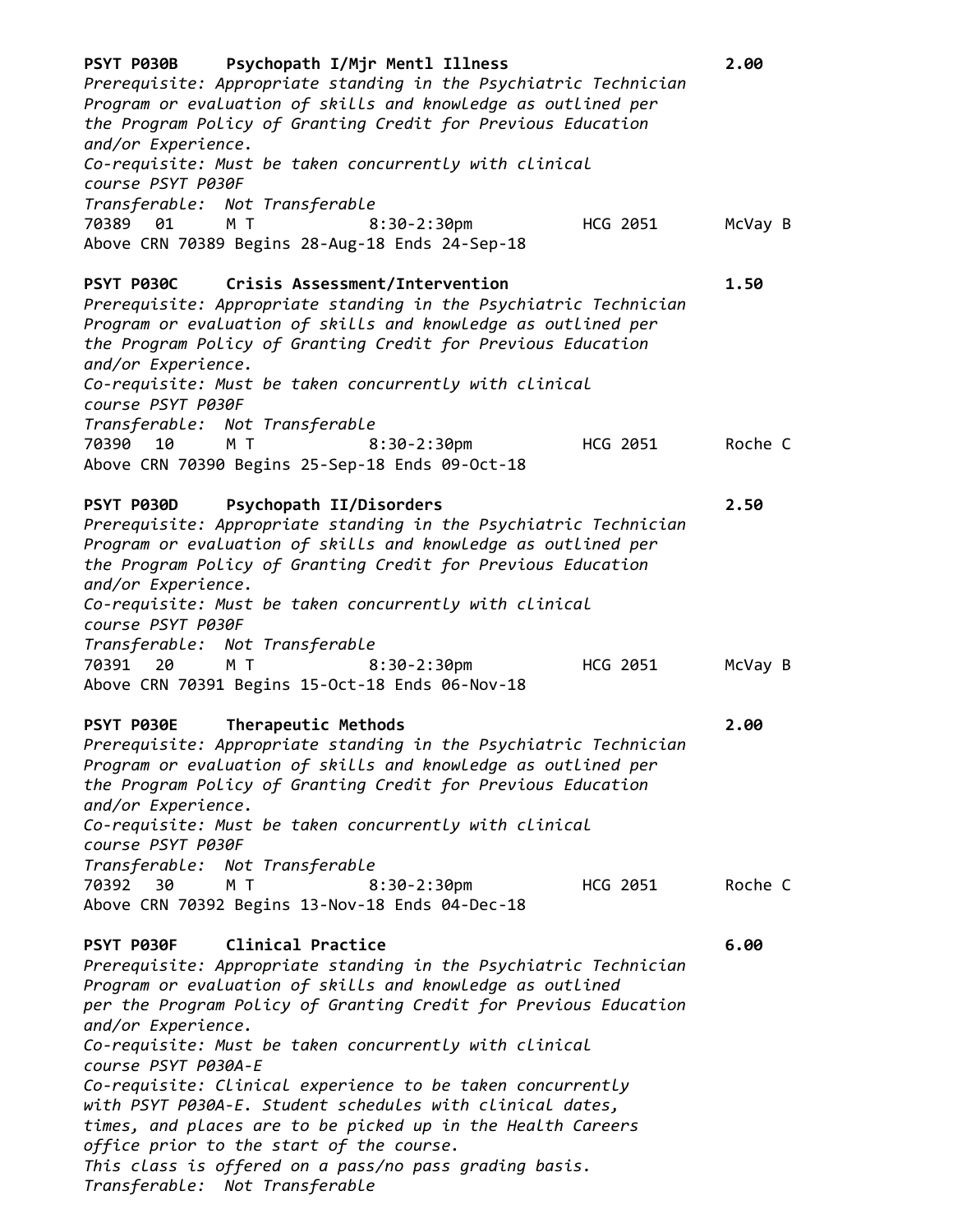70393 01 W Th F TBA COMM COMM McVay B Above CRN 70393 Begins 15-Aug-18 Ends 14-Dec-18 70394 02 W Th F TBA COMM COMM Roche C Above CRN 70394 Begins 15-Aug-18 Ends 14-Dec-18

## **PSYCHOLOGY**

| General Psychology<br><b>PSYC P101A</b>                           |               | 3.00       |
|-------------------------------------------------------------------|---------------|------------|
| Prerequisite: Eligible for English level 2.                       |               |            |
| Transferable: Transfer to UC/CSU                                  |               |            |
| Approved for pass /no pass grading option.                        |               |            |
| 70374<br>M W<br>$9:35-11:00am$<br>01                              | SM-SS 120     | Lozano E   |
| Above CRN 70374 Begins 18-Aug-18 Ends 08-Dec-18                   |               |            |
| 70375<br>02<br>T Th<br>11:15-12:40pm                              | SM-SS 120     | Lozano E   |
| Above CRN 70375 Begins 18-Aug-18 Ends 08-Dec-18                   |               |            |
| 70376<br>50<br>$6:50 - 10:00$ pm<br>м                             | SM-SS 121     | Arellano R |
| Above CRN 70376 Begins 18-Aug-18 Ends 08-Dec-18                   |               |            |
| $6:50-10:00$ pm<br>70377<br>51<br>W                               | SM-SS 121     | Daguman K  |
| Above CRN 70377 Begins 18-Aug-18 Ends 08-Dec-18                   |               |            |
| $6:50-10:00$ pm<br>70378<br>52<br>Th                              | SM-SS 121     | Sanders K  |
| Above CRN 70378 Begins 18-Aug-18 Ends 08-Dec-18                   |               |            |
| 70379<br>99<br>M T W Th F<br><b>TBA</b>                           | <b>HYBRID</b> | Lozano E   |
| Above CRN 70379 Begins 18-Aug-18 Ends 08-Dec-18                   |               |            |
| This course requires daily online participation.                  |               |            |
| All students must meet on campus for the following:               |               |            |
| All meetings/exams are required and meet @ 5:30-7:00 pm in SM-120 |               |            |
| Orientation Meeting: Monday, 8/27                                 |               |            |
| Exam 1, Monday, 9/17 (Ch. 1, 2, 4)                                |               |            |
| Exam 2, Monday, 10/15 (Ch. 5, 6, 10)                              |               |            |
| Exam 3, Monday, 11/05 (Ch. 8, 13, 14)                             |               |            |
| Exam 4, Monday, 12/3 (Ch. 11 & 15)                                |               |            |
| C-ID PSY 110                                                      |               |            |
|                                                                   |               |            |
| Abnormal Psychology<br><b>PSYC P110</b>                           |               | 3.00       |
| Prerequisite: Eligible for English Level 2.                       |               |            |
| Transferable: Transfer to UC/CSU                                  |               |            |
| 70380<br>01<br>M W<br>$11:15 - 12:40$ pm                          | SM-SS 120     | Lozano E   |
| Above CRN 70380 Begins 18-Aug-18 Ends 08-Dec-18                   |               |            |
|                                                                   |               |            |
| <b>PSYC P126</b><br>Lifespan Human Development                    |               | 3.00       |
| Prerequisite: Eligible for English level 2.                       |               |            |
| Transfer to UC/CSU<br>Transferable:                               |               |            |
| 70381<br>01<br>M<br>W<br>$12:50 - 2:15$ pm                        | SM-SS 120     | Lozano E   |
| Above CRN 70381 Begins 18-Aug-18 Ends 08-Dec-18                   |               |            |
|                                                                   |               |            |

# **PSYCHIATRIC TECHNOLOGY/VOC NURSING**

| PTVN P009 |    |                                | Nursing Fundamental Concepts                    |          | 2.00   |
|-----------|----|--------------------------------|-------------------------------------------------|----------|--------|
|           |    | Prerequisite: None.            |                                                 |          |        |
|           |    | Transferable: Not Transferable |                                                 |          |        |
| 70395 01  |    | $\mathbf{T}$                   | 8:00-10:05am                                    | HCC 2021 | Ward B |
|           |    |                                | Above CRN 70395 Begins 18-Aug-18 Ends 08-Dec-18 |          |        |
| 70396 02  |    | <b>M</b>                       | 2:20-4:25pm                                     | HCG 2051 | Ward B |
|           |    |                                | Above CRN 70396 Begins 18-Aug-18 Ends 08-Dec-18 |          |        |
| 70397     | 03 | Th <sub>1</sub>                | 6:00-8:05pm                                     | HCD 2031 | Noel L |
|           |    |                                | Above CRN 70397 Begins 18-Aug-18 Ends 08-Dec-18 |          |        |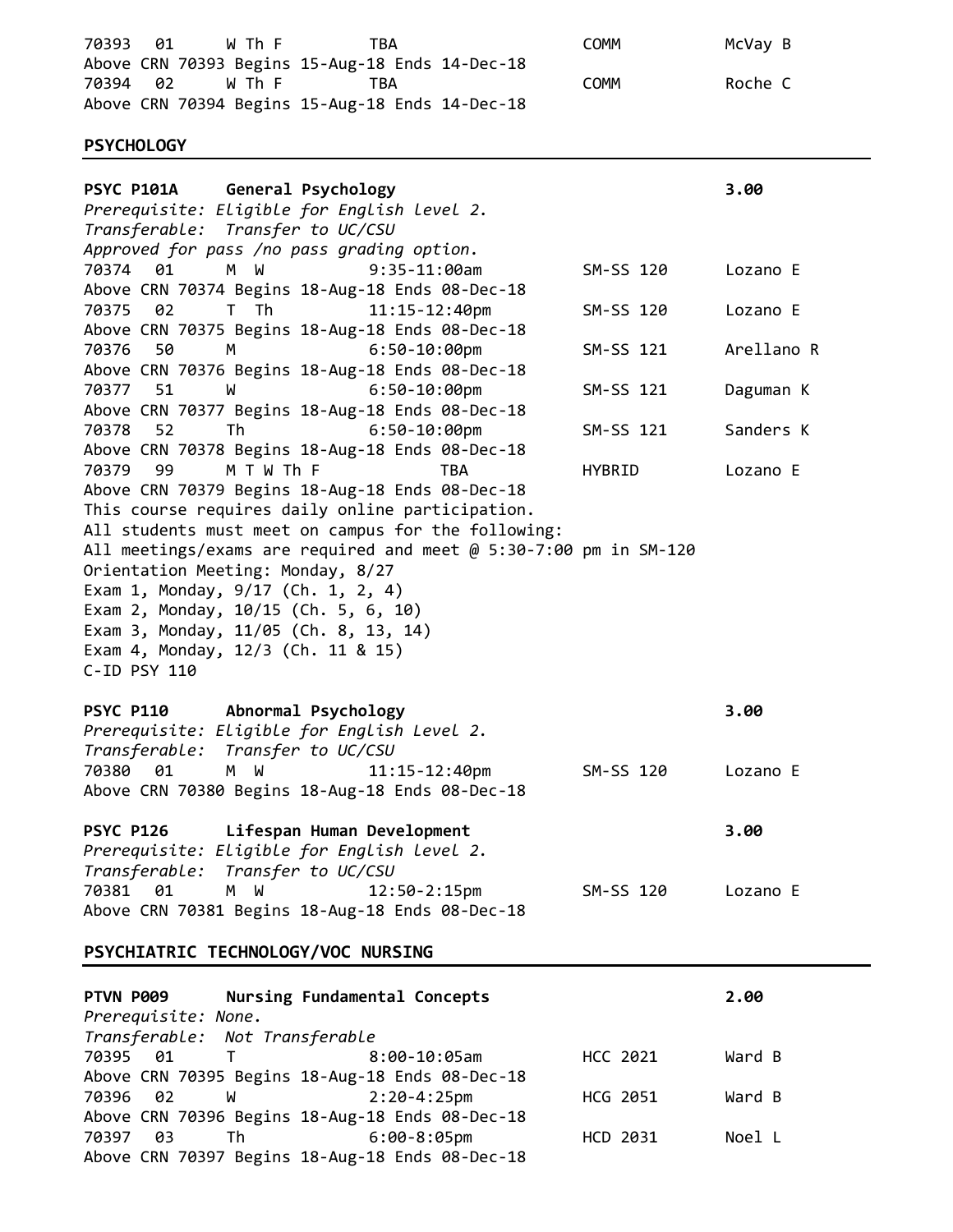| <b>SOCI P101</b><br>The Social World<br>Prerequisite: Eligible for English level 2.<br>Recommended: Eligible for English level 1.                                                                                                                                                                                                                                                                                   |           | 3.00     |
|---------------------------------------------------------------------------------------------------------------------------------------------------------------------------------------------------------------------------------------------------------------------------------------------------------------------------------------------------------------------------------------------------------------------|-----------|----------|
| Transferable: Transfer to UC/CSU<br>M W<br>70398<br>01<br>11:15-12:40pm<br>Above CRN 70398 Begins 18-Aug-18 Ends 08-Dec-18                                                                                                                                                                                                                                                                                          | SM-SS 121 | Bishop K |
| T Th<br>70399<br>02<br>$11:15 - 12:40$ pm<br>Above CRN 70399 Begins 18-Aug-18 Ends 08-Dec-18                                                                                                                                                                                                                                                                                                                        | SM-SS 121 | Bishop K |
| T Th<br>12:50-14:15pm<br>70400<br>03<br>Above CRN 70400 Begins 18-Aug-18 Ends 08-Dec-18<br>C-ID SOCI 110                                                                                                                                                                                                                                                                                                            | SM-SS 121 | Bishop K |
| Social Problems<br><b>SOCI P102</b><br>Prerequisite: Eligible for English level 2.<br>Recommended: Eligible for English level 1.<br>Transferable: Transfer to UC/CSU                                                                                                                                                                                                                                                |           | 3.00     |
| 70401<br>M T W Th F<br><b>TBA</b><br>99<br>Above CRN 70401 Begins 15-Oct-18 Ends 07-Dec-18<br>This class requires daily online participation. Check your<br>Porterville College email account for directions on how to<br>get started with your online class. For more information on how<br>to access your college email, visit InsidePC.<br>No health fee or student center fee will be charged.<br>C-ID SOCI 115 | ONLINE    | Martin M |
| SOCI P140 Gender and Society<br>Prerequisite: Eligible for English level 2.<br>Recommendation: Eligible for English level 1.<br>Transfer to UC/CSU<br>Transferable:                                                                                                                                                                                                                                                 |           | 3.00     |
| 70402<br>M T W Th F<br><b>TBA</b><br>99<br>Above CRN 70402 Begins 27-Aug-18 Ends 05-Oct-18<br>This class requires daily online participation. Check your                                                                                                                                                                                                                                                            | ONLINE    | Bishop K |
| Porterville College email account for directions on how to<br>get started with your online class. For more information on how<br>to access your college email, visit InsidePC.<br>No health fee or student center fee will be charged.<br>C-ID SOCI 140                                                                                                                                                             |           |          |
| <b>SOCI P170</b><br>Community/Social Psychology<br>Prerequisite: Eligible for English level 2.<br>Recommendation: Eligible for English level 1.<br>Transferable: Transfer to UC/CSU                                                                                                                                                                                                                                 |           | 3.00     |

# **SPANISH**

**SPAN P101 Elementary Spanish 5.00** *Prerequisite: None*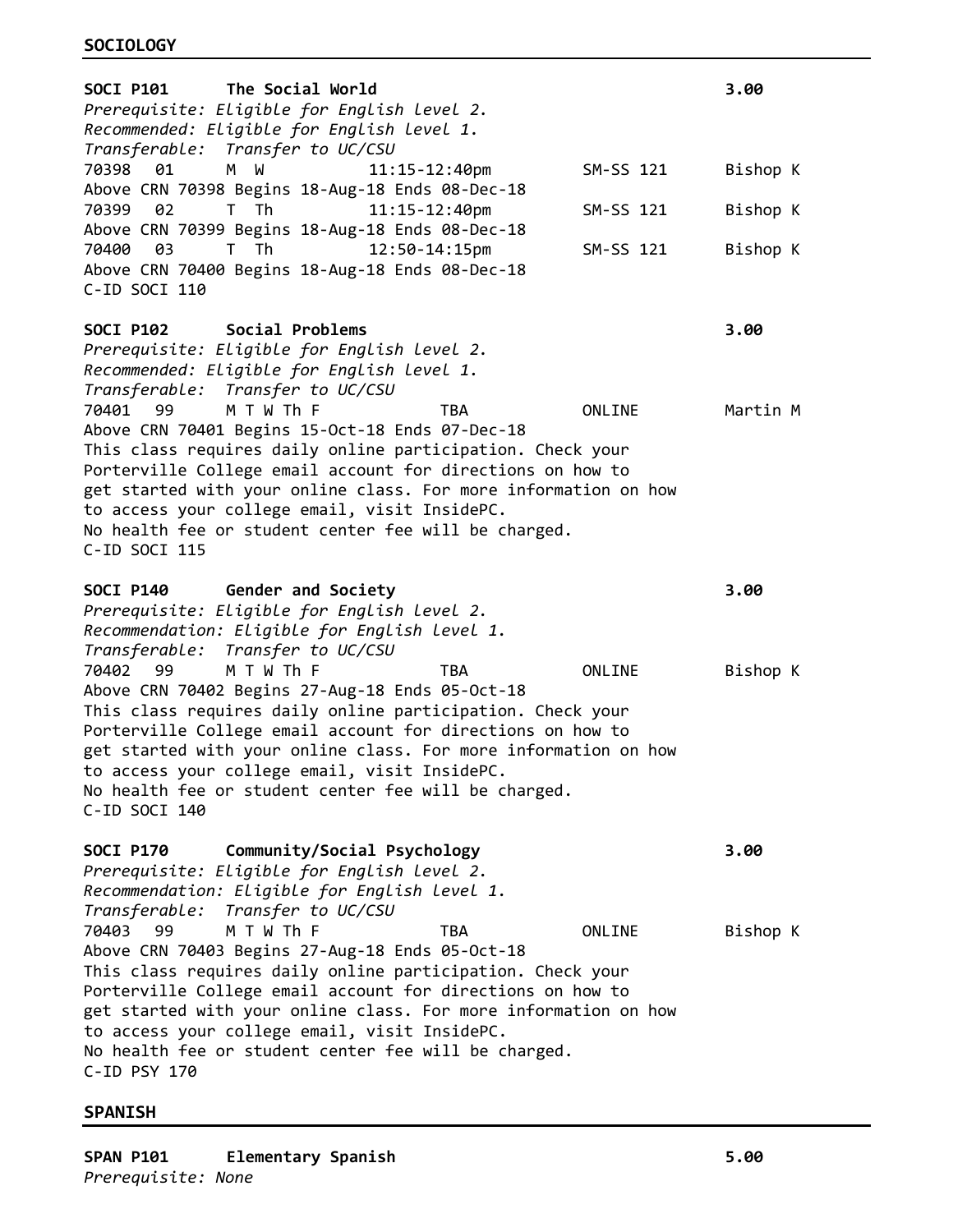*Transferable: Transfer to UC/CSU* 70404 01 M T W Th F TBA HYBRID Gutierrez M M W 11:50-1:55pm SM-SS 101B Gutierrez M Above CRN 70404 Begins 18-Aug-18 Ends 08-Dec-18 Four-fifths of the instruction in this course will be in the classroom; the remaining one-fifth (representing 1.15 hours each week) will be conducted online. 70405 02 M T W Th F TBA HYBRID Gutierrez M T Th 9:30-11:35am SM-SS 101B Gutierrez M Above CRN 70405 Begins 18-Aug-18 Ends 08-Dec-18 Four-fifths of the instruction in this course will be in the classroom; the remaining one-fifth (representing 1.15 hours each week) will be conducted online. 70406 50 M T W Th F TBA HYBRID Orozco A T Th 5:30-7:35pm SM-SS 101B Orozco A Above CRN 70406 Begins 18-Aug-18 Ends 08-Dec-18 Four-fifths of the instruction in this course will be in the classroom; the remaining one-fifth (representing 1.15 hours each week) will be conducted online.  $C$ -TD SPAN 100 **SPAN P102 Elementary Spanish 5.00** *Prerequisite: Spanish P101 with a grade of "C" or better; or equivalent as assessed by the instructor/advisor. Transferable: Transfer to UC/CSU* 70407 01 M T W Th F TBA HYBRID Gutierrez M M W 9:30-11:35am SM-SS 101B Gutierrez M Above CRN 70407 Begins 18-Aug-18 Ends 08-Dec-18 Four-fifths of the instruction in this course will be in the classroom; the remaining one-fifth (representing 1.15 hours each week) will be conducted online. 70408 50 M T W Th F TBA HYBRID Orozco A M W 5:30-7:35pm SM-SS 101B Orozco A Above CRN 70408 Begins 18-Aug-18 Ends 08-Dec-18 Four-fifths of the instruction in this course will be in the classroom; the remaining one-fifth (representing 1.15 hours each week) will be conducted online. **SPAN P103 Intermediate Spanish 5.00** *Prerequisite: None. Recommendation: Grade of "C" or higher in Spanish P102 or equivalent (or native speaker or equivalent). Transferable: Transfer to UC/CSU* 70409 01 T Th 11:50-2:20pm SM-SS 101B Gutierrez M Above CRN 70409 Begins 18-Aug-18 Ends 08-Dec-18 This class will be taught entirely in Spanish. 70410 50 T Th 6:00-8:30pm SM-SS 101A Martin J Above CRN 70410 Begins 18-Aug-18 Ends 08-Dec-18 C-ID SPAN 200 **SPAN P104 Intermediate Spanish 5.00** *Prerequisite: None. Recommendation: Grade of "C" or higher in Spanish P103 or equivalent (or native speaker or equivalent). Transferable: Transfer to UC/CSU This class will be taught entirely in Spanish.* 70411 01 T Th 11:50-2:20pm SM-SS 101B Gutierrez M Above CRN 70411 Begins 18-Aug-18 Ends 08-Dec-18